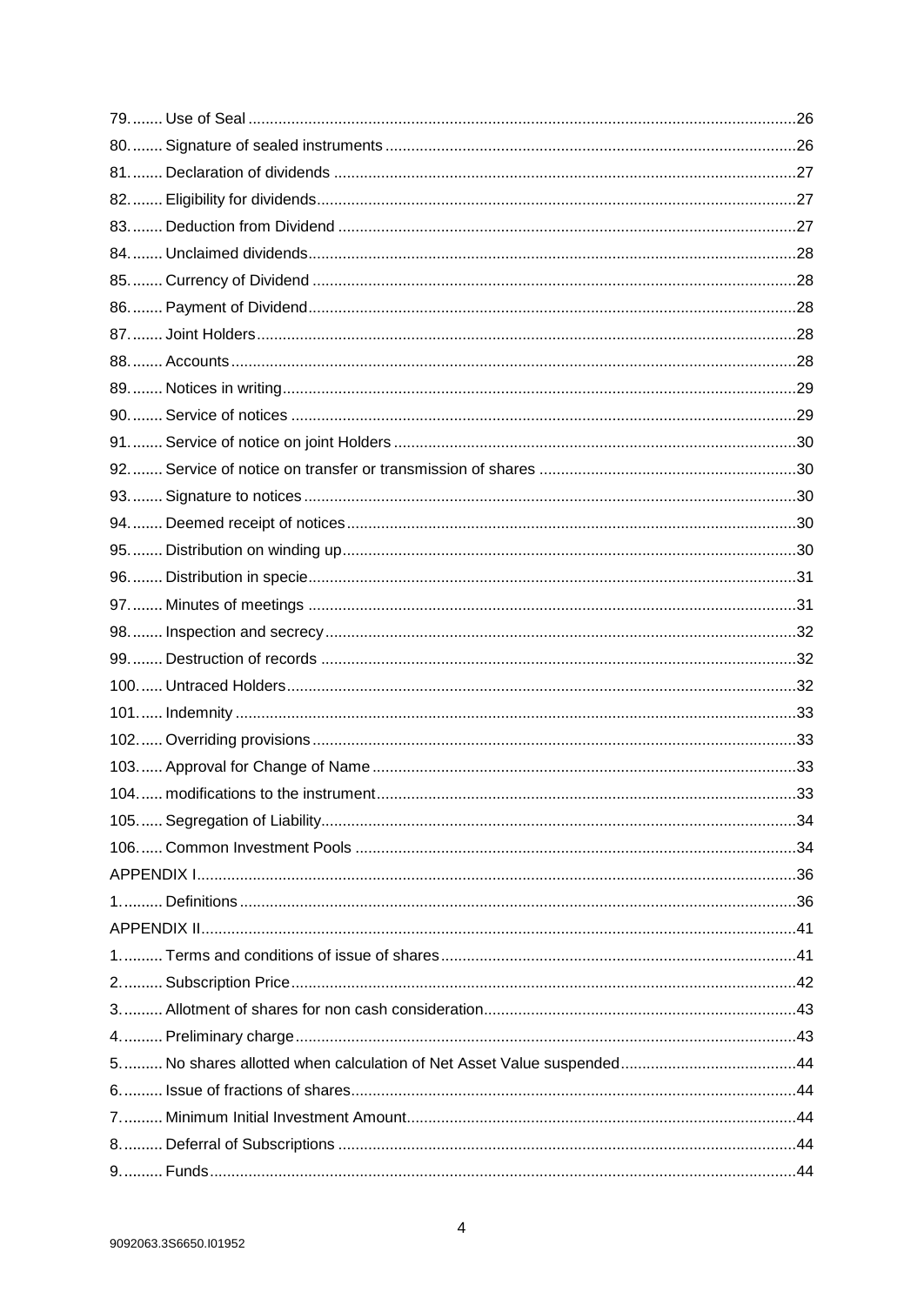| 16 No shares repurchased when calculation of Net Asset Value suspended. 52        |  |
|-----------------------------------------------------------------------------------|--|
|                                                                                   |  |
| 18 Suspension of determination of Net Asset Value/postponement of a Dealing Day52 |  |
| 19 Notification of suspension to Central Bank, Stock Exchanges and Holders 53     |  |
|                                                                                   |  |
|                                                                                   |  |
|                                                                                   |  |
|                                                                                   |  |
|                                                                                   |  |
|                                                                                   |  |
|                                                                                   |  |
|                                                                                   |  |
|                                                                                   |  |
|                                                                                   |  |
|                                                                                   |  |
|                                                                                   |  |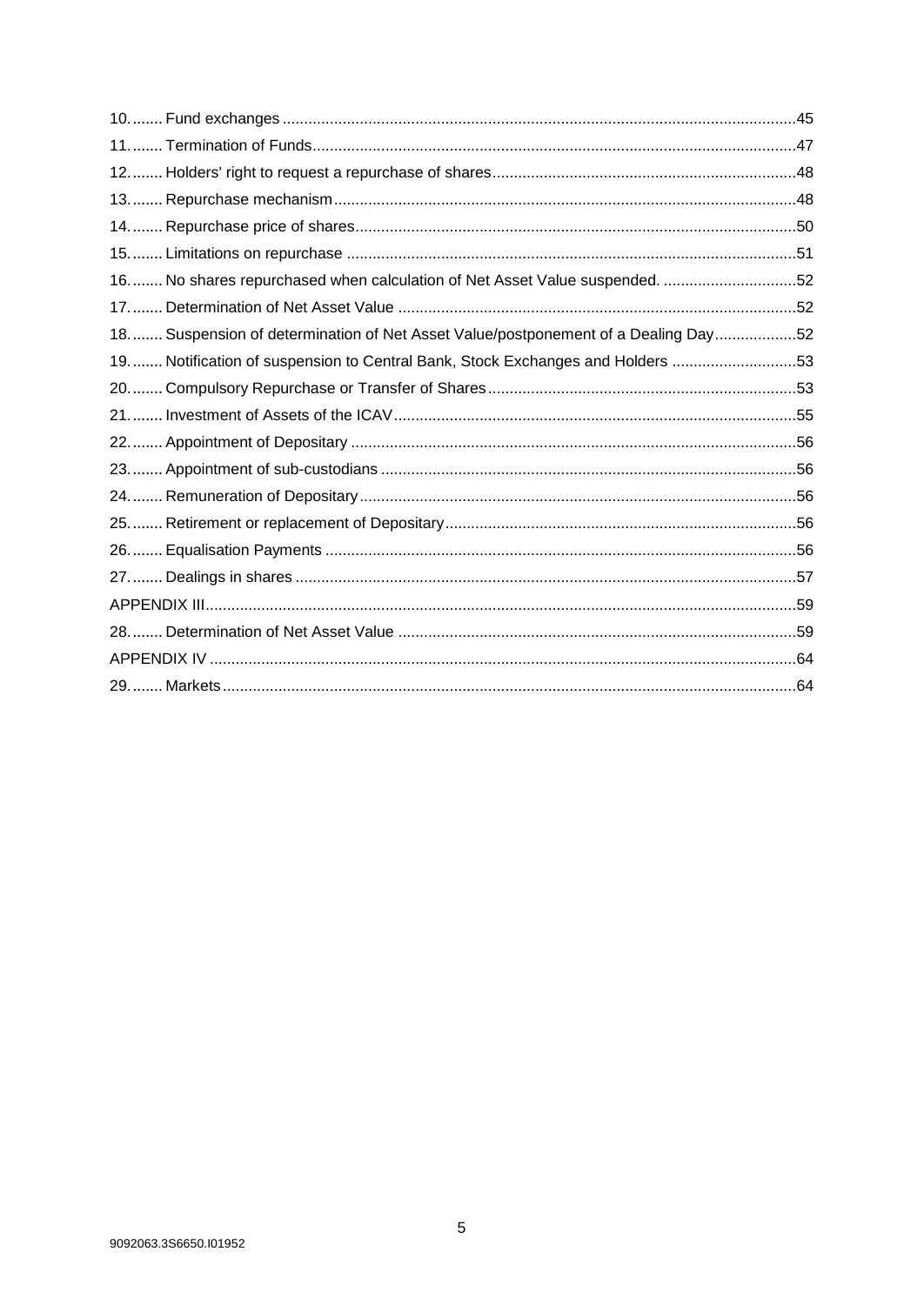#### **INSTRUMENT OF INCORPORATION**

#### **OF**

## **SKYLINE UMBRELLA FUND ICAV**

## **(AMENDED IN ACCORDANCE WITH SECTION 104 OF THIS INSTRUMENT ON 15 OCTOBER 2019)**

#### **PART I - PRELIMINARY**

#### <span id="page-5-0"></span>**1. INTERPRETATION**

- 1.1 Expressions in this Instrument referring to writing shall be construed, unless the contrary intention appears, as including references to printing, lithography, photography and any other modes of representing or reproducing words in a visible form. Expressions in this Instrument referring to execution of any document shall include any mode of execution whether under seal or under hand.
- 1.2 Unless specifically defined herein or in Appendix I or unless the context otherwise requires, words or expressions contained in this Instrument shall bear the same meaning as in the Act but excluding any statutory modification thereof not in force when this Instrument become binding on the ICAV.
- 1.3 The table of contents, headings and captions included in this Instrument are inserted for convenience of reference only and shall not be considered a part of or affect the construction or interpretation of this Instrument.
- 1.4 References in this Instrument to any enactment or any section or provision thereof shall mean such enactment, section or provision as the same may be amended and may be from time to time and for the time being in force.
- 1.5 In this Instrument the masculine gender shall include the feminine and neuter, and vice versa, and the singular number shall include the plural, and vice versa, and words importing persons shall include firms or companies.
- 1.6 References in this Instrument to "Euro" or "€" are to the currency, for the time being, of the European Monetary Union Member States. References to the foregoing currency shall include any successor currency.

#### <span id="page-5-1"></span>**2. NAME AND REGISTERED OFFICE**

- 2.1 The name of the ICAV is "**SKYLINE UMBRELLA FUND ICAV**".
- 2.2 The ICAV has its registered office in Ireland as disclosed in the Prospectus to which all communications and notices may be addressed. The ICAV shall give notice in writing of any change in the situation of the Office or head office of the ICAV, within 14 days after the date of the change, to the Central Bank which shall record that change.

#### <span id="page-5-2"></span>**3. SOLE OBJECT OF THE ICAV**

3.1 The ICAV's sole object shall be the collective investment in either or both transferable securities and other liquid financial assets referred to in Regulation 68 of capital raised from the public which operates on the principle of risk spreading. The ICAV may take any measure and carry out any operations which it may deem useful or necessary to the accomplishment and development of its purpose to the fullest extent permitted by the Regulations.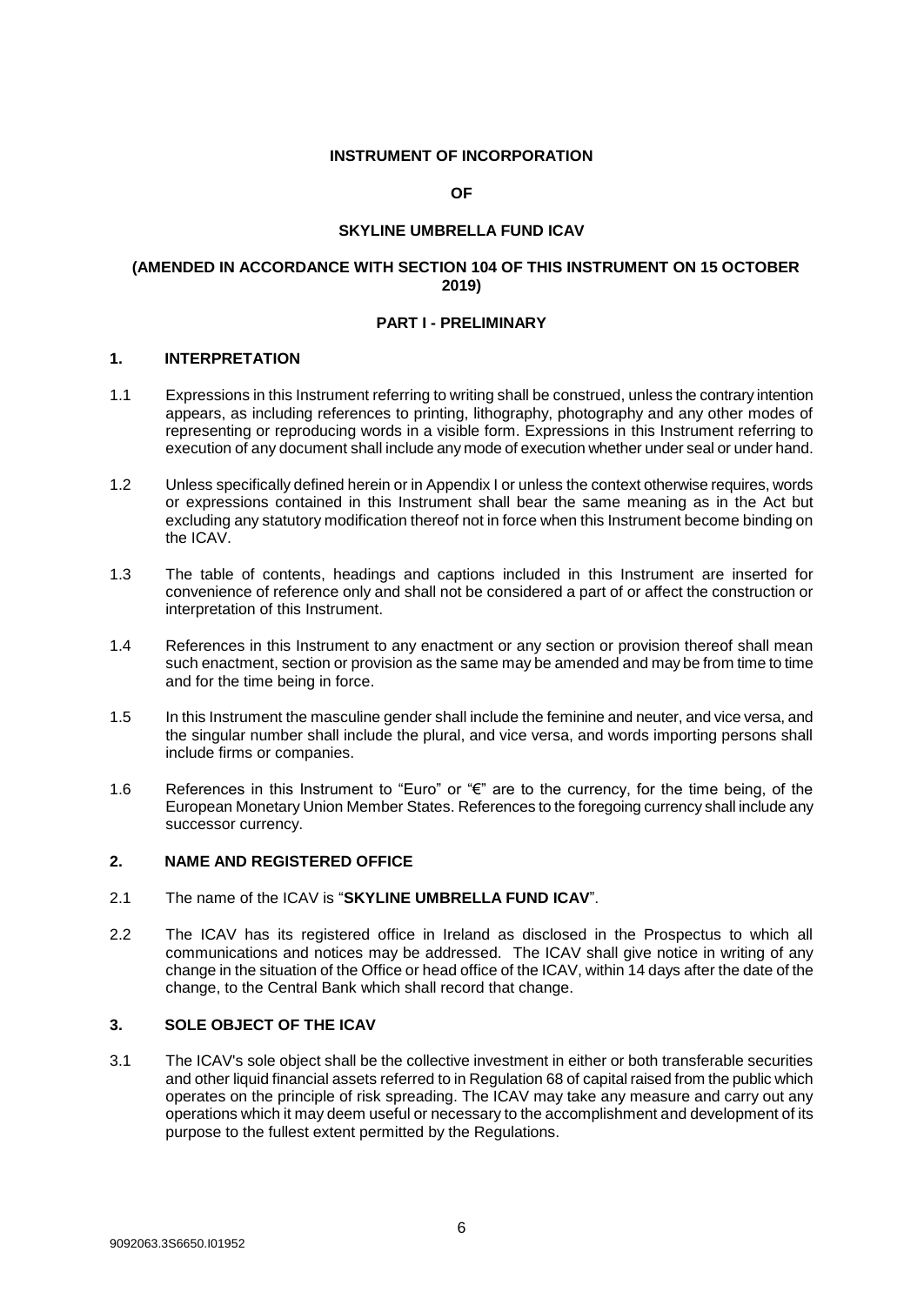## <span id="page-6-0"></span>**4. POWERS OF THE ICAV**

- 4.1 The powers of the ICAV to attain the said object are:
	- (a) To carry on business as an investment undertaking and for that purpose to subscribe for, purchase or otherwise acquire or invest, finance, hold and dispose of or realise, either in the name of the ICAV, in the name of any one or more wholly owned subsidiary or intermediate vehicles (including but not limited to companies, partnerships, trusts, special purpose vehicles ) of the ICAV in accordance with the Central Bank's requirements, or in that of any nominee, any investment in shares, stocks, securities, bonds, obligations, certificates of deposit, treasury bills, trade bills, bank acceptances, bills of exchange, fixed rate securities, variable or floating rate securities, securities in respect of which the return and/or repurchase amount is calculated by reference to any index, price or rate, monetary and financial instruments of all kinds, futures contracts, swaps, options contracts, contracts for differences, commodities, forward rate agreements, debentures, debenture stock, warrants, commercial paper, promissory notes, mortgage backed securities, asset backed securities and securities of all kinds created, issued or guaranteed by any government, sovereign, ruler, commissioners, body or authority, supreme, state, municipal, local, supranational or otherwise, in any part of the world, or by any company, bank, association or partnership, whether with limited or unlimited liability constituted or carrying on business or activities in any part of the world, units of or participation in any unit trust scheme, mutual fund or collective investment scheme in any part of the world, policies of insurance and assurance, domestic and foreign currency and any present or future rights and interests to or in any of the foregoing, to subscribe for the same either conditionally or otherwise, to enter into underwriting, stocklending and repurchase and similar contracts with respect thereto, to exercise and enforce all rights and powers conferred by or incidental to the ownership thereof and from time to time to sell, exchange, lend, vary or dispose of and grant and dispose of options over any of the foregoing and to deposit money (or place money on current account) with such persons in such currencies and otherwise on such terms as may seem expedient.
	- (b) To deposit money, securities and/or property to or with such persons, and on such terms as may seem expedient and to discount, buy and sell bills, notes, warrants, coupons and other negotiable or transferable instruments, securities or documents of whatsoever nature.
	- (c) Where required for the direct pursuit of the business of the ICAV, to acquire by purchase, lease, exchange, hire or otherwise lands and real or personal property wheresoever situate of any kind or of any tenure or any interest in the same; to erect and construct houses, buildings or works of every description on any land of the ICAV, or upon any other lands or property, and to pull down, rebuild, enlarge, alter or improve existing houses, buildings or works thereon and generally to manage deal with and improve the property of the ICAV; and to sell, lease, let, mortgage or otherwise dispose of the lands, houses, buildings, and other property of the ICAV.
	- (d) To carry on business as capitalists and financiers, and to undertake and carry on all kinds of financial, trust, agency, broking, and other operations including underwriting, issuing on commission or otherwise of stocks and securities of all kinds.
	- (e) To receive monies on loan and to borrow or raise money in any currency and secure or discharge any debt or obligation of or binding on the ICAV in any manner and in particular by the issue of debentures in accordance with section 38 of the Act and to secure the repayment of any money borrowed, raised or owing by mortgage, charge or lien against the whole or any part of the ICAV's property or assets (whether present or future) including uncalled capital and also by a similar mortgage charge or lien to secure or guarantee the performance of any obligation or liability undertaken by the ICAV.
	- (f) To guarantee the payment of money by or the performance of any contracts, liabilities, obligations, or engagements of any company, firm or person and to grant guarantees and indemnities of every description, and to undertake obligations of every description.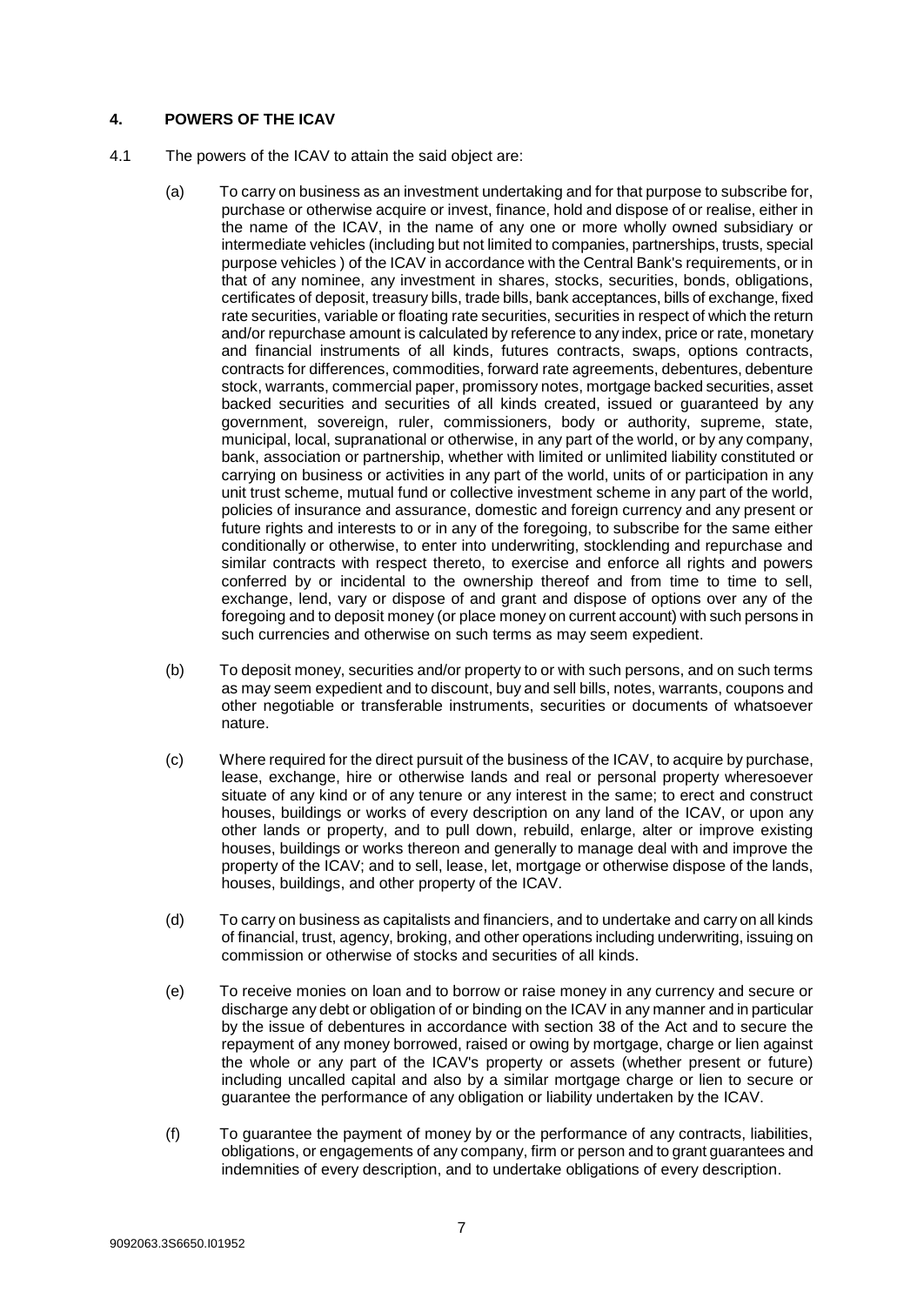- (g) To enter into any arrangements with any government, or authority, supreme, municipal, local or otherwise, and to obtain from any such government or authority any rights, concessions and privileges that may seem conducive to the objects of the ICAV or any of them.
- (h) To employ any person, firm, company or other body to investigate and examine the conditions, prospects, values, character and circumstances of any business concern or undertaking and generally of any assets, concessions, properties or rights.
- (i) To take out, acquire, surrender and assign policies of assurance with any insurance company or companies it may think fit payable at fixed or uncertain dates or upon the happening of any contingency whatsoever and to pay the premiums thereon.
- (j) To promote and aid in promoting, constitute, form or organise companies, syndicates or partnerships of all kinds for the purpose of acquiring and undertaking any property and liabilities of the ICAV, or of advancing directly or indirectly the objects thereof, or for any purpose which the ICAV may think expedient.
- (k) To promote and aid in promoting, constitute, form or organise any company or companies, syndicates or partnerships of all kinds in any part of the world and to subscribe for shares therein or other securities thereof for the purpose of carrying on any business which the ICAV is authorised to carry on or of advancing directly or indirectly the objects thereof, or for any other purpose which may seem directly or indirectly calculated to benefit the ICAV.
- (l) To amalgamate or enter into partnership or into any arrangement for sharing profits, union of interest, joint venture, reciprocal concessions or co-operation with any person or company carrying on, engaged in, or about to carry on or engage in any business or transaction which the company is authorised to carry on or engage in, or any business or transaction capable of being conducted so as directly or indirectly to benefit the ICAV, and to take or otherwise acquire and hold, sell, re-issue, or otherwise deal with shares or stock in or securities or obligations of, and to subsidise or otherwise assist any such securities or obligations or any dividends upon any such shares or stock.
- (m) To apply for, purchase or otherwise acquire any patents, trademarks, copyrights, designs, licences, and like rights, conferring an exclusive or limited right to use, or any secret or other information as to any invention which may seem capable of being used for any of the purposes of the ICAV or the acquisition of which may seem calculated directly or indirectly to benefit the ICAV and to use, exercise, develop, sell, mortgage, grant licences in respect of, or otherwise turn to account the rights and information so acquired.
- (n) To establish and/or carry on any other business or businesses which may seem to the ICAV capable of being conveniently carried on in connection with any business which the ICAV is authorised to carry on, or may seem to the ICAV calculated directly or indirectly to benefit the ICAV or to enhance the value of or render profitable any of the ICAV's properties or rights.
- (o) To acquire and carry on all or any part of the business, goodwill or property, and to undertake any liabilities of any person, firm, association or company possessed of property suitable for any of the purposes of the ICAV, or carrying on or proposing to carry on any business which the ICAV is authorised to carry on, and as the consideration for the same to pay cash or to issue any fully or partly paid up shares, debentures, or obligations of the ICAV or undertake all or any of the liabilities of such person, firm association or company.
- (p) To create, issue, make, draw, accept and negotiate redeemable debentures or bonds or other obligations, bills of exchange, promissory notes or other negotiable instruments.
- (q) To distribute among the members of the ICAV in specie any Assets of the ICAV or any proceeds of sale or disposal of any Assets of the ICAV.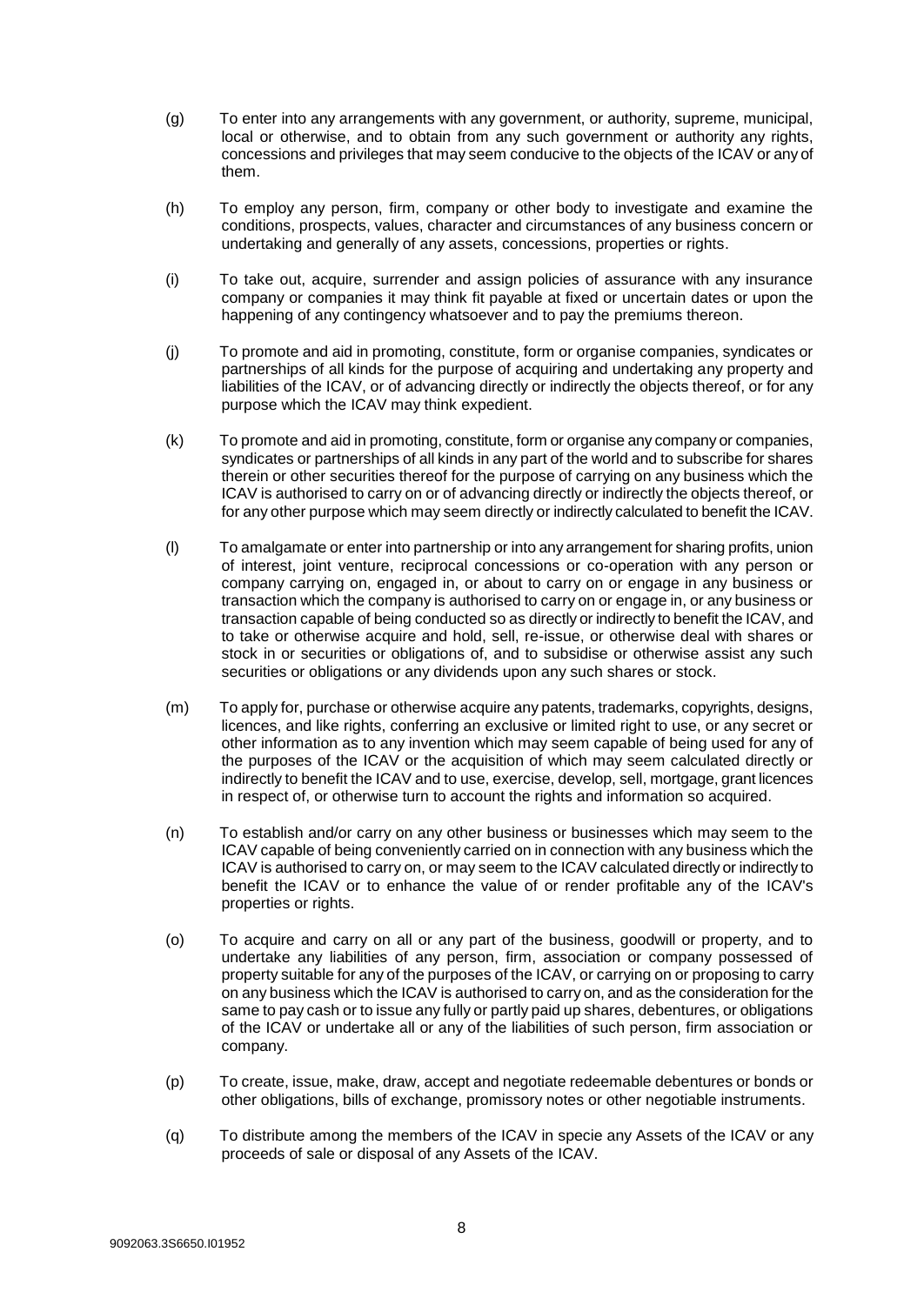- (r) To sell, let, develop, dispose of or otherwise deal with the undertaking or all or any part of the property real or personal, rights or privileges of the ICAV upon such terms as the ICAV may think fit, with power to accept as the consideration, any shares, stocks, debentures, securities or obligations of or interest in any other company.
- (s) To establish and support or aid in the establishment and support of associations, institutions and conveniences calculated to benefit any of the employees or ex-employees of the ICAV or any associated company, or the dependants or connections of such persons, and to grant pensions and allowances and to make payment towards insurance and to subscribe or guarantee money for charitable or benevolent objects or for any exhibition, or for any public general or useful object.
- (t) To remunerate any companies, firm or person for services rendered or to be rendered in placing or assisting to place or guaranteeing the placing of any of the shares in the ICAV's capital or any debentures or other securities of the ICAV or in or about the promotion of the ICAV or the conduct of its business and whether by cash payment or by the allotment to him or them of stocks, shares, debentures, bonds or other securities of the ICAV, credited as paid up in full in part or otherwise.
- (u) To promote any company or companies for the purpose of its or their acquiring all or any of the property, rights and liabilities of the ICAV, or for any other purpose which may seem directly or indirectly calculated to benefit the ICAV and to pay all the expenses of or incidental to such promotion.
- (v) To pay out of the funds of the ICAV all expenses which the ICAV may lawfully pay incidental to the formation, registration and advertising of or raising money for the ICAV and the issue of its capital or any Class thereof, including brokerage and commissions for obtaining applications for or taking, placing or procuring the underwriting of shares, stocks, debentures, bonds or other securities of the ICAV and any other expenses which the Directors shall consider to be in the nature of preliminary expenses and to amortise such expenses over such period or periods as the Directors may determine.
- (w) To pay for any property or rights acquired by the ICAV either in cash or by the issue of fully paid shares of the ICAV.
- (x) To exercise all or any of the powers aforesaid in any part of the world, and as principals, agents, contractors, trustees or otherwise, and by or through trustees, agents, attorneys or otherwise, and either alone or in conjunction with others.
- (y) To do all such other things as the ICAV may deem incidental or conducive to the attainment of any of the objects of the ICAV.
- (z) To procure the ICAV to be registered or recognised in any part of the world outside Ireland.
- (aa) Each of the ancillary powers of the ICAV (whether enumerated or not) is to be interpreted and exercised as ancillary to the objects of the ICAV but separate from and ranking equally to any other ancillary power.
- (bb) Each of the powers of the ICAV (whether enumerated or not) is to be interpreted and exercised as ancillary to the main object but separate from and ranking equally to any other ancillary power.
- 4.2 The liability of the members is limited to the amount, if any, unpaid on the shares respectively held by them subject and without prejudice to any other liability to which a member may be subject as provided by or under the Act.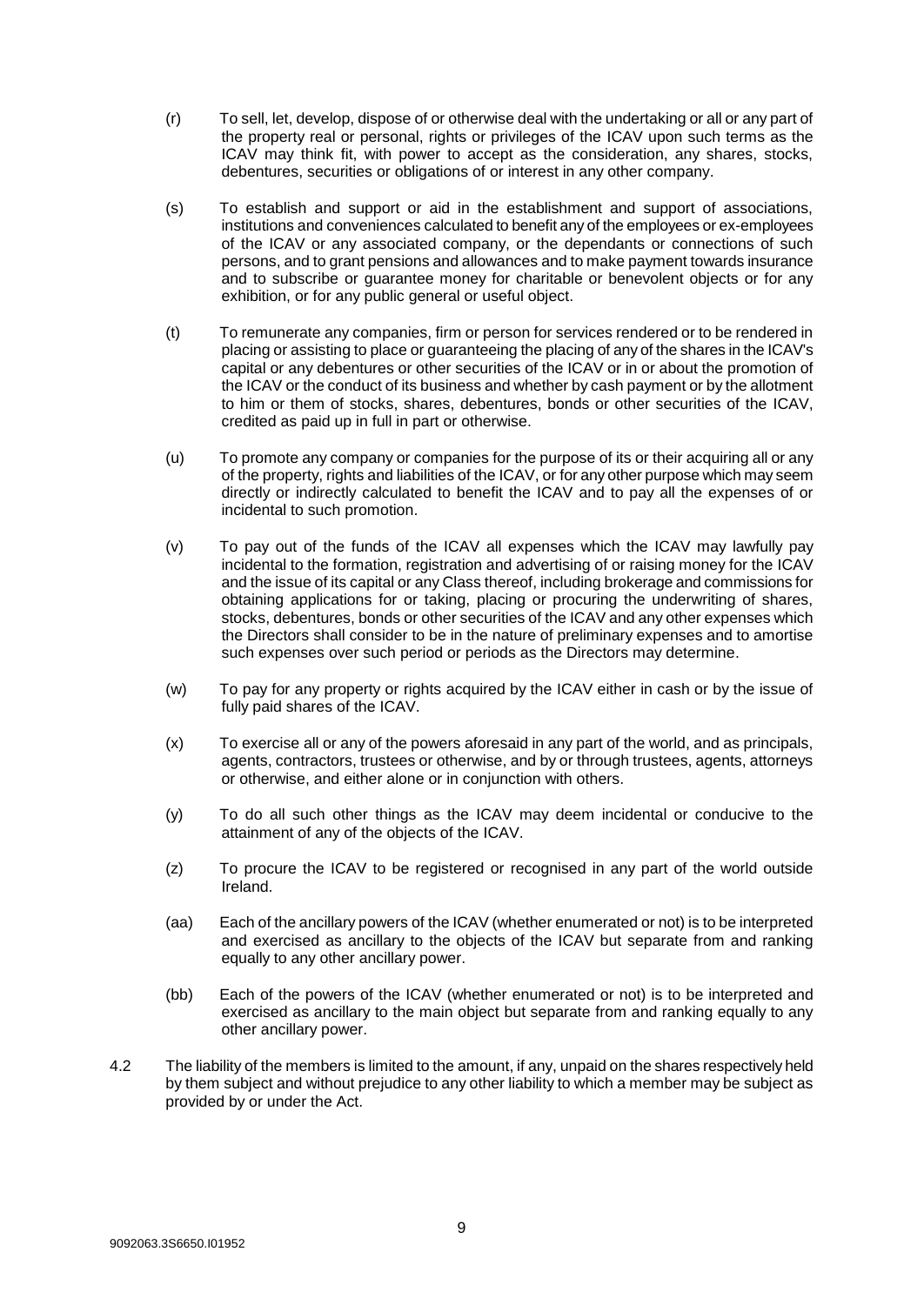## **PART II - SHARE CAPITAL, UMBRELLA FUND AND RIGHTS**

## <span id="page-9-0"></span>**5. SHARE CAPITAL**

The authorised share capital of the ICAV is 2 Subscriber Shares of 1 Euro each and 1,000,000,000,000 shares of no par value initially designated as unclassified participating shares. The minimum issued share capital of the ICAV is Euro 2 or its equivalent in another currency. The maximum issued share capital of the ICAV, as nay be amended by the Directors from time to time and notified to Holders, is Euro 1,000,000,000,000 or its equivalent in any other currency.

## <span id="page-9-1"></span>**6. UMBRELLA FUND**

The ICAV is an "umbrella fund" comprising separate portfolios of Assets and liabilities attributable thereto referred to herein as Fund(s) as further described in Section 9 of Appendix II by reference to which shares are issued.

## <span id="page-9-2"></span>**7. ISSUE OF SHARES**

- 7.1 Shares may only be issued as fully paid and shall have no par value.
- 7.2 The amount of the paid up share capital of the ICAV shall at all times be equal to the Net Asset Value of the ICAV.
- 7.3 The Directors may from time to time issue fractions of shares. Notwithstanding anything contained in this Instrument the Holder of a fraction of a share may not exercise any voting rights in respect of such shares.
- 7.4 The Directors may issue any of the unclassified shares as participating shares in a Fund with such rights or restrictions as the Directors may determine. The Directors may issue more than one Class of shares which participate in a Fund. The provisions contained in Sections 1 to 8 of Appendix II shall govern the terms and conditions relating to the issue of shares.
- 7.5 The Directors are hereby generally and unconditionally authorised to exercise all the powers of the ICAV to issue shares, Subscriber Shares and Debentures within the meaning of section 38 of the Act.
- 7.6 Classes may be hedged or unhedged as designated by the Directors at the time of their issue. The costs and/or gains/losses of hedging will accrue solely to the relevant Class. As foreign exchange hedging may be utilised for the benefit of a particular Class, its cost and related liabilities and/or benefits shall be for the account of that Class only. Accordingly, such costs and related liabilities and/or benefits will be reflected in the Net Asset Value per share for shares of any such Class. As foreign exchange hedging may be utilised for the benefit of a particular Class, its cost and related liabilities and/or benefits shall be for the account of that Class only. Accordingly, such costs and related liabilities and/or benefits will be reflected in the Net Asset Value per share for shares of any such Class.
- 7.7 The Directors, on the allotment and issue of any shares, may impose restrictions on the transferability or disposal of the shares as may be considered by the Directors to be in the best interests of the Holders as a whole.
- 7.8 The Directors may in their absolute discretion refuse to accept any application for shares in the ICAV or accept any application in whole or in part.
- 7.9 The Directors are generally and unconditionally authorised to exercise all powers of the ICAV to allot relevant securities, including fractions thereof, (as defined for the purposes of Section 20 of the 1983 Act) up to an amount equal to the authorised but as yet unissued share capital of the ICAV.
- 7.10 Shares issued solely for the purposes of the incorporation of the ICAV and to enable the ICAV to seek authorisation under the Regulations from the Central Bank will be issued at an issue price of €1 per share and shall be known as Subscriber Shares. Subscriber Shares will be transferred to investors who apply for shares during the relevant Initial Offer Period and prior to the expiration of such Initial Offer Period shall, save for 2 Subscriber Shares of €1 per share, be redesignated as shares.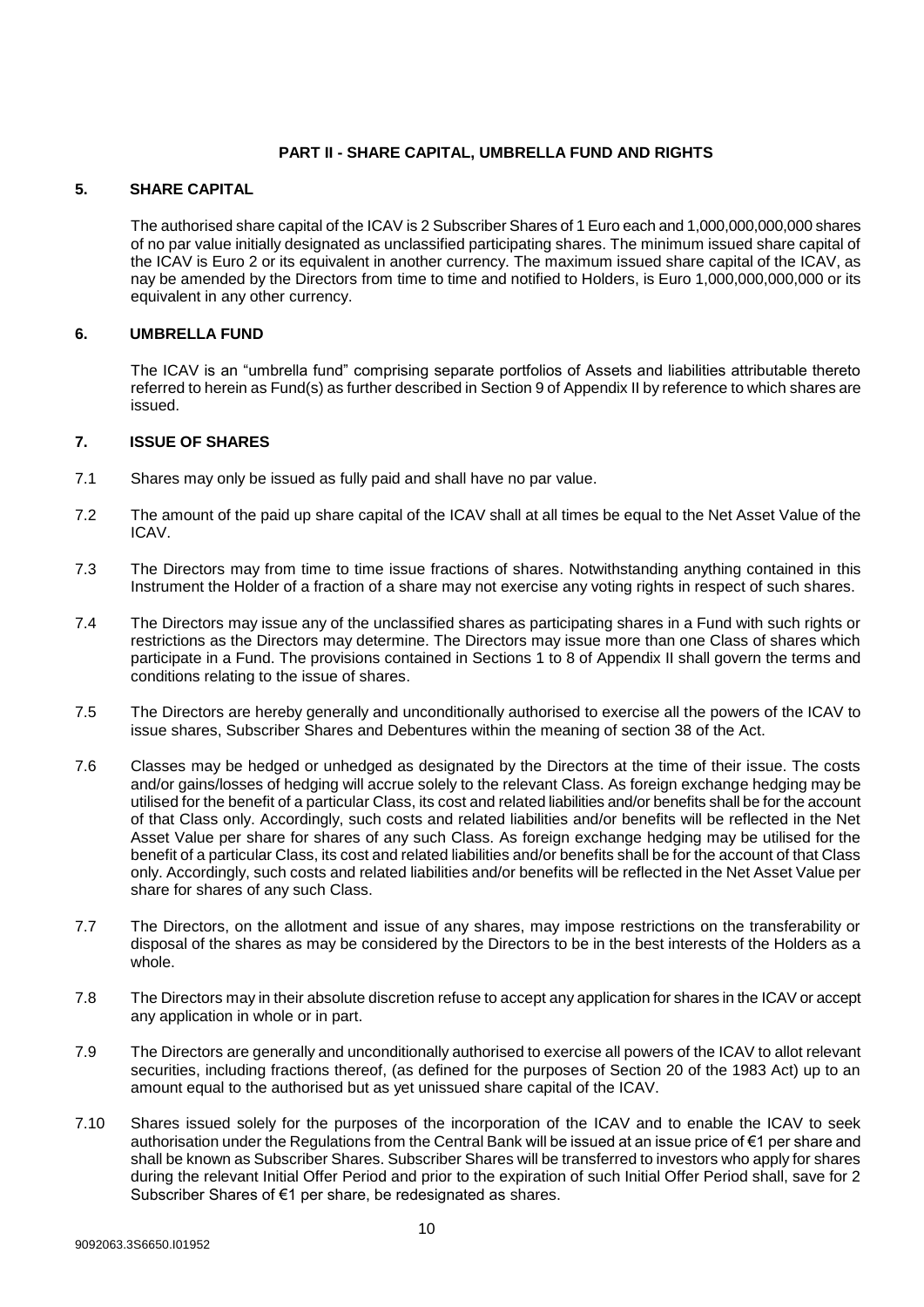7.11 Notwithstanding any other provision of this Instrument the Directors may permit title to the shares to be transferred by means of a computer based system and the Directors shall have the power to implement any arrangements they think fit for evidencing title and arranging transfer of such shares and may implement any ancillary arrangements (including any anti-money laundering requirements) which seem to them necessary or desirable in respect of shares to be transferred via such a system.

## <span id="page-10-0"></span>**8. VARIATION OF RIGHTS**

- 8.1 Whenever the share capital is divided into different Classes of shares, the rights attached to any Class may be varied or abrogated with the consent in writing of the Holders of three-fourths in number of the issued shares of that Class, or with the sanction of a special resolution passed at a separate general meeting of the Holders of the shares of the Class, and may be so varied or abrogated either whilst the ICAV is a going concern or during or in contemplation of a winding-up but such consent or sanction will not be required in the case of a variation, amendment or abrogation of the rights attached to any shares of any Class if, in the view of the Directors, such variation, amendment or abrogation does not materially prejudice the interests of the relevant Holders or any of them. Any such variation, amendment or abrogation will be set out in a supplement to (or restatement of) the relevant Supplement originally issued in connection with the relevant shares, a copy of which will be sent to the relevant Holders entered on the register on the date of issue of such document and will be binding on the relevant Holders. The quorum at any such separate general meeting, other than an adjourned meeting, shall be two persons holding or representing by proxy at least one third of the issued shares of the Class in question and the quorum at an adjourned meeting shall be one person holding shares of the Class in question or his proxy.
- 8.2 The rights conferred upon the Holders of the shares of any Class issued with preferred or other rights shall not, unless otherwise expressly provided by this Instrument or the terms of the issue of the shares of that Class, be deemed to be varied by the creation or issue of further shares ranking pari passu therewith or subordinate thereto.

## <span id="page-10-1"></span>**9. VOTING RIGHTS**

The ICAV may issue voting shares and non-voting shares. The non-voting shares carrying no right to notice of, attend or vote at general meetings of the ICAV or any Fund. In respect of the voting shares, subject to any rights or restrictions for the time being attached to any Class or Classes of voting shares, on a show of hands every Holder who is present in person or by proxy shall have one vote and the Holder(s) of Subscriber Shares present in person or by proxy shall have one vote in respect of all the Subscriber Shares in issue and on a poll every Holder present in person or by proxy shall have one vote for every voting share of which he is the Holder and every Holder of a Subscriber Share present in person or by proxy shall have one vote in respect of his holding of Subscriber Shares. On a poll of all the Holders of shares in a Fund, where there is more than one Class of shares in existence in that Fund, the voting rights of such Holders may at the discretion of the Directors be adjusted in such manner, determined by the Directors, so as to reflect the most recently calculated price at which the shares of each of the Classes in question may be repurchased by the ICAV. Holders who hold a fraction of a voting share may not exercise any voting rights, whether on a show of hands or on a poll, in respect of such fraction of a voting share. In accordance with the requirements of the Central Bank, the decision to subscribe for any Class of shares in respect of which the voting rights are restricted shall be made solely by the investor and any Holder of non-voting shares shall have the right to switch their holding to voting shares without incurring any fee or charge on such exchange.

## <span id="page-10-2"></span>**10. TRUSTS NOT RECOGNISED**

Except as required by law, no person shall be recognised by the ICAV as holding any share upon any trust, and the ICAV shall not be bound by or be compelled in any way to recognise (even when having notice thereof) any equitable, contingent, future or partial interest in any share or any interest in any fractional part of a share or (except only as by this Instrument or by law otherwise provided) any other rights in respect of any share except an absolute right to the entirety thereof in the Holder. This shall not preclude the ICAV from requiring the Holders or a transferee of shares to furnish the ICAV with information as to the beneficial ownership of any share when such information is reasonably required by the ICAV.

## <span id="page-10-3"></span>**11. DISCLOSURE OF INTERESTS**

<span id="page-10-4"></span>11.1 Notwithstanding the provisions of the immediately preceding Section, the Directors, at any time and from time to time if, in their absolute discretion, they consider it to be in the interests of the ICAV to do so, may give a notice to the Holder or Holders of any share (or any of them) requiring such Holder or Holders to notify the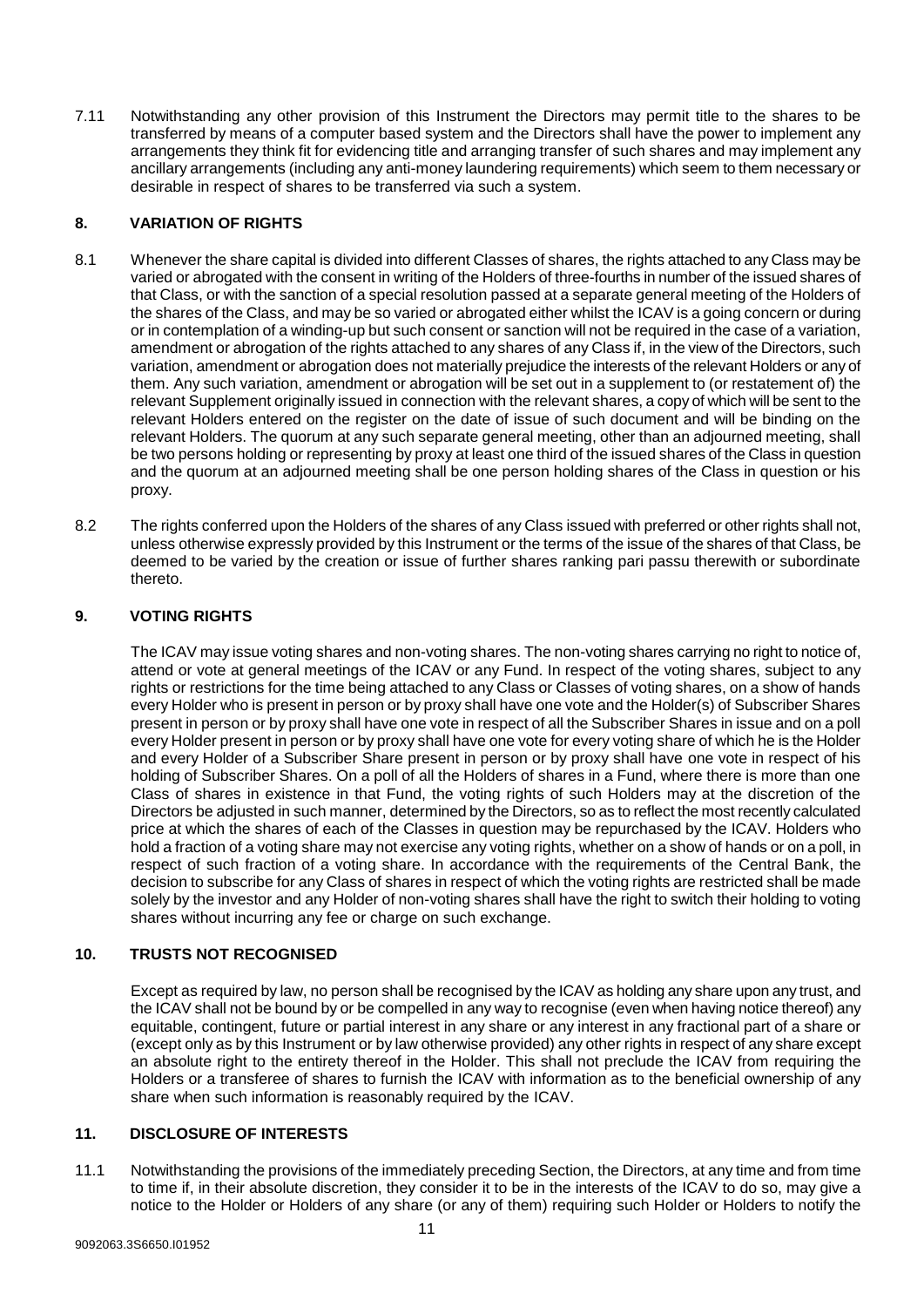ICAV in writing within such period as may be specified in such notice (which shall not be less than twenty-eight days from the date of service of such notice) of full and accurate particulars of all or any of the following matters, namely:

- (a) his interest in such share;
- (b) if his interest in the share does not consist of the entire beneficial interest in it, the interests of all persons having any beneficial interest in the share (provided that one joint Holder of a share shall not be obliged to give particulars of interests of persons in the share which arise only through another joint Holder); and
- <span id="page-11-1"></span>(c) any arrangement (whether legally binding or not) entered into by him or any person having any beneficial interest in the share whereby it has been agreed or undertaken or the Holder of such share can be required to transfer the share or any interest therein to any person (other than a joint Holder of the share) or to act in relation to any meeting of the ICAV or of any Class of shares of the ICAV in a particular way or in accordance with the wishes or directions of any other person (other than a person who is a joint Holder of such share).
- <span id="page-11-2"></span>11.2 If, pursuant to any notice given under paragraph [11.1,](#page-10-4) the person stated to own any beneficial interest in a share or the person in favour of whom any Holder (or other person having any beneficial interest in the share) has entered into any arrangements referred to in sub-paragraph [11.1\(c\),](#page-11-1) is a body corporate, trust, society or any other legal entity or association of individuals and/or entities, the Directors, at any time and from time to time if, in their absolute discretion, they consider it to be in the best interests of the ICAV to do so, may give a notice to the Holder or Holders of such share (or any of them) requiring such Holder or Holders to notify the ICAV in writing within such period as may be specified in such notice (which shall not be less than twenty eight days from the date of service of such notice) of full and accurate particulars of the name and addresses of the individuals who control (whether directly or indirectly and through any number of vehicles, entities or arrangements) the beneficial ownership of all the shares, interests, units or other measure of ownership of such body corporate, trust, society or other entity or association wherever the same shall be incorporated, registered or domiciled or wherever such individuals shall reside provided that if at any stage of such chain of ownership the beneficial interest in any share shall be established to the satisfaction of the Directors to be in the ownership of any body corporate any of whose share capital is listed or dealt in on any bona fide stock exchange, unlisted securities market or over-the-counter securities market, it shall not be necessary to disclose details of the individuals ultimately controlling the beneficial interests in the shares of such body corporate.
- 11.3 The Directors, if they think fit, may give notices under paragraph[s 11.1](#page-10-4) an[d 11.2](#page-11-2) at the same time on the basis that the notice given pursuant to paragraph [11.2](#page-11-2) shall be contingent upon disclosure of certain facts pursuant to a notice given pursuant to paragraph [11.1.](#page-10-4)
- 11.4 The Directors may require (before or after the receipt of any written particulars under this Section) any such particulars to be verified by statutory declaration.
- 11.5 The Directors may serve any notice pursuant to the terms of this Section irrespective of whether or not the Holder on whom it shall be served may be dead, bankrupt, insolvent or otherwise incapacitated and no such incapacity or any unavailability of information or inconvenience or hardship in obtaining the same shall be a satisfactory reason for failure to comply with any such notice provided that if the Directors in their absolute discretion think fit, they may waive compliance in whole or in part with any notice given under this Section in respect of a share in any case of bona fide unavailability of information or genuine hardship or where they otherwise think fit but no such waiver shall prejudice or affect in any way any non-compliance not so waived whether by the Holder concerned or any other joint Holder of the share or by any person to whom a notice may be given at any time.
- 11.6 For the purpose of establishing whether or not the terms of any notice served under this Section shall have been complied with the decision of the Directors in this regard shall be final and conclusive and shall bind all persons interested.

## <span id="page-11-0"></span>**12. PAYMENT OF COMMISSION**

12.1 Subject to the provisions of the Regulations, the ICAV may pay any brokerage or commission in connection with the allotment or issue of shares. Subject to the provisions of this Instrument, any such commission may be satisfied by the payment of cash or by the allotment of fully paid shares or partly in one way and partly in the other.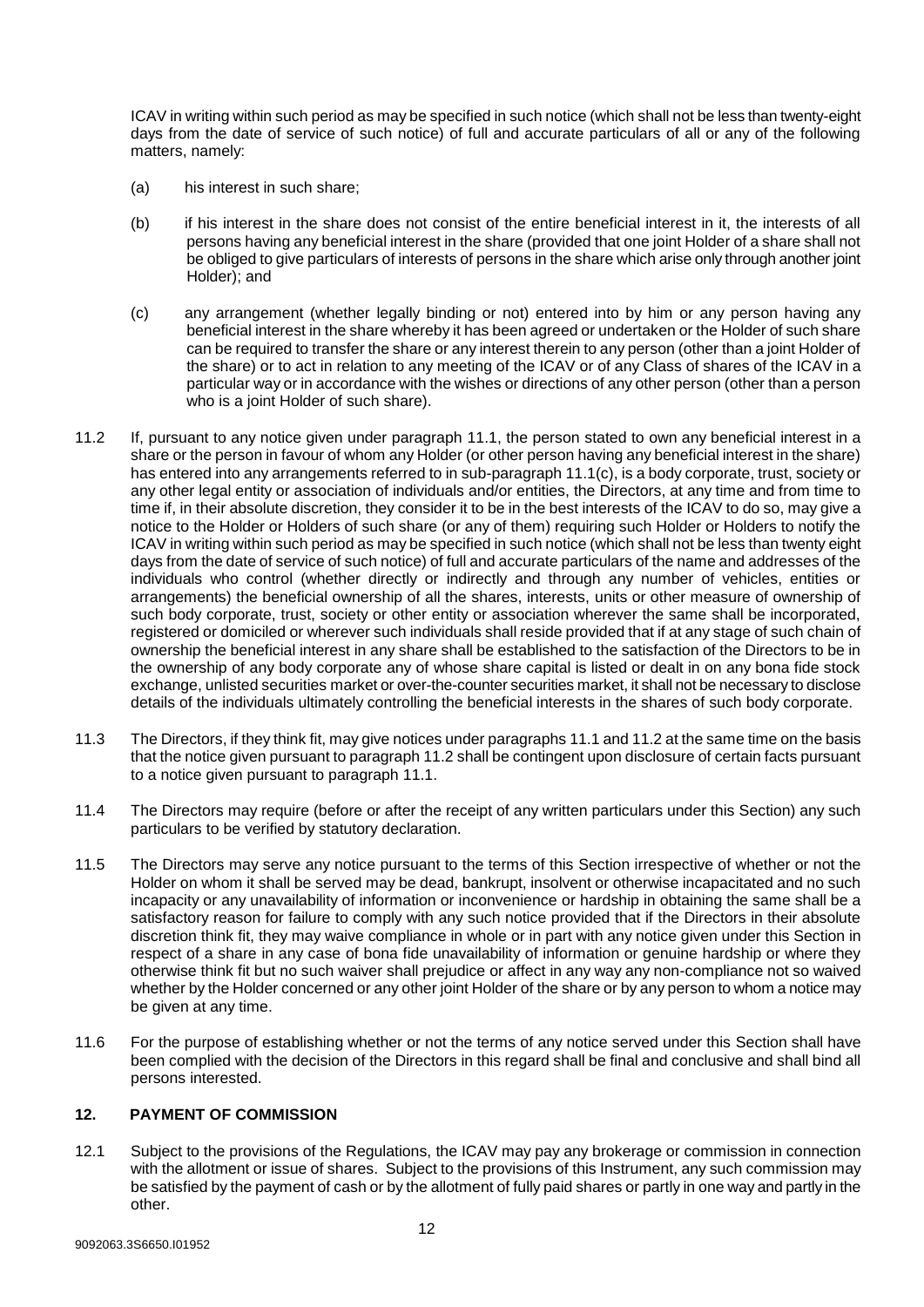## **PART III - REPURCHASE AND EXCHANGE OF SHARES**

#### <span id="page-12-0"></span>**13. RIGHT OF REPURCHASE**

Holders shall have the right to request the ICAV to repurchase their shares in accordance with the terms and conditions set out in Sections 12 to 16 of Appendix II.

## <span id="page-12-1"></span>**14. RIGHT OF EXCHANGE**

14.1 Holders shall have the right to exchange all or any of their shares in accordance with the terms and conditions set out in Section 10 of Appendix II.

## **PART IV - SHARE CERTIFICATES**

## <span id="page-12-2"></span>**15. CONFIRMATIONS OF OWNERSHIP**

- 15.1 Subscriber Shares and shares are issued in fully registered book-entry form only. Share certificates will not be issued by the ICAV and a shareholder shall have his title to shares evidenced by having his name, address and the number of shares held by him, date of entry and cessation of membership of the ICAV and the member and Fund entered on the register.
- 15.2 Every Holder shall receive written confirmation of ownership in respect of his holding of shares. A Holder will not be entitled to be issued with a share certificate unless the Directors otherwise determine in relation to the shares or any Fund or Class. The ICAV shall not be bound to register more than four persons as joint Holders of any share (except in the case of executors or trustees of a deceased member).

## **PART V - TRANSFER OF SHARES AND DEBENTURES**

## <span id="page-12-3"></span>**16. FORM OF INSTRUMENT OF TRANSFER**

16.1 Subject to such of the restrictions of this Instrument and to such of the conditions of issue as may be applicable, the shares or Debentures of any Holder may be transferred by instrument in writing in any usual or common form or any other form which the Directors may approve.

## <span id="page-12-4"></span>**17. EXECUTION OF INSTRUMENT OF TRANSFER**

The instrument of transfer of any share or Debenture shall be executed by or on behalf of the transferor. The transferor shall be deemed to remain the Holder of the share or Debenture until the name of the transferee is entered in the Register in respect thereof.

## <span id="page-12-5"></span>**18. PAYMENT OF TAXATION UPON TRANSFER**

The Directors may repurchase and cancel a sufficient portion of the transferor's shares or Debentures to discharge any taxation payable to the Revenue Commissioners in Ireland in respect of a transfer of shares by a Holder who is or is deemed to be a Taxable Irish Person or acting on behalf of such a person.

## <span id="page-12-6"></span>**19. REFUSAL TO REGISTER TRANSFERS**

19.1 The Directors in their absolute discretion and without assigning any reason therefore may decline to register any transfer of a share to (i) a U.S. Person (unless permitted under certain exceptions under the laws of the United States) or; (ii) any person who does not clear such money laundering checks as the Directors may determine; or (iii) any person who appears to be in breach of any law or requirement of any country or government authority or by virtue of which such person is not qualified to hold such shares; or (iv) any person or persons in circumstances (whether directly or indirectly affecting such person or persons, and whether taken alone or in conjunction with any other person or persons, connected or not, or any other circumstances appearing to the Directors to be relevant) which, in the opinion of the Directors, might result in the ICAV, the relevant Fund or its Holders incurring any liability to taxation or suffering any other pecuniary, legal or material administrative disadvantages or being in breach of any law or regulation which the ICAV, the relevant Fund or its Holders might not otherwise have incurred, suffered or breached; or (v) an individual under the age of 18 (or such other age as the Directors may think fit) or of unsound mind; or (vi) any person unless the transferee of such shares would, following such transfer, be the Holder of shares equal to or greater than the Minimum Initial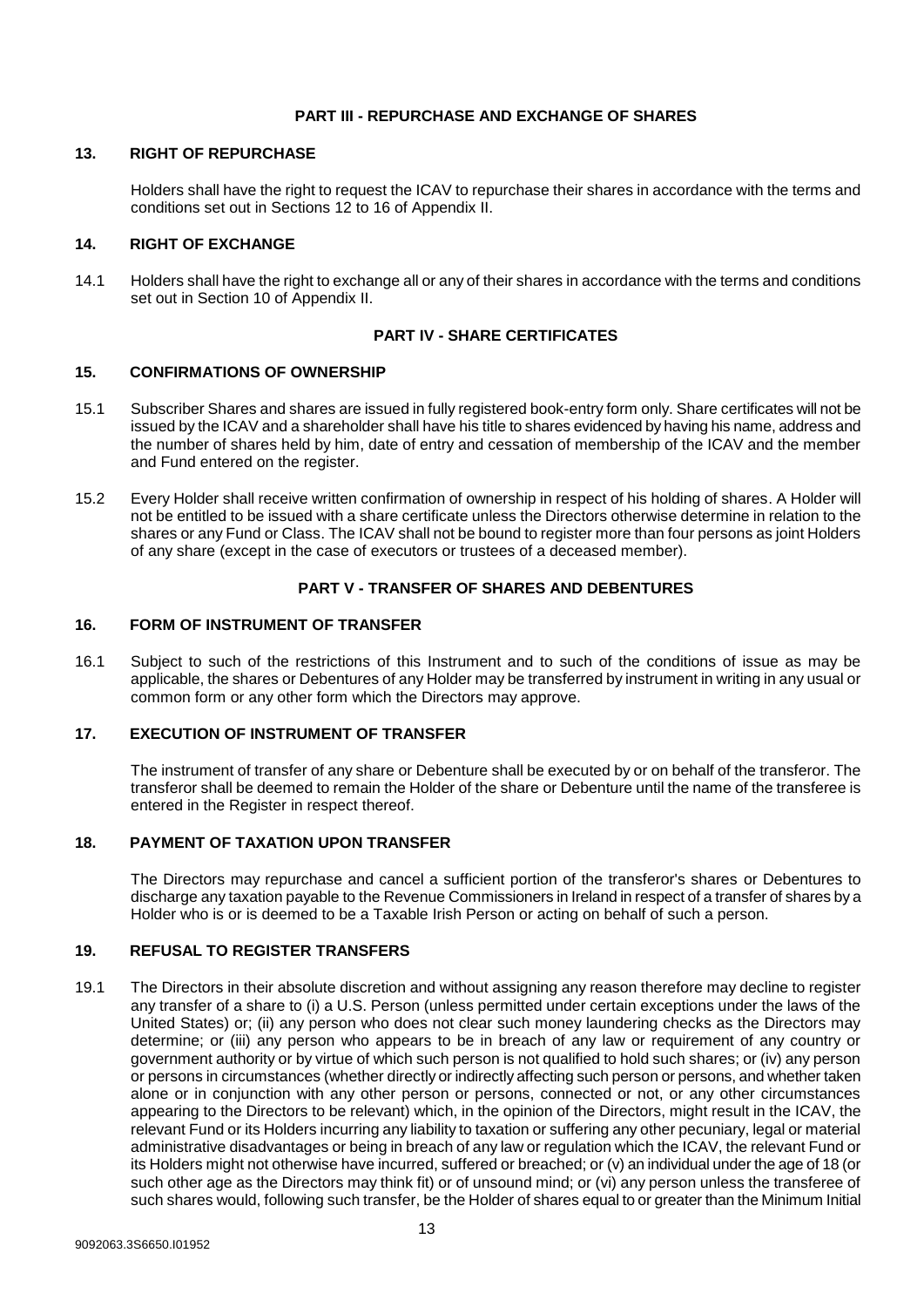Investment Amount (where relevant); or (vii) any person in circumstances where as a result of such transfer the transferor or transferee would hold less than the Minimum Shareholding; or (viii) any person where in respect of such transfer any payment of taxation remains outstanding.

19.2 The Directors may decline to recognise any instrument of transfer unless it is accompanied by the certificate for the shares to which it relates (if issued), is in respect of one class of share only, is in favour of not more than four transferees and is lodged at the registered office or at such other place as the Directors may appoint.

## <span id="page-13-0"></span>**20. PROCEDURE ON REFUSAL**

If the Directors refuse to register a transfer then, within two months after the date on which the transfer was lodged with the ICAV, they shall send to the transferee notice of the refusal.

#### <span id="page-13-1"></span>**21. CLOSING OF TRANSFER BOOKS**

The registration of transfers of shares or of transfers of any Class of shares or Debentures may be deferred at such times and for such periods (not exceeding thirty days in each year) as the Directors may determine.

#### <span id="page-13-2"></span>**22. REGISTRATION FEES**

A fee may be charged for the registration of any instrument of transfer or other document relating to or affecting the title to any share or Debenture.

## <span id="page-13-3"></span>**23. RETENTION OF TRANSFER INSTRUMENTS**

The ICAV shall be entitled to retain any instrument of transfer which is registered, but any instrument of transfer which the Directors refuse to register shall be returned to the person lodging it when notice of the refusal is given.

## <span id="page-13-4"></span>**24. RENUNCIATION OF ALLOTMENT**

Nothing in this Instrument shall preclude the Directors from recognising a renunciation of the allotment of any shares by the allottee in favour of some other person provided such other person is a Permitted Investor.

## <span id="page-13-5"></span>**25. COMPULSORY TRANSFER OF SHARES**

The Directors shall have the power to arrange for the compulsory transfer of shares acquired by or on behalf of a person who is not a Permitted Investor in accordance with the provisions set out in Section 20 of Appendix II.

#### **PART VI - TRANSMISSION OF SHARES**

#### <span id="page-13-6"></span>**26. DEATH OF HOLDER**

If a Holder dies the survivor or survivors where he was a joint Holder, and his personal representatives where he was a sole Holder or the only survivor of joint Holders, shall be the only persons recognised by the ICAV as having any title to his interest in the shares; but nothing herein contained shall release the estate of a deceased Holder from any liability in respect of any share which had been jointly held by him.

#### <span id="page-13-7"></span>**27. TRANSMISSION ON DEATH OR BANKRUPTCY/MINORS**

27.1 Any guardian of an infant Holder and any curator or other legal representative of a Holder under legal disability and any person entitled to a share in consequence of the death or bankruptcy of a Holder may elect, upon such evidence being produced as the Directors may properly require, either to become the Holder of the share or to make such transfer thereof as the deceased or bankrupt Holder or Holder under a disability could have made. If he elects to become the Holder he shall give notice to the ICAV to that effect. If he elects to have another person registered he shall execute an instrument of transfer of the share to that person. All of this Instrument relating to the transfer of shares shall apply to the notice or instrument of transfer as if it were an instrument of transfer executed by the Holder and the death or bankruptcy or disability of the Holder had not occurred.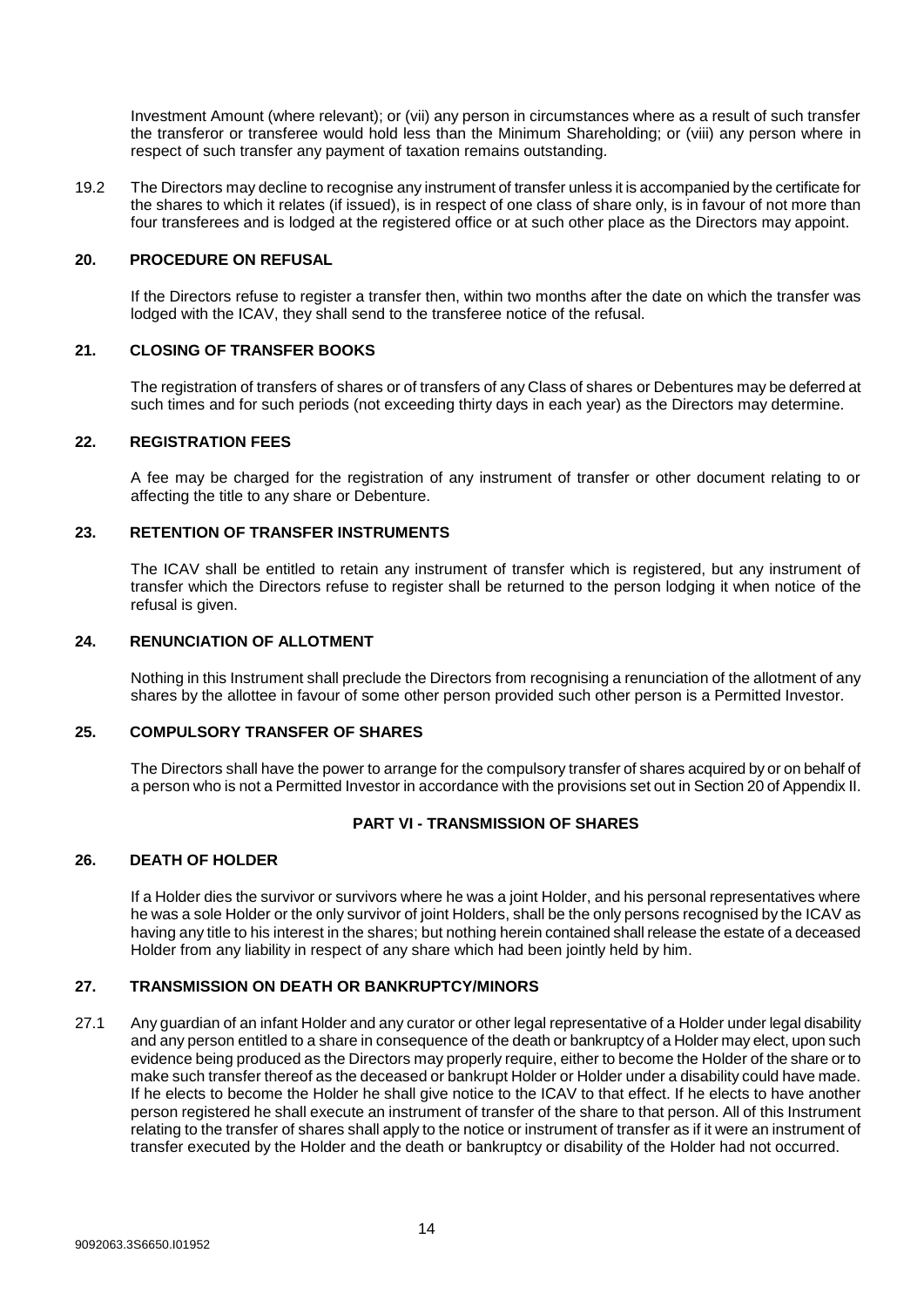## <span id="page-14-0"></span>**28. RIGHTS BEFORE REGISTRATION**

A person becoming entitled to a share by reason of the death or bankruptcy of a Holder (upon supplying to the ICAV such evidence as the Directors may reasonably require to show his title to the share) shall have the rights to which he would be entitled if he were the Holder of the share, except that, before being registered as the Holder of the share, he shall not be entitled in respect of it to attend or vote at any meeting of the ICAV or at any separate meeting of the Holders of any Class in the ICAV, so, however, that the Directors, at any time, may give notice requiring any such person to elect either to be registered himself or to transfer the share and, if the notice is not complied with within ninety days, the Directors thereupon may withhold payment of all dividends, bonuses or other moneys payable in respect of the share until the requirements of the notice have been complied with.

## **PART VII - GENERAL MEETINGS**

#### <span id="page-14-1"></span>**29. GENERAL MEETINGS**

- 29.1 The Directors have elected to dispense with the holding of an annual general meeting in accordance with section 89(4) of the Act, such election to take effect from the date on which the registration order made by the Central Bank in respect of the ICAV comes into operation and to continue indefinitely unless an annual general meeting is convened in accordance with Section [29.2.](#page-14-3)
- <span id="page-14-3"></span>29.2 The ICAV will be required to hold an annual general meeting where
	- (a) one or more Holders holding, or together holding, not less than 10% of the voting rights in the ICAV; or
	- (b) the Auditors, may require the ICAV to hold an annual general meeting in that year by giving e notice in writing to the ICAV in the previous year or at least one month before the end of that year and the ICAV shall hold the required meeting. For the avoidance of doubt, such a request cannot be made until one year from the date on which the registration order made by the Central Bank in respect of the ICAV comes into operation.
- 29.3 In circumstances where the ICAV is required to hold an annual general meeting it will comply with the relevant requirements of section 89 of the Act.
- 29.4 All general meetings other than annual general meetings shall be called extraordinary general meetings.

## <span id="page-14-2"></span>**30. CONVENING GENERAL MEETINGS**

- 30.1 The Directors may call an extraordinary general meeting whenever they think fit. If at any time there are not within the State sufficient Directors capable of acting to form a quorum, any Director or any two Holders may convene an extraordinary general meeting in the same manner as nearly as possible as that in which general meetings may be convened by the Directors.
- <span id="page-14-4"></span>30.2 One or more Holders holding, or together holding, at any time not less than 75% of the voting rights in the ICAV may convene an extraordinary general meeting of the ICAV.
- 30.3 The Directors shall, at the request of one or more Holders holding, or together holding, at the date of the making of the request, not less than 10% of the voting rights in the ICAV, proceed to convene an extraordinary general meeting of the ICAV. The request shall state the objects of the meeting and shall be signed by those making the request and deposited at the Office and may consist of several documents in like form each signed by one or more of those making the request. If the Directors do not within 21 days after the date of the deposit of the request proceed to convene a meeting to be held within 2 months after that date, those making the request, or any of them representing more than 50% of the total voting rights of all of them, may themselves convene a meeting, but any meeting so convened shall not be held more than 3 months after the date the request was first made. Any reasonable expenses incurred by those making the request by reason of the failure of the Directors to convene a meeting shall be repaid to those making the request by the ICAV and any sum so repaid shall be retained by the ICAV out of any sums due or to become due from the ICAV by way of fees or other remuneration in respect of their services to such of the Directors as were in default. For the purpose of a meeting called in accordance with Section 30.1 or this Section, the Directors shall, in the case of a meeting at which a resolution is to be proposed as a special resolution, be deemed not to have duly convened the meeting if they do not give such due notice of it. For the avoidance of doubt, a meeting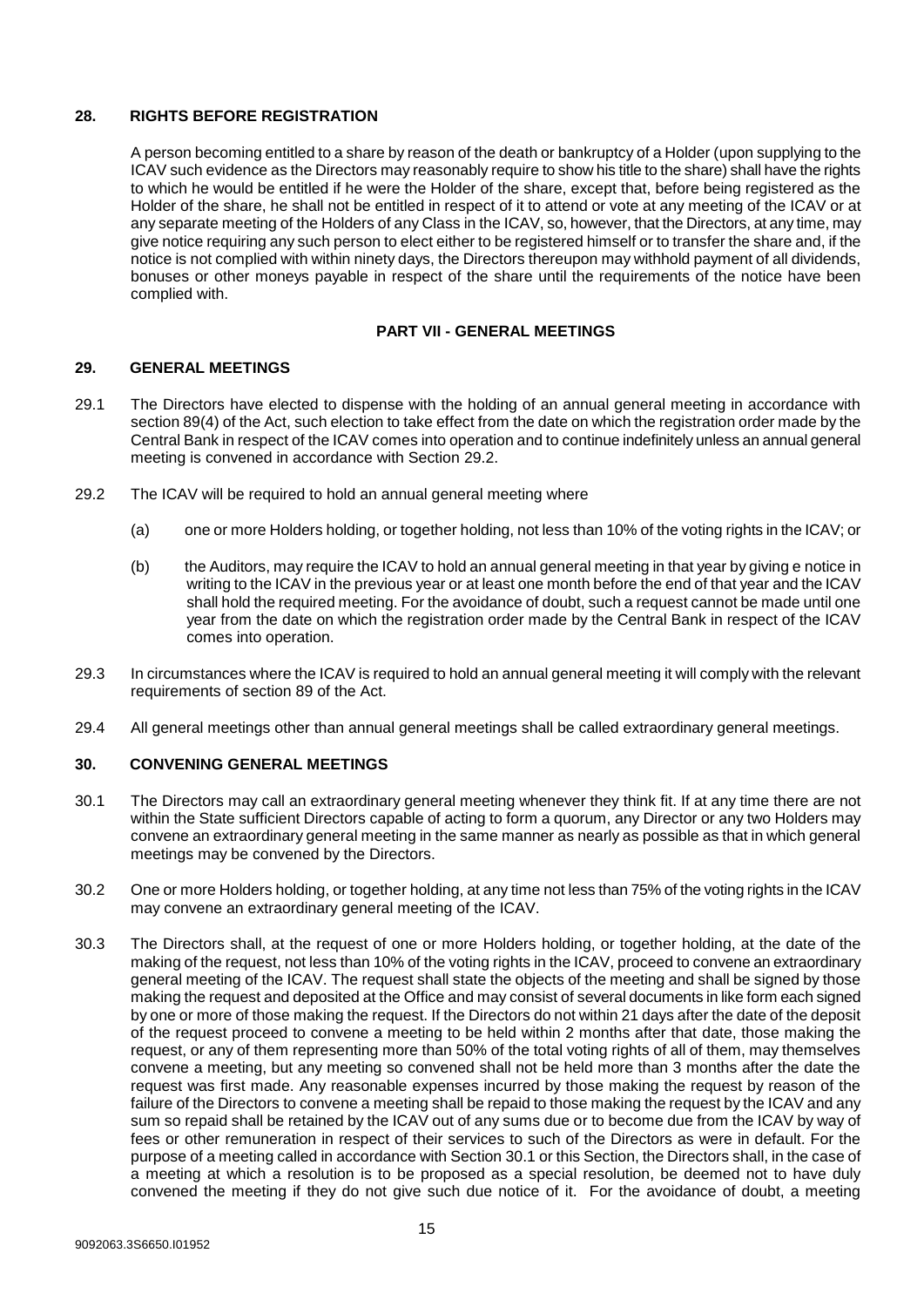convened under Sectio[n 30.2](#page-14-4) or this Section, shall be convened in the same manner as nearly as possible as that in which meetings are to be convened by Directors.

## <span id="page-15-0"></span>**31. NOTICE OF GENERAL MEETINGS**

- 31.1 Subject to the provisions of the Act allowing a general meeting to be called by shorter notice, an annual general meeting (if any), an extraordinary general meeting called for the passing of a special resolution and all other extraordinary general meetings shall be called by at least fourteen Clear Days' notice.
- 31.2 Any notice convening a general meeting shall specify the time and place of the meeting and, in the case of special business, the general nature of that business and, in reasonable prominence, that a Holder entitled to attend and vote is entitled to appoint a proxy to attend, speak and vote in his place and that a proxy need not be a Holder. Subject to any restrictions imposed on any shares, the notice shall be given to all the Holders and to the Directors and the Auditors.
- 31.3 The accidental omission to give notice of a meeting to, or the non-receipt of notice of a meeting by, any person entitled to receive notice shall not invalidate the proceedings at the meeting.

## **PART IX - PROCEEDINGS AT GENERAL MEETINGS**

## <span id="page-15-1"></span>**32. QUORUM FOR GENERAL MEETINGS**

- 32.1 No business other than the appointment of a chairman shall be transacted at any general meeting unless a quorum of Holders or Holders of Subscriber Shares is present at the time when the meeting proceeds to business. Except as provided in relation to an adjourned meeting, two persons entitled to vote upon the business to be transacted, each being a Holder or a Holder of Subscriber Shares or a proxy for such Holders or a duly authorised representative of a corporate Holder, shall be a quorum.
- 32.2 If such a quorum is not present within half an hour from the time appointed for the meeting, or if during a meeting a quorum ceases to be present, the meeting shall stand adjourned to the same day in the next week at the same time and place, or to such other time and place as the Directors may determine. If at the adjourned meeting such a quorum is not present within half an hour from the time appointed for the meeting, the meeting, if convened otherwise than by resolution of the Directors, shall be dissolved, but if the meeting shall have been convened by resolution of the Directors, one person entitled to be counted in a quorum present at the meeting shall be a quorum.

#### <span id="page-15-2"></span>**33. CHAIRMAN OF GENERAL MEETINGS**

- 33.1 The chairman of the board of Directors or, in his absence, the deputy chairman (if any) or, in his absence, some other Director nominated by the Directors shall preside as chairman at every general meeting of the ICAV. If at any general meeting none of such persons shall be present within fifteen minutes after the time appointed for the holding of the meeting and willing to act, the Directors present shall elect one of their number to be chairman of the meeting and, if there is only one Director present and willing to act, he shall be chairman.
- 33.2 If at any meeting no Director is willing to act as chairman or if no Director is present within fifteen minutes after the time appointed for holding the meeting, the Holders present (in person or by proxy or by representative) and entitled to vote shall choose one of the Holders (including his proxy or its duly authorised representative) personally present to be chairman of the meeting.

## <span id="page-15-3"></span>**34. DIRECTORS' AND AUDITORS' RIGHT TO ATTEND GENERAL MEETINGS**

A Director shall be entitled, notwithstanding that he is not a Holder, to attend and speak at any general meeting and at any separate meeting of the Holders of any Class in the ICAV. The Auditors shall be entitled to attend any general meeting and to be heard on any part of the business of the meeting which concerns them as the Auditors.

## <span id="page-15-4"></span>**35. ADJOURNMENT OF GENERAL MEETINGS**

The chairman, with the consent of a meeting at which a quorum is present, may (and if so directed by the meeting, shall) adjourn the meeting from time to time (or sine die) and from place to place, but no business shall be transacted at any adjourned meeting other than business which might properly have been transacted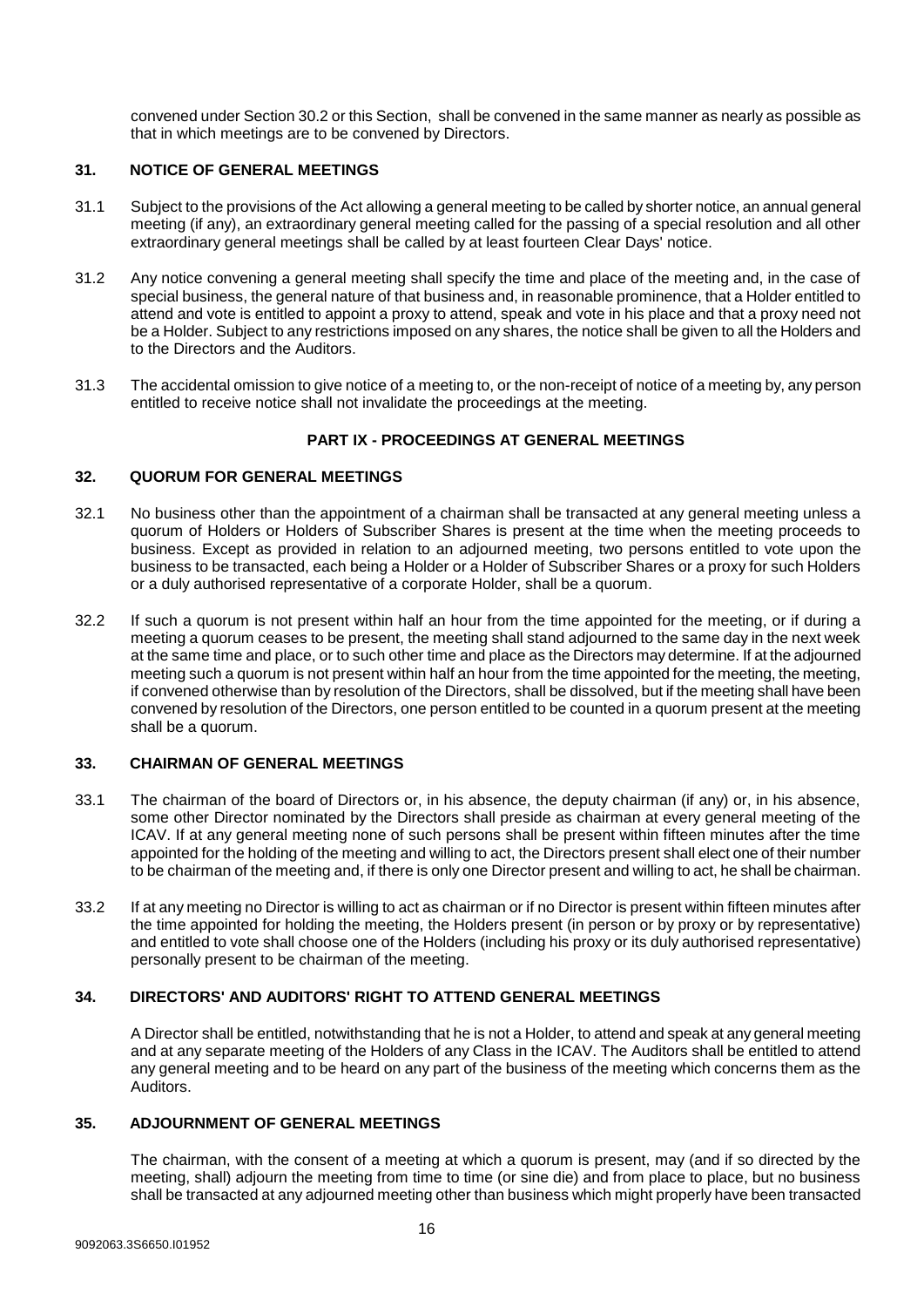at the meeting had the adjournment not taken place. Where a meeting is adjourned sine die, the time and place for the adjourned meeting shall be fixed by the Directors. When a meeting is adjourned for fourteen days or more or sine die, at least seven Clear Days' notice shall be given specifying the time and meeting and the general nature of the business to be transacted. Save as aforesaid it shall not be necessary to give any notice of an adjourned meeting.

## <span id="page-16-0"></span>**36. DETERMINATION OF RESOLUTIONS**

At any general meeting a resolution put to the vote of the meeting shall be decided on a show of hands unless before, or on the declaration of the result of, the show of hands a poll is duly demanded. Unless a poll is so demanded a declaration by the chairman that a resolution has been carried or carried unanimously, or by a particular majority, or lost, or not carried by a particular majority and an entry to that effect in the minutes of the meeting shall be conclusive evidence of the fact without proof of the number or proportion of the votes recorded in favour of or against the resolution. The demand for a poll may be withdrawn before the poll is taken but only with the consent of the chairman, and a demand so withdrawn shall not be taken to have invalidated the result of a show of hands declared before the demand was made.

## <span id="page-16-1"></span>**37. ENTITLEMENT TO DEMAND POLL**

- 37.1 Subject to the provisions of the Act, a poll may be demanded:
	- (a) by the chairman of the meeting;
	- (b) by at least two Holders present (in person or by proxy) having the right to vote at the meeting; or
	- (c) by any Holder or Holders present (in person or by proxy) representing not less than one-tenth of the total voting rights of all the Holders having the right to vote at the meeting.

## <span id="page-16-2"></span>**38. TAKING OF A POLL**

- 38.1 Save as provided in paragraph [38.2](#page-16-4) of this Section, a poll shall be taken in such manner as the chairman directs and he may appoint scrutineers (who need not be Holders) and fix a time and place for declaring the result of the poll. The result of the poll shall be deemed to be the resolution of the meeting at which the poll was demanded.
- <span id="page-16-4"></span>38.2 A poll demanded on the election of a chairman or on a question of adjournment shall be taken forthwith. A poll demanded on any other question shall be taken either forthwith or at such time (not being more than thirty days after the poll is demanded) and place as the chairman of the meeting may direct. The demand for a poll shall not prevent the continuance of a meeting for the transaction of any business other than the question on which the poll was demanded. If a poll is demanded before the declaration of the result of a show of hands and the demand is duly withdrawn, the meeting shall continue as if the demand had not been made.
- 38.3 No notice need be given of a poll not taken forthwith if the time and place at which it is to be taken are announced at the meeting at which it is demanded. In any other case at least seven Clear Days' notice shall be given specifying the time and place at which the poll is to be taken.

## <span id="page-16-3"></span>**39. VOTES OF HOLDERS**

Votes may be given either personally or by proxy. Subject to any rights or restrictions for the time being attached to any Class or Classes of shares:

- (a) on a show of hands every Holder, who is present in person or by proxy, shall have one vote and the Holder(s) of Subscriber Shares present in person or by proxy shall have one vote in respect of all the Subscriber Shares in issue;
- (b) on a poll every Holder present in person or by proxy shall have one vote for every share of which he is the Holder and every Holder of a Subscriber Share present in person or by proxy shall have one vote in respect of his holding of Subscriber Shares;
- (c) on a poll of all the Holders of shares in a Fund, where there is more than one Class of shares in existence in that Fund, the voting rights of such Holders may at the discretion of the Directors be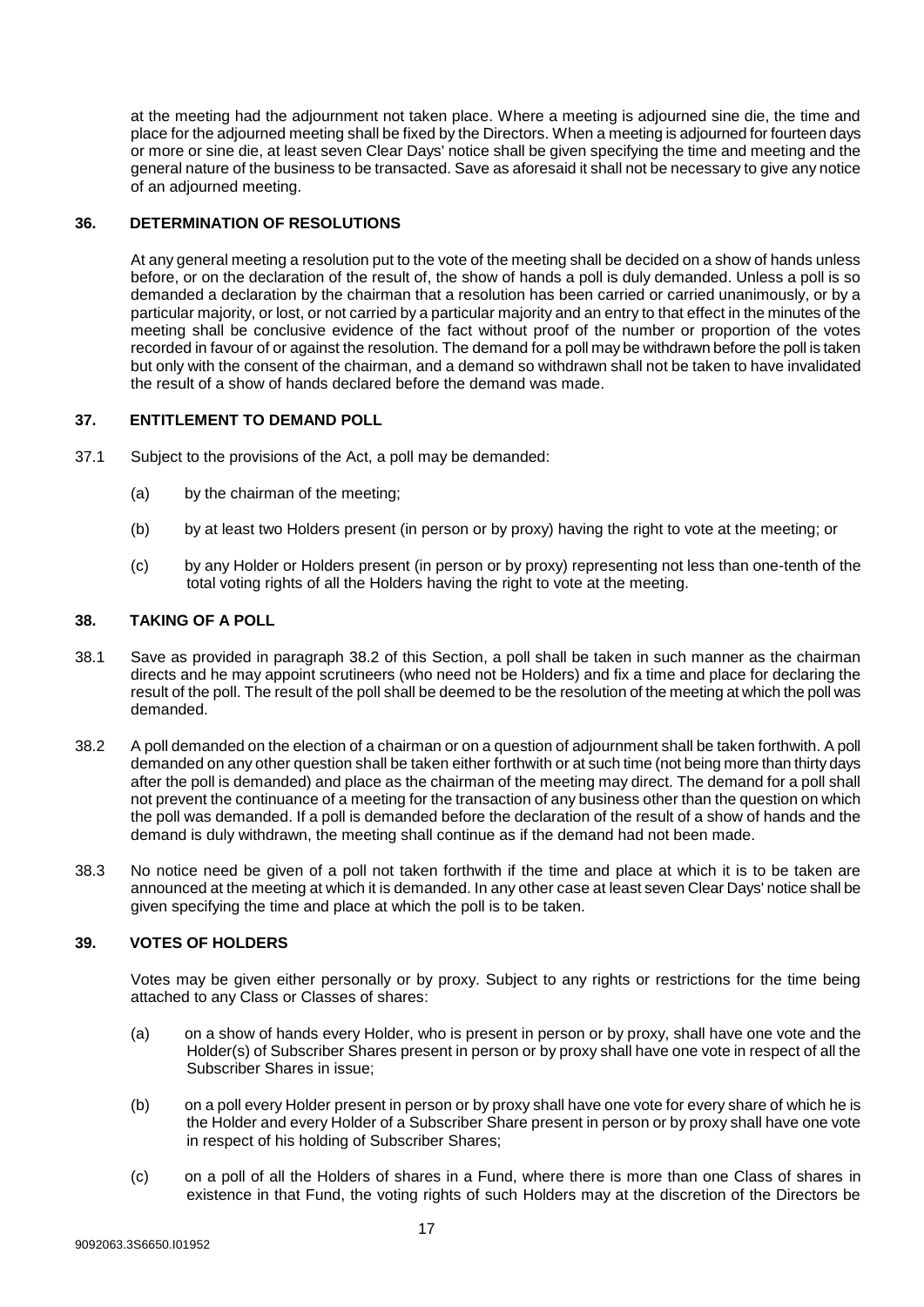adjusted in such manner, determined by the Directors, so as to reflect the most recently calculated price at which the shares of each of the Classes in question may be repurchased by the ICAV;

(d) a Holder or Holders who hold a fraction of a share may not exercise any voting rights, whether on a show of hands or on a poll, in respect of such fraction of a share.

#### <span id="page-17-0"></span>**40. WRITTEN RESOLUTIONS**

A resolution in writing executed by or on behalf of each Holder who would have been entitled to vote upon it if it had been proposed at a meeting at which he was present shall be as effectual as if it had been passed at a general meeting duly convened and held and may consist of several instruments in the like form each executed by or on behalf of one or more Holders. In the case of a corporation a resolution in writing may be signed on its behalf by a director or the secretary thereof or by its duly appointed attorney or duly authorised representative.

#### <span id="page-17-1"></span>**41. CHAIRMAN'S CASTING VOTE**

Where there is an equality of votes, whether on a show of hands or on a poll, the chairman of the meeting at which the show of hands takes place or at which the poll is demanded shall be entitled to a casting vote in addition to any other vote he may have.

## <span id="page-17-2"></span>**42. VOTING BY JOINT HOLDERS**

Where there are joint Holders of a share, the vote of the senior who tenders a vote, whether in person or by proxy, in respect of such share shall be accepted to the exclusion of the votes of the other joint Holders and for this purpose seniority shall be determined by the order in which the names of the Holders stand in the Register in respect of the share.

## <span id="page-17-3"></span>**43. VOTING BY INCAPACITATED HOLDERS**

43.1 A member of unsound mind, or in respect of whom an order has been made by any court having jurisdiction (whether in the State or elsewhere) in matters concerning mental disorder, may vote, whether on a show of hands or on a poll, by his committee, receiver, guardian or other person appointed by that court and any such committee, receiver, guardian or other person may vote by proxy on a show of hands or on a poll. Evidence to the satisfaction of the Directors of the authority of the person claiming to exercise the right to vote shall be deposited at the Office or at such other place as is specified in accordance with this Instrument for the deposit of instruments of proxy by such time as the Directors may determine before the time appointed for holding the meeting or adjourned meeting at which the right to vote is to be exercised and in default the right to vote shall not be exercisable.

## <span id="page-17-4"></span>**44. RESTRICTION OF VOTING RIGHTS**

- 44.1 If at any time the Directors shall determine that a Specified Event (as defined in paragrap[h 44.5](#page-18-6) of this Section) shall have occurred in relation to any share or shares the Directors may serve a notice to such effect on the Holder or Holders thereof. Upon the service of any such notice (in this Instrument referred to as a restriction notice) no Holder or Holders of the share or shares specified in such restriction notice shall be entitled, for so long as such restriction notice shall remain in force, to attend or vote at any general meeting, either personally or by proxy.
- 44.2 A restriction notice shall be cancelled by the Directors as soon as reasonably practicable, but in any event not later than forty-eight hours, after the Holder or Holders concerned shall have remedied the default by virtue of which the Specified Event shall have occurred. A restriction notice shall automatically cease to have effect in respect of any share transferred upon registration of the relevant transfer provided that a restriction notice shall not cease to have effect in respect of any transfer where no change in the beneficial ownership of the share shall occur and for this purpose it shall be assumed that no such change has occurred where a transfer form in respect of the share is presented for registration having been stamped at a reduced rate of stamp duty by virtue of the transferor or transferee claiming to be entitled to such reduced rate as a result of the transfer being one where no beneficial interest passes.
- 44.3 The Directors shall cause a notation to be made in the Register against the name of any Holder or Holders in respect of whom a restriction notice shall have been served indicating the number of shares specified in such restriction notice and shall cause such notation to be deleted upon cancellation or cesser of such restriction notice.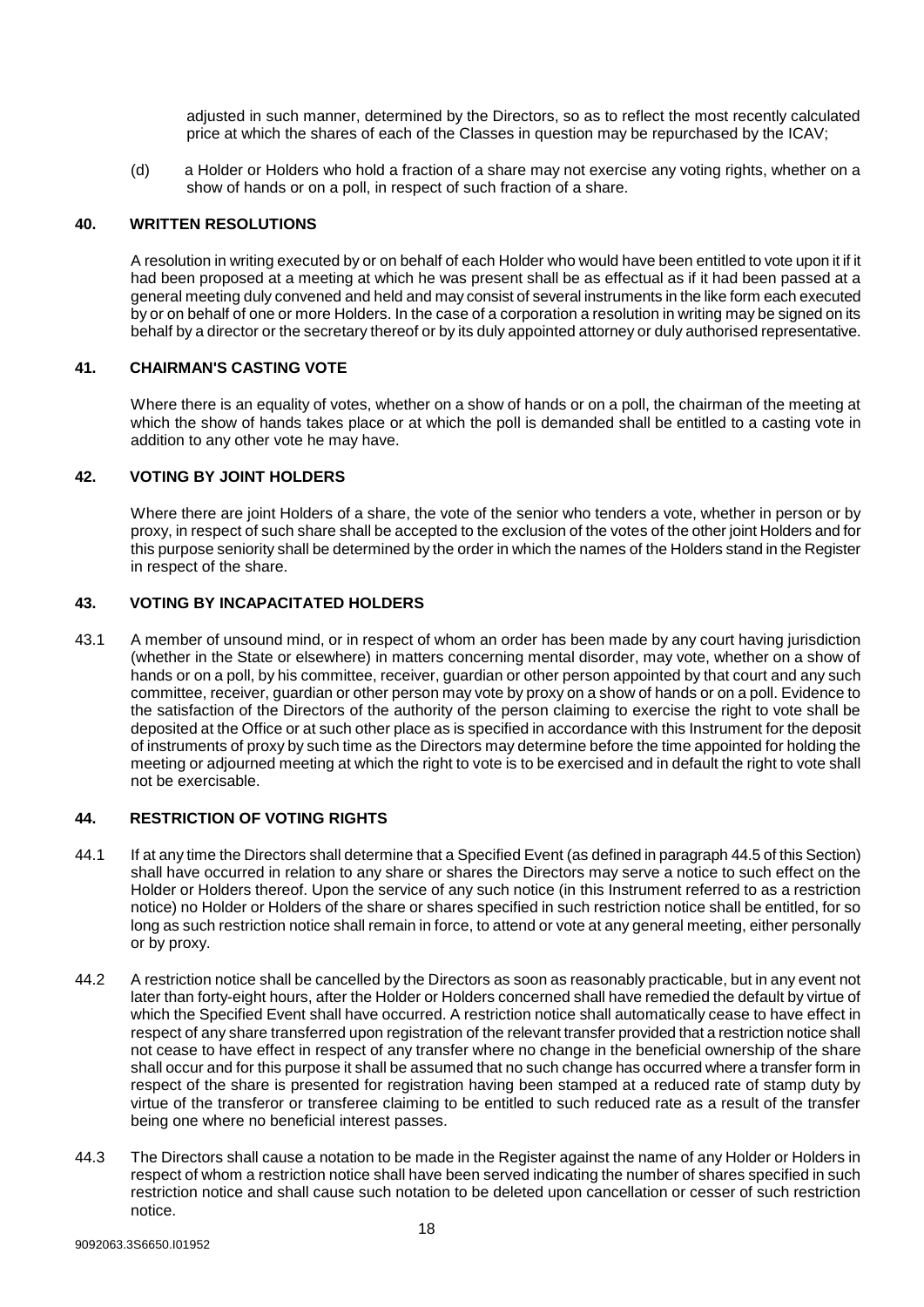- 44.4 Any determination of the Directors and any notice served by them pursuant to the provisions of this Section shall be conclusive as against the Holder or Holders of any share and the validity of any notice served by the Directors in pursuance of this Section shall not be questioned by any person.
- <span id="page-18-6"></span>44.5 For the purpose of this Instrument the expression Specified Event in relation to any share shall mean the failure by the Holder thereof or any of the Holders thereof to comply, to the satisfaction of the Directors, with all or any of the terms of Section 11 in respect of any notice or notices given to him or any of them thereunder.

## <span id="page-18-0"></span>**45. TIME FOR OBJECTION TO VOTING**

No objection shall be raised to the qualification of any voter except at the meeting or adjourned meeting at which the vote objected to is tendered and every vote not disallowed at such meeting shall be valid. Any such objection made in due time shall be referred to the chairman of the meeting whose decision shall be final and conclusive.

#### <span id="page-18-1"></span>**46. APPOINTMENT OF PROXY**

Every Holder entitled to attend and vote at a general meeting may appoint a proxy to attend, speak and vote on his behalf. The instrument appointing a proxy shall be in writing in any usual form or in any other form which the Directors may approve and shall be executed by or on behalf of the Holder. The signature on such instrument need not be witnessed. A body corporate may execute a form of proxy under its common seal or under the hand of a duly authorised officer thereof. A proxy need not be a Holder.

## <span id="page-18-2"></span>**47. BODIES CORPORATE ACTING BY REPRESENTATIVES AT MEETINGS**

Any body corporate which is a Holder may by resolution of its directors or other governing body authorise such person as it thinks fit to act as its representative at any meeting of the ICAV or of any Class of Holders of the ICAV and the person so authorised shall be entitled to exercise the same powers on behalf of the body corporate which he represents as that body corporate could exercise if it were an individual Holder.

#### <span id="page-18-3"></span>**48. DEPOSIT OF PROXY INSTRUMENTS**

The instrument appointing a proxy and any authority under which it is executed or a copy, certified notarially or in some other way approved by the Directors, shall be deposited at the Office or (at the option of the Holder) at such other place or places (if any) as may be specified for that purpose in or by way of note to the notice convening the meeting or adjourned meeting at such time as may be determined by the Directors before the time appointed for the holding of the meeting or adjourned meeting or (in the case of a poll taken otherwise than at or on the same day as the meeting or adjourned meeting) for the taking of the poll at which it is to be used, and in default shall not be treated as valid. Provided that an instrument of proxy relating to more than one meeting (including any adjournment thereof) having once been so delivered for the purposes of any meeting shall not require to be delivered again for the purposes of any subsequent meeting to which it relates.

## <span id="page-18-4"></span>**49. EFFECT OF PROXY INSTRUMENTS**

Deposit of an instrument of proxy in respect of a meeting or adjourned meeting shall not preclude a Holder from attending and voting at the meeting or at any adjournment thereof. The instrument appointing a proxy shall be valid, unless the contrary is stated therein, as well for any adjournment of the meeting as for the meeting to which it relates.

#### <span id="page-18-5"></span>**50. EFFECT OF REVOCATION OF PROXY OR OF AUTHORISATION**

50.1 A vote given or poll demanded in accordance with the terms of an instrument of proxy or a resolution authorising a representative to act on behalf of a body corporate shall be valid notwithstanding the death or insanity of the principal, or the revocation of the instrument of proxy or of the authority under which the instrument of proxy was executed or of the resolution authorising the representative to act or transfer of the share in respect of which the instrument of proxy or the authorisation of the representative to act was given, provided that no intimation in writing of such death, insanity, revocation or transfer shall have been received by the ICAV at the Office at least one hour before the commencement of the meeting or adjourned meeting at which the instrument of proxy is used or at which the representative acts.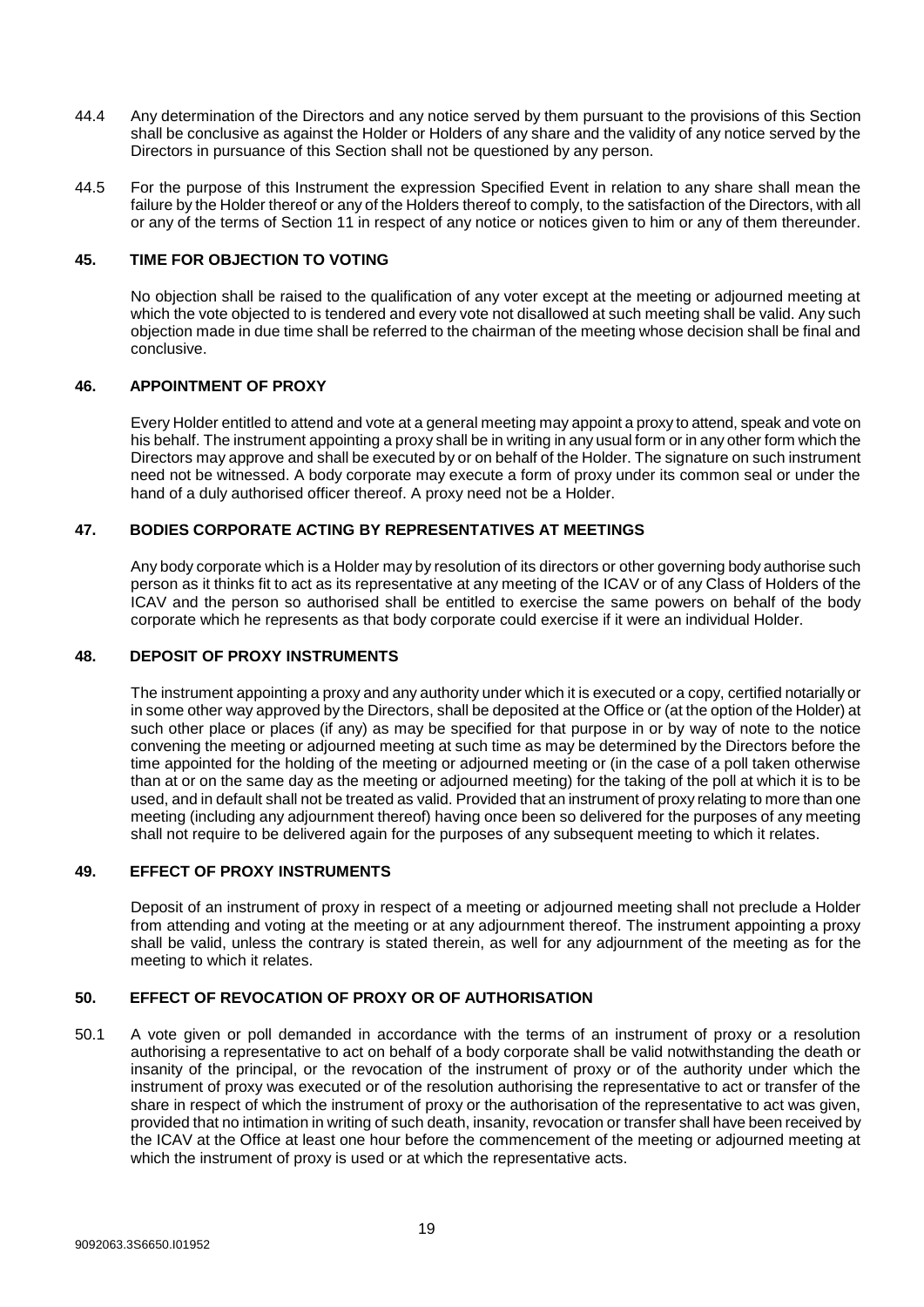50.2 The Directors may send, at the expense of the ICAV, by post or otherwise, to the Holders instruments of proxy (with or without stamped envelopes for their return) for use at any general meeting or at any Class meeting, either in blank or nominating any one or more of the Directors or any other persons in the alternative. If for the purpose of any meeting invitations to appoint as proxy a person or one of a number of persons specified in the invitations are issued at the expense of the ICAV, such invitations shall be issued to all (and not to some only) of the Holders entitled to be sent a notice of the meeting and to vote thereat by proxy.

## <span id="page-19-7"></span><span id="page-19-0"></span>**51. CLASS MEETINGS**

Save as otherwise provided in this Instrument, the provisions of Sections 29 to [510](#page-19-7) shall apply mutatis mutandis to Class meetings and meetings of Holders of shares in a Fund as they apply to general meetings.

## **PART X - DIRECTORS**

## <span id="page-19-1"></span>**52. NUMBER OF DIRECTORS**

Unless otherwise determined by the ICAV in general meeting the number of Directors shall not be less than two.

## <span id="page-19-2"></span>**53. SHARE QUALIFICATION**

A Director shall not be required to hold any shares in the ICAV.

#### <span id="page-19-3"></span>**54. ORDINARY REMUNERATION OF DIRECTORS**

Unless otherwise determined from time to time by the ICAV in general meeting, the ordinary remuneration of each Director shall be determined from time to time by resolution of the Directors.

#### <span id="page-19-4"></span>**55. SPECIAL REMUNERATION OF DIRECTORS**

Any Director who is appointed as an executive director (including for this purpose the office of chairman or deputy chairman) or who serves on any committee, or who otherwise performs services which in the opinion of the Directors are outside the scope of the ordinary duties of a Director, may be paid such extra remuneration by way of fees, commission or otherwise as the Directors may determine.

## <span id="page-19-5"></span>**56. EXPENSES OF DIRECTORS**

The Directors may be paid all travelling, hotel and other out-of-pocket expenses properly incurred by them in connection with their attendance at meetings of the Directors or committees established by the Directors or general meetings or separate meetings of the Holders of any Class of shares of the ICAV or otherwise in connection with the discharge of their duties.

#### <span id="page-19-6"></span>**57. ALTERNATE DIRECTORS**

- 57.1 Any Director may appoint by writing under his hand any person (including another Director) to be his alternate provided always that no such appointment of a person other than a Director as an alternate shall be operative unless and until such appointment shall have been approved by the Central Bank. Any such authority may be sent by delivery, post, cable, telegram, telex, telefax, electronic mail or any other means of communication approved by the Directors and may bear a printed or facsimile signature of the Director giving such authority.
- 57.2 An alternate Director shall be entitled to receive notices of all meetings of the Directors and of all meetings of committees established by the Directors of which his appointor is a member, to attend and vote at any such meeting at which the Director appointing him is not personally present and in the absence of his appointor to exercise all the powers, rights, duties and authorities of his appointor as a Director (other than the right to appoint an alternate hereunder).
- 57.3 Save as otherwise provided in this Instrument, an alternate Director shall be deemed for all purposes to be a Director and shall alone be responsible for his own acts and defaults and he shall not be deemed to be the agent of the Director appointing him. The remuneration of any such alternate Director shall be payable out of the remuneration paid to the Director appointing him and shall consist of such portion of the remuneration of the Director as shall be agreed between the alternate and the Director appointing him.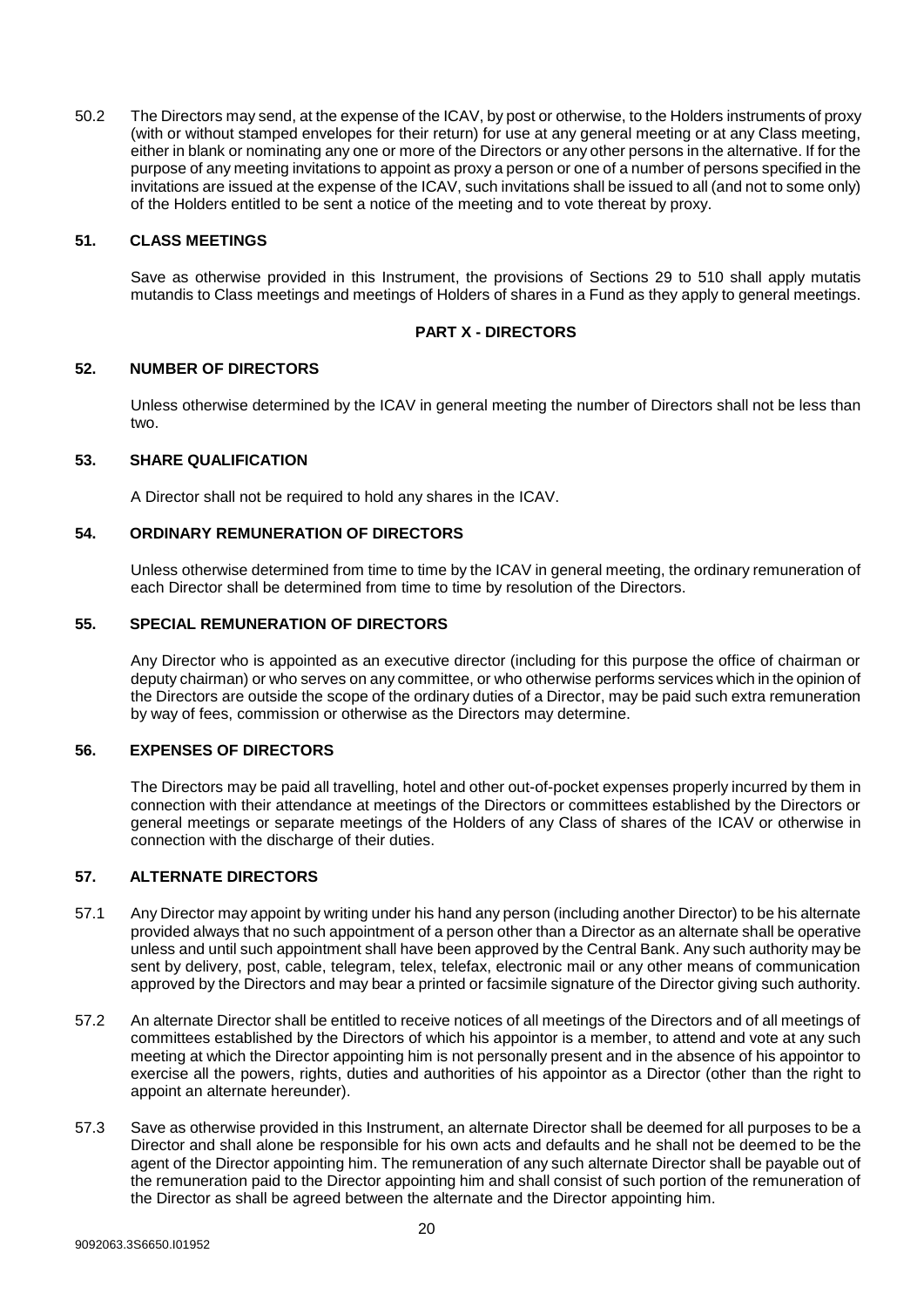- 57.4 A Director may revoke at any time the appointment of any alternate appointed by him. If a Director shall die or cease to hold the office of Director the appointment of his alternate shall thereupon cease and determine but if a Director retires by rotation or otherwise but is reappointed or deemed to have been re-appointed at the meeting at which he retires, any appointment of an alternate Director made by him which was in force immediately prior to his retirement shall continue after his re-appointment.
- 57.5 Any appointment or revocation by a Director under this Section shall be effected by notice in writing given under his hand to the Secretary or deposited at the Office or in any other manner approved by the Directors.

## **PART XI - POWERS OF DIRECTORS**

#### <span id="page-20-0"></span>**58. DIRECTORS' POWERS**

- 58.1 Subject to the provisions of the Act, the Regulations, the Memorandum of Association of the ICAV and this Instrument and to any directions by the Holders given by ordinary resolution, not being inconsistent with this Instrument, with the Act or with the Regulations, the business of the ICAV shall be managed by the Directors who may do all such acts and things and exercise all the powers of the ICAV as are not by the Act, the Regulations or by this Instrument required to be done or exercised by the ICAV in general meeting. Without prejudice to the generality of the foregoing, the Directors may exercise all powers of the ICAV in relation to the investment of the Assets in accordance with Section 22 of Appendix II.
- 58.2 No alteration of this Instrument and no such direction shall invalidate any prior act of the Directors which would have been valid if that alteration had not been made or that direction had not been given. The powers given by this Section shall not be limited by any special power given to the Directors by this Instrument and a meeting of Directors at which a quorum is present may exercise all powers exercisable by the Directors.

## <span id="page-20-1"></span>**59. POWER TO DELEGATE**

Without prejudice to the generality of the last preceding Section, the Directors may delegate any of their powers to any committee comprising at least one Director. Any such delegation may be made subject to any conditions the Directors may impose, and either collaterally with or to the exclusion of their own powers and may be revoked. Subject to any such conditions, the proceedings of a committee with two or more members shall be governed by the provisions of this Instrument regulating the proceedings of Directors so far as they are capable of applying.

#### <span id="page-20-2"></span>**60. APPOINTMENT OF ATTORNEYS/AGENTS/DELEGATES/DEPOSITARY**

- <span id="page-20-3"></span>60.1 The Directors, from time to time and at any time by power of attorney under seal or otherwise, may appoint any company, firm or person or fluctuating body of persons, whether nominated directly or indirectly by the Directors, to be the attorney or agent or delegate of the ICAV for such purposes and with such powers, authorities and discretions (not exceeding those vested in or exercisable by the Directors under this Instrument) and for such period and subject to such conditions as they may think fit. Any such power of attorney may contain such provisions for the protection of persons dealing with any such attorney as the Directors may think fit, may contain indemnities in favour of any attorney and may authorise any such attorney to sub-delegate all or any of the powers, authorities and discretions vested in him.
- 60.2 Without prejudice to the generality of the foregoing, the Directors may, with the prior approval of the Central Bank, appoint a manager, and in accordance with the requirements of the Central Bank appoint an investment manager and/or investment manager/adviser, administrator and/or other similar entity to manage and/or advise on the investment of the Assets and the administration of the ICAV, on such terms and conditions as the Directors may deem fit. The remuneration and expenses of such appointees may be charged to the ICAV as disclosed in the Prospectus.
- 60.3 Notwithstanding the generality o[f 60.1](#page-20-3) above the Directors may appoint an agent for the purposes of exercising their power to allot relevant securities in accordance with the provisions of Section 4.
- 60.4 Without prejudice to the generality of the foregoing, the Directors shall appoint a Depositary to all of the Assets (including cash) of the ICAV in accordance with the provisions of Sections 22-25 of Appendix II.
- 60.5 Any dealings (including, but not limited to, dealing in shares of the ICAV) by any person referred to in this Section will be subject to such rules and conditions as may be laid down by the Central Bank from time to time.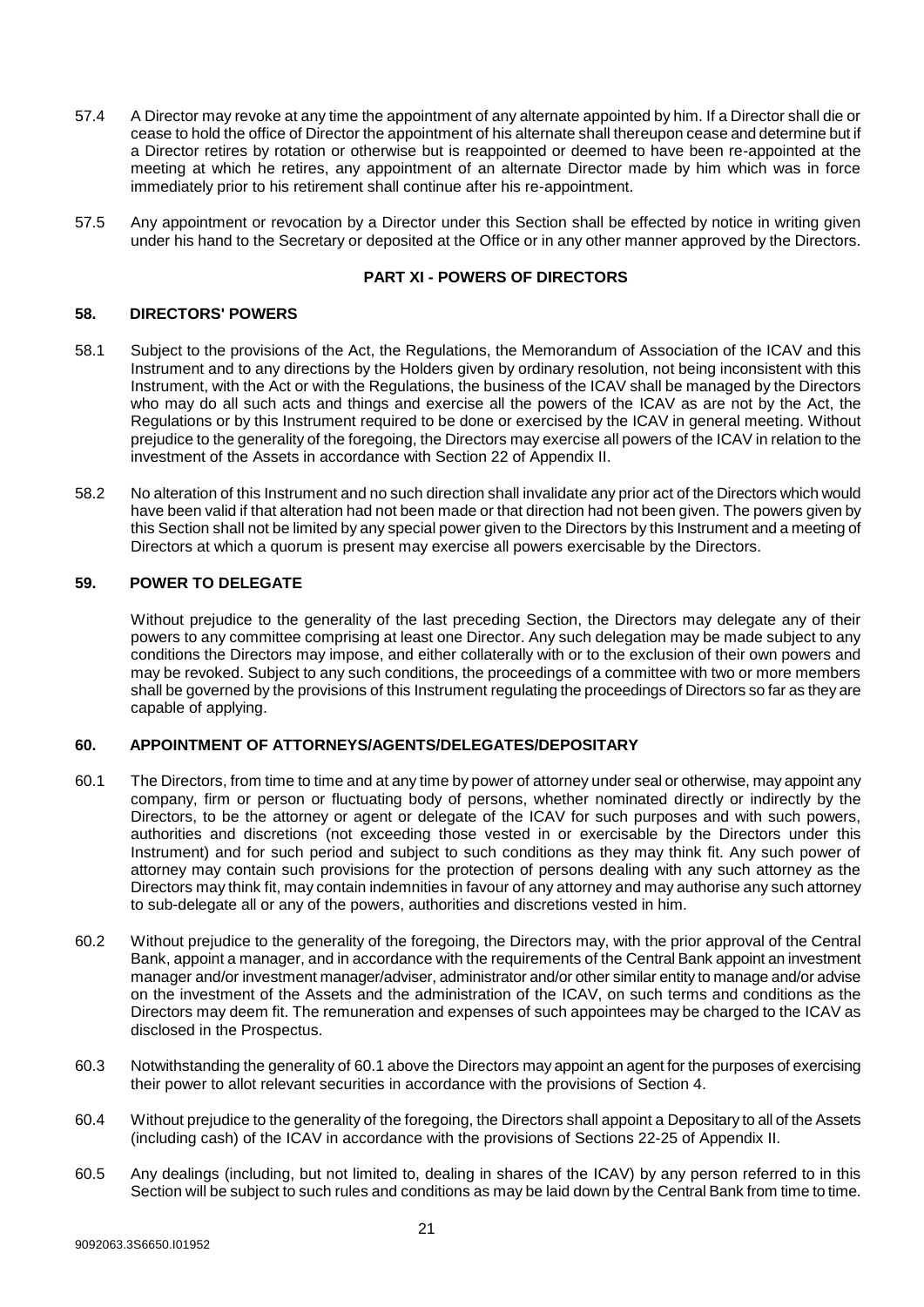## <span id="page-21-0"></span>**61. BORROWING POWERS**

61.1 Subject to the Regulations, the Directors may exercise all of the powers of the ICAV to borrow or raise money and to mortgage, or charge its undertaking, property and Assets (both present and future) and uncalled capital or any part thereof and to issue securities, whether outright or as collateral security for any debt, liability or obligation of the ICAV provided that all such borrowings shall be within the limits and conditions laid down by the Central Bank.

## <span id="page-21-1"></span>**62. EXECUTION OF NEGOTIABLE INSTRUMENTS**

All cheques, promissory notes, drafts, bills of exchange and other negotiable instruments and all receipts for moneys paid to the ICAV shall be signed, drawn, accepted, endorsed or otherwise executed, as the case may be, by such person or persons and in such manner as the Directors shall determine from time to time.

## **PART XII - APPOINTMENT AND RETIREMENT OF DIRECTORS**

## <span id="page-21-2"></span>**63. NO RETIREMENT BY ROTATION**

No Director will be required to retire by rotation.

#### <span id="page-21-3"></span>**64. ELIGIBILITY FOR APPOINTMENT**

To be eligible for appointment as a Director at a general meeting of the ICAV, a person must be recommended by the Directors or, not less than six nor more than thirty Clear Days before the date appointed for the meeting, notice executed by a Holder qualified to vote at the meeting must have been given to the ICAV of the intention to propose that person for appointment stating the particulars which would be required, if he were so appointed, to be included in the ICAV's register of Directors together with notice executed by that person of his willingness to be appointed.

#### <span id="page-21-4"></span>**65. NO RETIREMENT ON ACCOUNT OF AGE**

No Director shall be required to retire on account of age.

## <span id="page-21-5"></span>**66. APPOINTMENT OF ADDITIONAL DIRECTORS**

- 66.1 Subject as aforesaid, the ICAV by ordinary resolution may appoint a person to be a Director either to fill a vacancy or as an additional Director.
- 66.2 The Directors may appoint a person who is willing to act to be a Director, either to fill a vacancy or as an additional Director, provided that the appointment does not cause the number of Directors to exceed any number as fixed by or in accordance with this Instrument as the maximum number of Directors. At a general meeting of the ICAV, a motion for the appointment of two or more persons as Directors of the ICAV by a single resolution shall not be made, unless a resolution that it shall be so made has first been agreed to by the meeting without any vote being given against it.
- 66.3 The continuing Directors may act notwithstanding any vacancy in their body, provided that if the number of the Directors is reduced below two, the remaining Director shall appoint forthwith an additional Director or additional Directors to make up a quorum or shall convene a general meeting of the ICAV for the purpose of making such appointment or appointments. If, in such circumstances, there be no Director or Directors able or willing to act then any two Holders may summon a general meeting for the purpose of appointing Directors. Any additional Director so appointed shall not be required to retire at any subsequent annual general meeting of the ICAV.

#### **PART XIII - DISQUALIFICATION AND REMOVAL OF DIRECTORS**

#### <span id="page-21-6"></span>**67. DISQUALIFICATION OF DIRECTORS**

- 67.1 The office of a Director shall be vacated ipso facto if:
	- (a) he ceases to be a Director by virtue of any provision of the Act or he becomes prohibited by law from being a Director;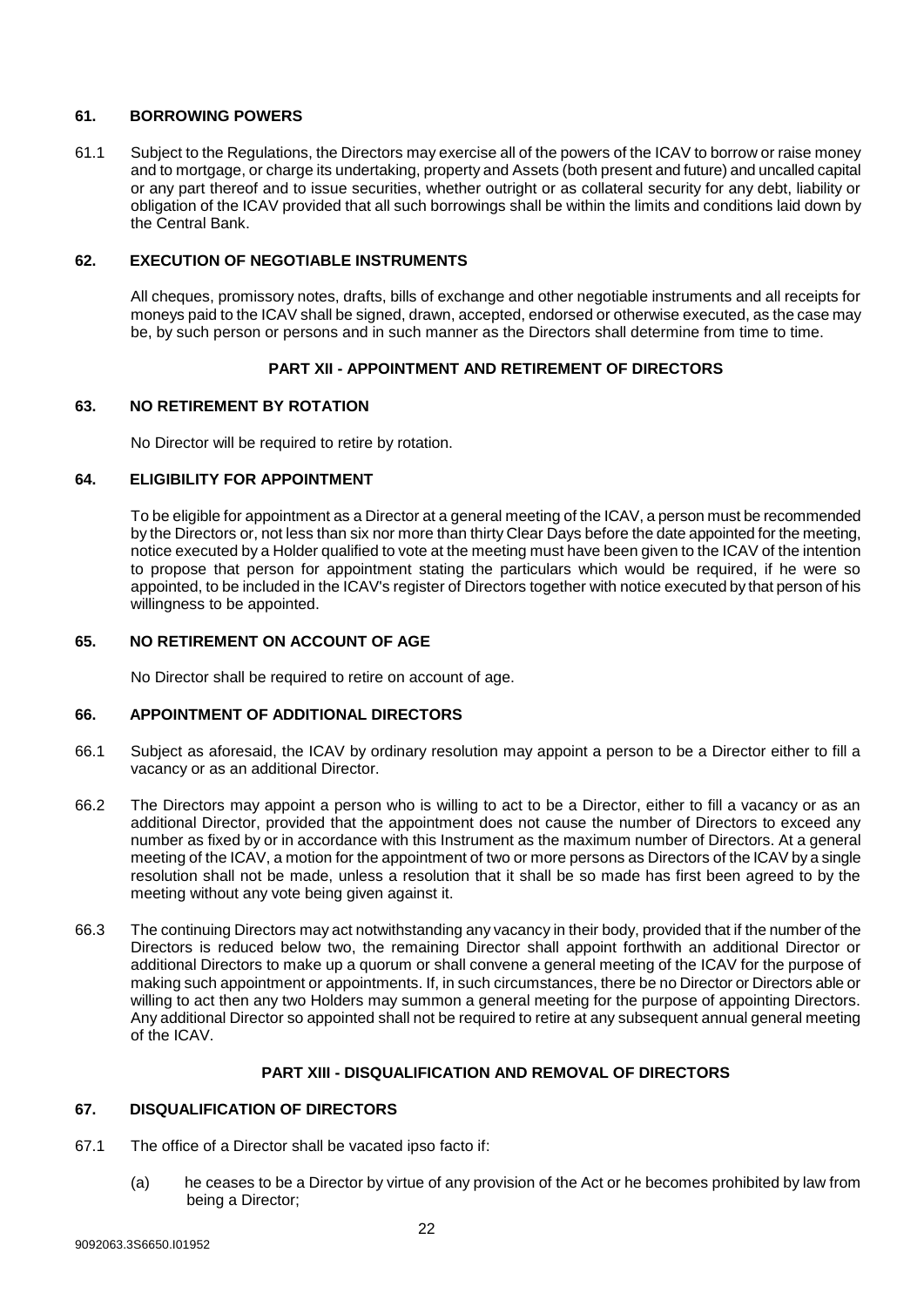- (b) he becomes bankrupt or makes any arrangement or composition with his creditors generally;
- (c) in the opinion of a majority of his co-Directors, he becomes incapable by reason of mental disorder of discharging his duties as a Director;
- (d) he resigns his office by notice in writing to the ICAV signed by him and delivered to the Office;
- (e) he is convicted of an indictable offence, unless the Directors otherwise determine;
- (f) he shall have been absent for more than six consecutive months without permission of the Directors from meetings of the Directors held during that period and his alternate Director (if any) shall not have attended any such meeting in his place during such period, and the Directors pass a resolution that by reason of such absence he has vacated office;
- (g) he is required in writing by all his co-Directors to resign; or
- (h) the Central Bank requires him to resign.

## <span id="page-22-0"></span>**68. REMOVAL OF DIRECTORS**

The ICAV, by ordinary resolution of which extended notice has been given in accordance with the provisions of the Act, may remove any Director notwithstanding anything in this Instrument or in any agreement between the ICAV and such Director and may, if thought fit, by ordinary resolution appoint another Director in his stead. Nothing in this Section shall be taken as depriving a person removed hereunder of compensation or damages payable to him in respect of the termination of his appointment as Director or of any appointment terminating with that of the Director.

## **PART XIV - DIRECTORS' INTERESTS**

#### <span id="page-22-1"></span>**69. DIRECTORS' INTERESTS**

- 69.1 Subject to the provisions of the Act, and provided that he has disclosed to the Directors the nature and extent of any material interest of his, a Director notwithstanding his office:
	- (a) may be a party to, or otherwise interested in, any transaction or arrangement with the ICAV or any subsidiary or associated company thereof or in which the ICAV or any subsidiary or associated company thereof is otherwise interested;
	- (b) may be a director or other officer of, or employed by, or a party to any transaction or arrangement with, or otherwise interested in, any body corporate promoted by the ICAV or in which the ICAV or any subsidiary or associated company thereof is otherwise interested; and
	- (c) shall not be accountable, by reason of his office, to the ICAV for any benefit which he derives from any such office or employment or from any such transaction or arrangement or from any interest in any such body corporate and no such transaction or arrangement shall be liable to be avoided on the ground of any such interest or benefit.
- 69.2 No Director or intending Director shall be disqualified by his office from contracting with the ICAV nor shall any such contract or any contract or arrangement entered into by or on behalf of any other company in which any Director shall be in any way interested be avoided nor shall any Director so contracting or being so interested be liable to account to the ICAV for any profit realised by any such contract or arrangement by reason of such Director holding that office or of the fiduciary relationship thereby established. The nature of a Director's interest must be declared by him at the meeting of the Directors at which the question of entering into the contract or arrangement is first taken into consideration, or if the Director was not at the date of that meeting interested in the proposed contract or arrangement at the next meeting of the Directors held after he became so interested, and in a case where the Director becomes interested in a contract or arrangement after it is made, at the first meeting of the Directors held after he becomes so interested.
- 69.3 A copy of every declaration made and notice given under this Section shall be entered within three days after the making or giving thereof in a book kept for this purpose. Such book shall be open for inspection without charge by any Director, Secretary, Auditor or Holder at the Office and shall be produced at every general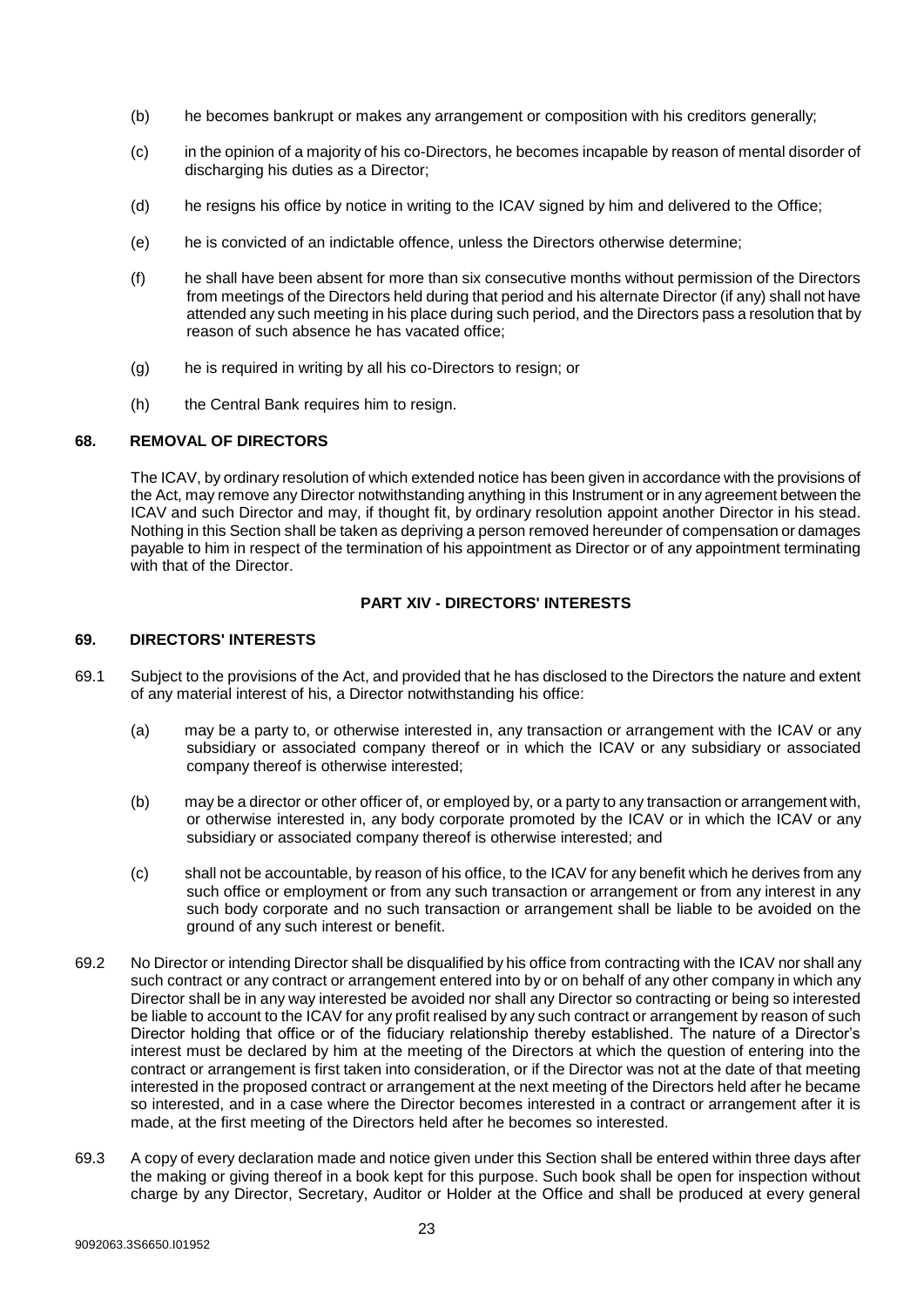meeting of the ICAV and at any meeting of the Directors if any Director so requests in sufficient time to enable the book to be available at the meeting.

- 69.4 For the purposes of this Section:
	- (a) a general notice given to the Directors that a Director is to be regarded as having an interest of the nature and extent specified in the notice in any transaction or arrangement in which a specified person or class of persons is interested shall be deemed to be a disclosure that the Director has an interest in any such transaction of the nature and extent so specified; and
	- (b) an interest of which a Director has no knowledge and of which it is unreasonable to expect him to have knowledge shall not be treated as an interest of his.

## <span id="page-23-0"></span>**70. RESTRICTION ON DIRECTORS' VOTING**

- 70.1 Save as otherwise provided by this Instrument, a Director shall not vote at a meeting of the Directors or of any committee established by the Directors on any resolution concerning a matter in which he has, directly or indirectly, an interest which is material (other than an interest arising by virtue of his interest in shares or debentures or other securities or otherwise in or through the ICAV) or a duty which conflicts or may conflict with the interests of the ICAV. A Director shall not be counted in the quorum present at a meeting in relation to any such resolution on which he is not entitled to vote.
- 70.2 A Director shall be entitled to vote (and be counted in the quorum) in respect of any resolutions concerning any of the following matters, namely:
	- (a) the giving of any security, guarantee or indemnity to him in respect of money lent by him to the ICAV or any of its subsidiary or associated companies or obligations incurred by him at the request of or for the benefit of the ICAV or any of its subsidiary or associated companies;
	- (b) the giving of any security, guarantee or indemnity to a third party in respect of a debt or obligation of the ICAV or any of its subsidiary or associated companies for which he himself has assumed responsibility in whole or in part and whether alone or jointly with others under a guarantee or indemnity or by the giving of security;
	- (c) any proposal concerning any offer of shares or debentures or other securities of or by the ICAV or any of its subsidiary or associated companies for subscription, purchase or exchange in which offer he is or is to be interested as a participant in the underwriting or sub-underwriting thereof; or
	- (d) any proposal concerning any other company in which he is interested, directly or indirectly and whether as an officer or shareholder or otherwise howsoever.
- 70.3 Where proposals are under consideration concerning the appointment (including fixing or varying the terms of appointment) of two or more Directors to offices or employments with the ICAV or any company in which the ICAV is interested, such proposals may be divided and considered in relation to each Director separately and in such case each of the Directors concerned (if not debarred from voting under sub-paragraph 70.2(d) of this Section) shall be entitled to vote (and be counted in the quorum) in respect of each resolution except that concerning his own appointment.
- 70.4 If a question arises at a meeting of Directors or of any committee established by the Directors as to the materiality of a Director's interest or as to the right of any Director to vote and such question is not resolved by his voluntarily agreeing to abstain from voting, such question may be referred, before the conclusion of the meeting, to the chairman of the meeting and his ruling in relation to any Director other than himself shall be final and conclusive.
- 70.5 The ICAV by ordinary resolution may suspend or relax the provisions of this Section to any extent or ratify any transaction not duly authorised by reason of a contravention of this Section.

## **PART XV - PROCEEDINGS OF DIRECTORS**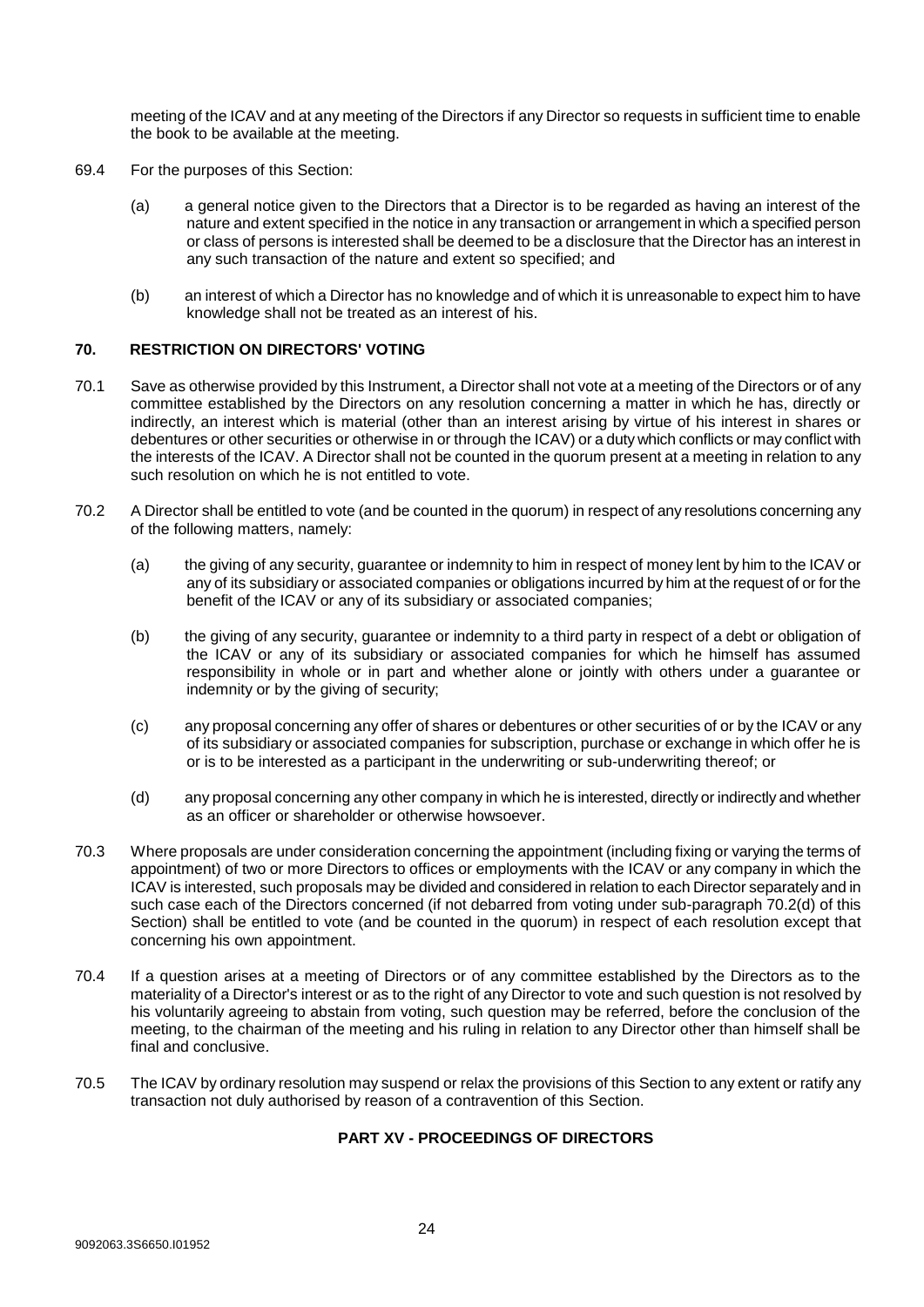## <span id="page-24-0"></span>**71. CONVENING AND REGULATION OF DIRECTORS' MEETINGS**

- 71.1 Subject to the provisions of this Instrument, the Directors may regulate their proceedings as they think fit. A Director may, and the Secretary at the request of a Director shall, call a meeting of the Directors. Any Director may waive notice of any meeting and any such waiver may be retrospective. If the Directors so resolve, it shall not be necessary to give notice of a meeting of Directors to any Director or alternate Director who, being a resident of the State, is for the time being absent from the State.
- 71.2 Notice of a meeting of the Directors shall be deemed to be duly given to a Director if it is given to him personally or by word of mouth or sent in writing by delivery, post, cable, telegram, telex, telefax, electronic mail or any other means of communication approved by the Directors to him at his last known address or any other address given by him to the ICAV for this purpose.

## <span id="page-24-1"></span>**72. QUORUM FOR DIRECTORS' MEETINGS**

- 72.1 The quorum for the transaction of the business of the Directors may be fixed by the Directors and unless so fixed at any other number shall be two. A person who holds office only as an alternate Director shall, if his appointer is not present, be counted in the quorum but notwithstanding that such person may act as alternate Director for more than one Director he shall not count as more than one for the purposes of determining whether a quorum is present.
- 72.2 The continuing Directors or a sole Director may act notwithstanding any vacancies in their number but if the number of Directors is less than the number fixed as the quorum, they may act only for the purpose of filling vacancies or for calling a general meeting.

## <span id="page-24-2"></span>**73. VOTING AT DIRECTORS' MEETINGS**

- 73.1 Questions arising at any meeting of Directors shall be decided by a majority of votes. Where there is an equality of votes, the chairman of the meeting shall have a casting vote.
- 73.2 Subject as hereinafter provided, each Director present and voting shall have one vote and in addition to his own vote shall be entitled to one vote in respect of each other Director not present at the meeting who shall have authorised him in respect of such meeting to vote for such other Director in his absence. Any such authority may relate generally to all meetings of the Directors or to any specified meeting or meetings and must be in writing and may be sent by delivery, post, cable, telegram, telex, telefax, electronic mail or any other means of communication approved by the Directors and may bear a printed or facsimile signature of the Director giving such authority. The authority must be delivered to the Secretary for filing prior to or must be produced at the first meeting at which a vote is to be cast pursuant thereto provided that no Director shall be entitled to any vote at a meeting on behalf of another Director pursuant to this paragraph if the other Director shall have appointed an alternate Director and that alternate Director is present at the meeting at which the Director proposes to vote pursuant to this paragraph.

## <span id="page-24-3"></span>**74. TELECOMMUNICATION MEETINGS**

Any Director or alternate Director may participate in a meeting of the Directors or any committee established by the Directors by means of conference telephone or other telecommunications equipment by means of which all persons participating in the meeting can hear each other speak. Such participation in a meeting shall constitute presence in person at the meeting and shall be counted for the purposes of determining whether a quorum is present at the meeting.

## <span id="page-24-4"></span>**75. CHAIRMAN OF THE BOARD OF DIRECTORS**

Subject to any appointment to the office of chairman made pursuant to this Instrument, the Directors may elect a chairman of their meetings and determine the period for which he is to hold office, but if no such chairman is elected or if at any meeting the chairman is unwilling to act or is not present within five minutes after the time appointed for holding the same the Directors present may choose one of their number to be chairman of the meeting.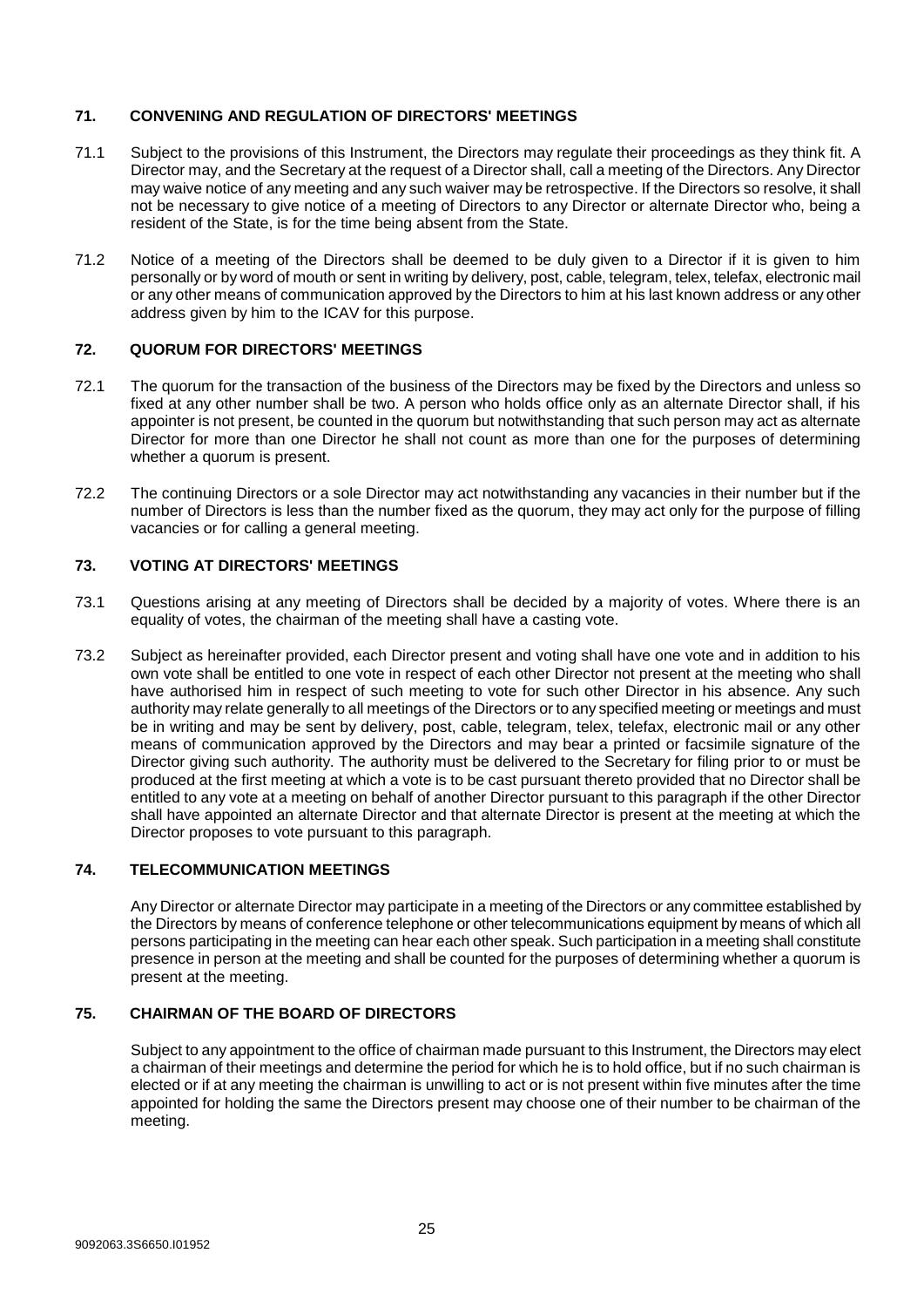## <span id="page-25-0"></span>**76. VALIDITY OF ACTS OF DIRECTORS**

All acts done by any meeting of the Directors or of a committee established by the Directors or by any person acting as a Director, notwithstanding that it be afterwards discovered that there was some defect in the appointment of any such Director or person acting as aforesaid, or that they or any of them were disqualified from holding office or had vacated office, shall be as valid as if every such person had been duly appointed and was qualified and had continued to be a Director and had been entitled to vote.

## <span id="page-25-1"></span>**77. DIRECTORS' RESOLUTIONS OR OTHER DOCUMENTS IN WRITING**

A resolution or other document in writing signed by all the Directors entitled to receive notice of a meeting of Directors or of a committee established by the Directors shall be as valid as if it had been passed at a meeting of Directors or (as the case may be) a committee established by the Directors duly convened and held. Such resolution or other document may consist of several documents in the like form each signed by one or more Directors or by one or more persons (which may include Directors) being the members of the committee established by the Directors, and such resolution or other document or documents when duly signed may be delivered or transmitted (unless the Directors or the members of the committee as the case may be shall otherwise determine either generally or in any specific case) by facsimile transmission or some other similar means of transmitting the contents of documents. A resolution or other documents signed by an alternate Director need not also be signed by his appointor and, if it is signed by a Director who has appointed an alternate Director, it need not be signed by the alternate Director in that capacity.

## **PART XVI - THE SECRETARY**

## <span id="page-25-2"></span>**78. APPOINTMENT OF SECRETARY**

The Secretary shall be appointed by the Directors for such term, at such remuneration and upon such conditions as they may think fit and any Secretary so appointed may be removed by them. Anything required or authorised by the Act or this Instrument to be done by, or given to, the Secretary may be done by or given to any assistant or acting secretary readily available and capable of acting by or to any officer of the ICAV authorised generally or specially in that behalf by the Directors, if the office is vacant or there is for any other reason no Secretary readily available and capable of acting Provided that any provision of the Act or this Instrument requiring or authorising a thing to be done by or to a Director and the Secretary shall not be satisfied by its being done by or to the same person acting both as a Director and as, or in the place of, the Secretary.

## **PART XVII - THE SEAL**

## <span id="page-25-3"></span>**79. USE OF SEAL**

- 79.1 The ICAV may have a seal and/or an official seal in accordance with section 33 and section 34 respectively of the Act.
- 79.2 A document has the same effect as if executed under the Seal of the ICAV if it is expressed (in whatever form of words) to be executed by the ICAV and it is signed on behalf of the ICAV by:
	- (a) Two (2) authorised signatories of the ICAV which for the purpose of this Section 79.2 include any Director, the Secretary and any person authorised by the Directors in accordance with this Instrument, or
	- (b) by a Director in the present of a witness who attests the signature.
	- (c) The Directors may determine to provide the ICAV with a seal and/or an official seal from time to time.

## <span id="page-25-4"></span>**80. SIGNATURE OF SEALED INSTRUMENTS**

Every instrument to which the Seal shall be affixed shall be signed by a Director and shall also be signed by the Secretary or by a second Director or by some other person appointed by the Directors for the purpose (which may include the Depositary) save that as regards any debentures or other securities of the ICAV the Directors may determine by resolution that such signatures or either of them shall be dispensed with, or be printed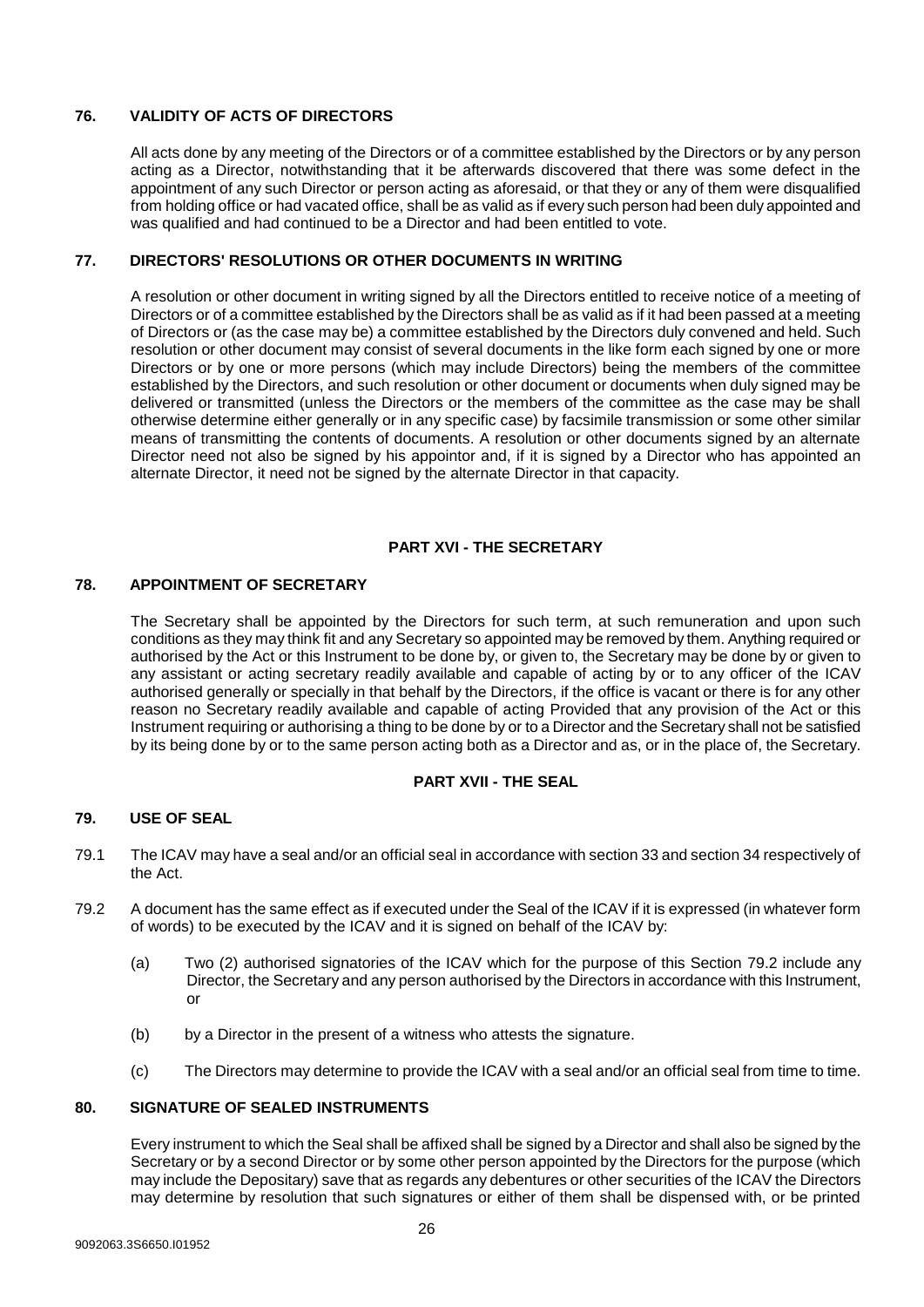thereon or affixed thereto by some method or system of mechanical signature provided that in any such case the document to be sealed shall have been approved for sealing by the Secretary or by the registrar of the ICAV or by the Auditors or by some other person appointed by the Directors for this purpose in writing (and, for the avoidance of doubt, it is hereby declared that it shall be sufficient for approval to be given and/or evidenced either in such manner (if any) as may be approved by or on behalf of the Directors or by having such documents initialled before sealing or presented for sealing accompanied by a list thereof which has been initialled).

## **PART XVIII - DIVIDENDS AND RESERVES**

## <span id="page-26-0"></span>**81. DECLARATION OF DIVIDENDS**

- 81.1 The Directors at such times as they think fit may declare such dividends on any Class as appear to the Directors to be justified by the profits of the relevant Fund being:
	- (a) the net income being (the accumulated revenue (consisting of all revenue accrued including interest and dividends)) less expenses; and/or
	- (b) realised and unrealised capital gains on the disposal/valuation of Investments and other funds less realised and unrealised accumulated capital losses of the relevant Fund; and/or
	- (c) as disclosed in the relevant Supplement.

The Directors at such times as they think fit may also declare such dividends on any Class as disclosed in the relevant Supplement.

- 81.2 The Directors may, satisfy any dividend due to Holders of the shares in whole or in part by distributing to them in specie any of the Assets of the relevant Fund, and in particular any Investments to which the relevant Fund is entitled. A Holder may require the Directors instead of transferring any Assets in specie to him, to arrange for a sale of the Assets and for payment to the Holder of the net proceeds of same.
- 81.3 Shares of any Class may at the discretion of the Directors be issued on the basis that any dividends declared in respect of those shares shall be paid by the ICAV into an account in the name of the Depositary for the account of the Holders of that Class. The amount standing to the credit of this account shall not be an Asset of the Fund or the ICAV and will be immediately transferred from the aforementioned account to the account of the ICAV.
- 81.4 Shares of any Class may at the discretion of the Directors be issued on the basis that any dividends declared in respect of those shares will be reinvested and form part of the Assets of the relevant Fund and will be applied when calculating the Subscription Price and the Repurchase Price as part of the proportion of the relevant Fund which is attributable to the Holders of that Class.
- 81.5 Shares of any Class may at the discretion of the Directors be issued on the basis that no dividends will be declared in respect of those shares and that any profits available for distribution will form part of the Assets of the relevant Fund and will be applied when calculating the Subscription Price and the Repurchase Price as part of the proportion of the relevant Fund which is attributable to the Holders of that Class.
- 81.6 No dividend shall be payable to the Holder(s) of the Subscriber Shares.

## <span id="page-26-1"></span>**82. ELIGIBILITY FOR DIVIDENDS**

If any share is issued on terms providing that it shall rank for dividend as from or after a particular date or to a particular extent, such share shall rank for dividend accordingly.

## <span id="page-26-2"></span>**83. DEDUCTION FROM DIVIDEND**

- 83.1 The Directors may deduct from any dividend or other monies payable to any Holder on or in respect of a share all sums of money (if any) presently payable by him to the ICAV in relation to the shares of the ICAV.
- 83.2 Where the ICAV is required to pay any taxation as a consequence of making any dividend payment to a Holder the Directors may deduct from the payment to be made to the relevant Holder(s) who is or is deemed to be a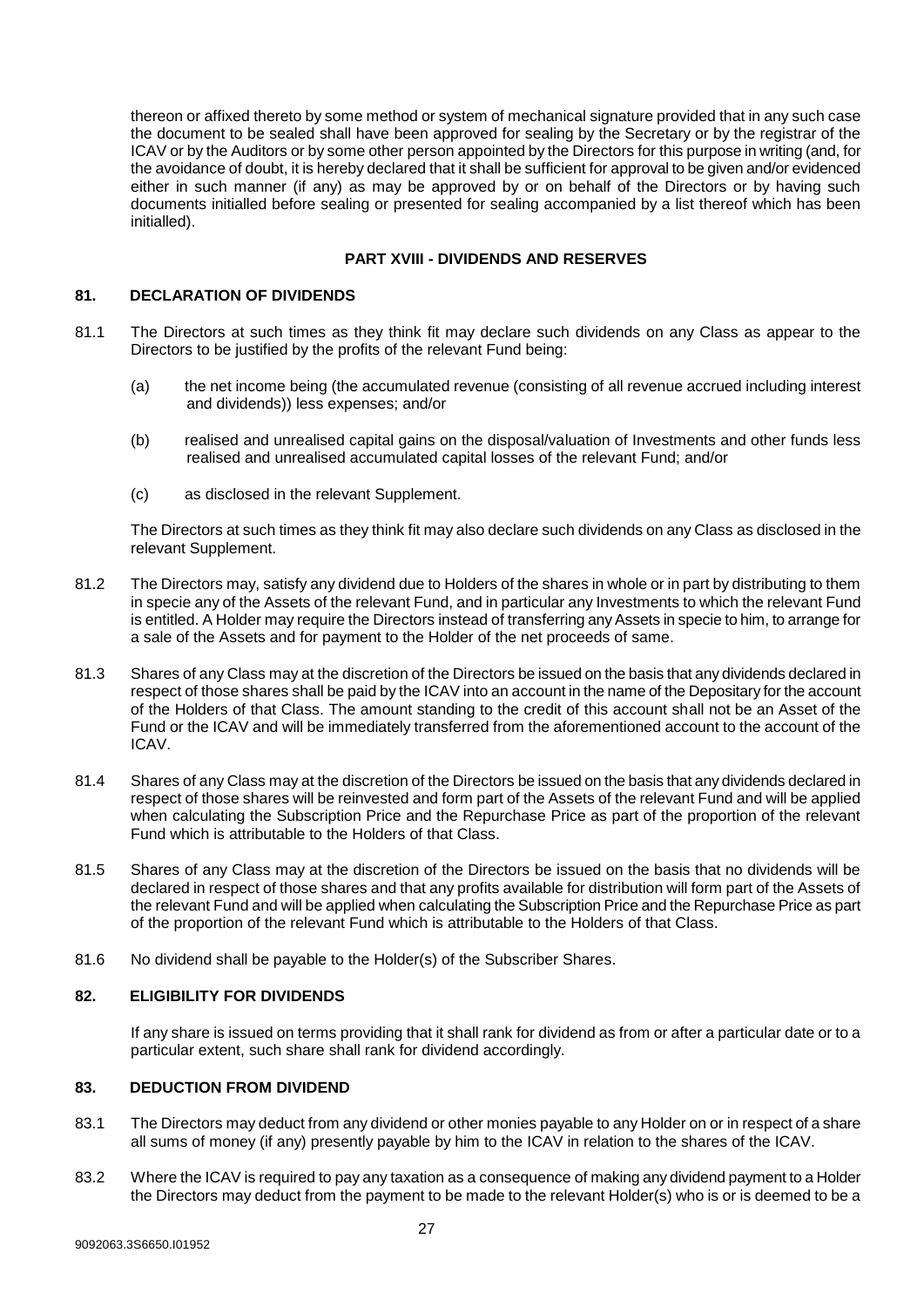Taxable Irish Person, an amount equal to the taxation attributable to the relevant payment(s) and pay such amount to the appropriate tax authority.

#### <span id="page-27-0"></span>**84. UNCLAIMED DIVIDENDS**

All unclaimed dividends on shares may be invested or otherwise made use of by the Directors for the benefit of the relevant Fund until claimed. No dividend shall bear interest against the ICAV. The payment by the Directors of any unclaimed dividend or other monies payable on or in respect of a share into a separate account shall not constitute the ICAV a trustee in respect thereof and any dividend unclaimed after a period of six years from the date of declaration of such dividend shall be forfeited and shall revert to the relevant Fund.

## <span id="page-27-1"></span>**85. CURRENCY OF DIVIDEND**

Any dividend or other monies payable on or in respect of a share shall be expressed and payment shall be made in the currency in which the relevant Class of shares is designated or in such other currency as the Directors may determine either generally or in relation to a particular Class of shares or in any specific case.

## <span id="page-27-2"></span>**86. PAYMENT OF DIVIDEND**

Any dividend or other monies payable on or in respect of a share may be paid by electronic transfer to the account nominated by the Holder or person entitled thereto, and in the case of joint Holders to that one whose name stands first on the Register in respect of their joint holding or may if required be paid by cheque or warrant sent through the post to the registered address of the Holder or the person entitled thereto. Every such payment by cheque or warrant shall be made payable to the order of the person to whom it is sent, and payment of the cheque or warrant shall be a good discharge to the ICAV and, in the case of payment by telegraphic transfer, every such payment shall be a good discharge to the ICAV. Every such cheque or warrant or, where applicable, transfer shall be sent or, as the case may be, made at the risk and cost of the person entitled to the money represented thereby or, as the case may be, payment remitted.

#### <span id="page-27-3"></span>**87. JOINT HOLDERS**

If several persons are registered as joint Holders of any share, any one of them may give effectual receipts for any dividend or other monies payable on or in respect of the share.

#### **PART XIX - ACCOUNTS**

## <span id="page-27-4"></span>**88. ACCOUNTS**

- 88.1 The Directors shall cause proper books of account to be kept relating to:
	- (a) all sums of money received and expended by the ICAV and the matters in respect of which the receipt and expenditure takes place; and
	- (b) all sales and purchases of Investments by the ICAV; and
	- (c) the Assets and liabilities of the ICAV.

Proper books shall not be deemed to be kept if there are not kept such books of account as are necessary to give a true and fair view of the state of the ICAV's affairs and to explain its transactions.

- 88.2 Separate accounts may be prepared and presented in respect of a Fund or Funds and all references to the ICAV be read as, where appropriate, referring to the Fund or Funds in respect of which the separate accounts are to be prepared.
- 88.3 The books of account shall be kept at the Office or at such other place as the Directors think fit (provided that if the books of account are kept at a place outside of the State, the requirements of section 112(1) of the Act are complied with) and shall be open at all reasonable times to the inspection of the Directors.
- 88.4 The Directors shall cause to be prepared and presented to the Holders from time to time such profit and loss accounts, balance sheets and reports as are required by the Central Bank **PROVIDED THAT** this Instrument shall not require a copy of these documents to be sent to more than one of the joint Holders of any shares.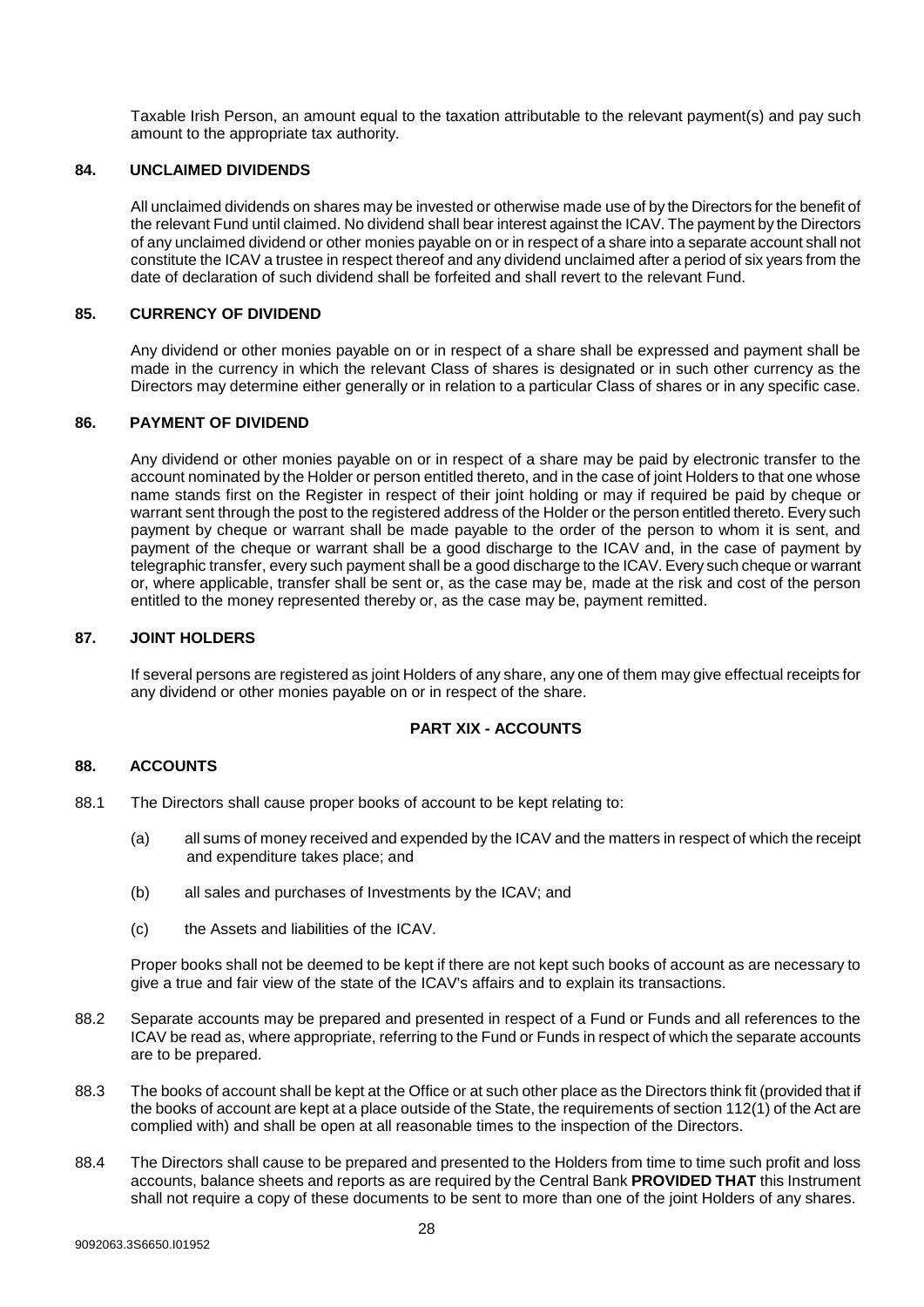- 88.5 The balance sheet of the ICAV or the Funds shall be accompanied by a report of the Directors as to the financial state and condition of the ICAV or the Funds, and the amount (if any) which they have carried or propose to carry to reserve, together with a profit and loss account. The balance sheet and the report of the Directors and the profit and loss account shall be signed on behalf of the Directors. The Auditors' report shall be attached to the balance sheet. The Auditors' report shall be made available to the Holders.
- 88.6 The ICAV shall prepare an un-audited half yearly report for the first six months of each financial year. Such report shall be in a form acceptable to the Central Bank and shall contain the information required under the Regulations.
- 88.7 Copies of the half yearly report shall be sent to Holders not later than two months from the end of the period to which it relates.
- 88.8 The ICAV shall provide the Central Bank with all reports and information to which it is entitled under the Regulations.
- 88.9 Auditors shall be appointed and their duties regulated in accordance with the Act.

## **PART XX - NOTICES**

## <span id="page-28-0"></span>**89. NOTICES IN WRITING**

Any notice to be given, served or delivered pursuant to this Instrument shall be in writing.

## <span id="page-28-1"></span>**90. SERVICE OF NOTICES**

- 90.1 A notice or document to be given, served or delivered in pursuance of this Instrument may be given to, served on or delivered to any Holder by the ICAV:
	- (a) by handing same to him or his authorised agent;
	- (b) by leaving the same at his registered address;
	- (c) by sending the same by post in a pre-paid cover addressed to him at his registered address; or
	- (d) where permitted by law, by transmitting the same by facsimile or otherwise electronically.
- 90.2 Where a notice or document is given, served or delivered pursuant to sub-paragraph 95.1(a) or 95.1(b) of this Section, the giving, service or delivery thereof shall be deemed to have been effected at the time the same was handed to the Holder or his authorised agent, or left at his registered address (as the case may be).
- 90.3 Where a notice or document is given, served or delivered pursuant to sub-paragraph 95.1(c) of this Section, the giving, service or delivery thereof shall be deemed to have been effected at the expiration of forty-eight hours after the cover containing it was posted. In proving service or delivery it shall be sufficient to prove that such cover was properly addressed, stamped and posted.
- 90.4 Where a notice or document is given, served or delivered pursuant to sub-paragraph 95.1.4 of this Section, the giving, service or delivery thereof shall be deemed to have been effected at the time of transmission provided in the case of notice sent by facsimile the correct number is received on the transmission report.
- 90.5 Every legal personal representative, committee, receiver, curator bonis or other legal curator, assignee in bankruptcy or liquidator of a Holder shall be bound by a notice given as aforesaid if sent to the last registered address of such Holder, notwithstanding that the ICAV may have notice of the death, lunacy, bankruptcy, liquidation or disability of such Holder.
- 90.6 Without prejudice to the provisions of sub-paragraphs 90.1(a) and 90.1(b) of this Section, if at any time by reason of the suspension or curtailment of postal services within the State, the ICAV is unable effectively to convene a general meeting by notice sent through the post, a general meeting may be convened by a notice advertised on the same day in at least one leading national daily newspaper published in the State and such notice shall be deemed to have been duly served on all Holders entitled thereto at noon on the day on which the said advertisement or advertisements shall appear. In any such case the ICAV shall send confirmatory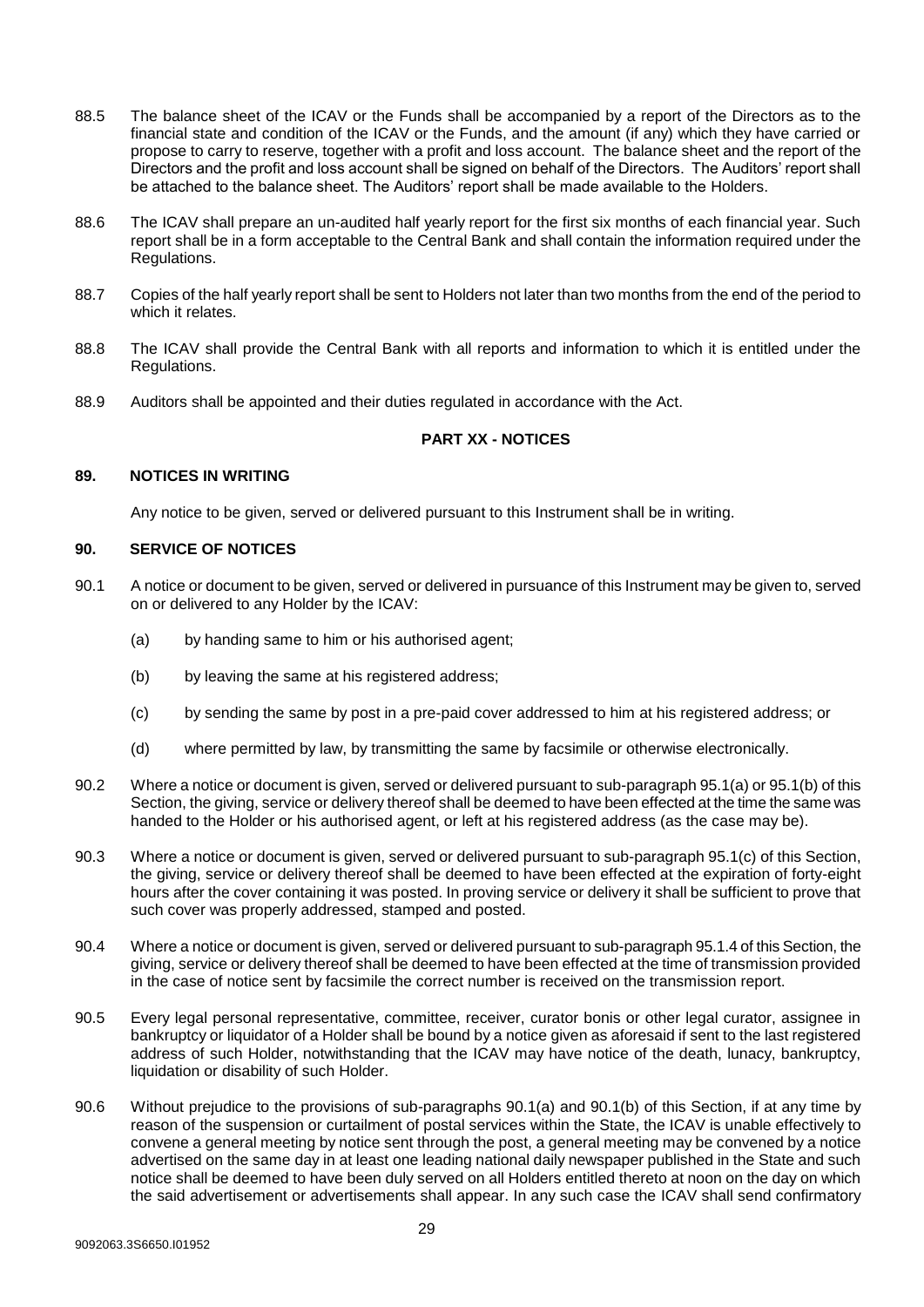copies of the notice through the post to those Holders whose registered addresses are outside the State (if or to the extent that in the opinion of the Directors it is practical so to do) or are in areas of the State unaffected by such suspension or curtailment of postal services. If at least ninety-six hours prior to the time appointed for the holding of the meeting the posting of notices to Holders has become practical in the opinion of the Directors, the Directors shall send forthwith confirmatory copies of the notice by post to such Holders. The accidental omission to give any such confirmatory copy of a notice of a meeting to, or the non-receipt of any such confirmatory copy by, any person entitled to receive the same shall not invalidate the proceedings at the meeting.

90.7 Notwithstanding anything contained in this Section the ICAV shall not be obliged to take account of or make any investigations as to the existence of any suspension or curtailment of postal services within or in relation to all or any part of any jurisdiction or other area other than the State.

## <span id="page-29-0"></span>**91. SERVICE OF NOTICE ON JOINT HOLDERS**

A notice may be given by the ICAV to the joint Holders of a share by giving the notice to the joint Holder whose name stands first in the Register in respect of the share and notice so given shall be sufficient notice to all the joint Holders.

## <span id="page-29-1"></span>**92. SERVICE OF NOTICE ON TRANSFER OR TRANSMISSION OF SHARES**

- 92.1 Every person who becomes entitled to a share shall, before his name is entered in the Register in respect of the share, be bound by any notice in respect of that share which has been duly given to a person from whom he derives his title provided that the provisions of this paragraph shall not apply to any notice served under Section 11 unless, under the provisions of Section 11 it is a notice which continues to have effect notwithstanding the registration of a transfer of the shares to which it relates.
- 92.2 Without prejudice to the provisions of this Instrument allowing a meeting to be convened by newspaper advertisement, a notice may be given by the ICAV to the persons entitled to a share in consequence of the death or bankruptcy of a Holder by sending or delivering it, in any manner authorised by this Instrument for the giving of notice to a Holder, addressed to them at the address, if any, supplied by them for that purpose. Until such an address has been supplied, a notice may be given in any manner in which it might have been given if the death or bankruptcy had not occurred.

#### <span id="page-29-2"></span>**93. SIGNATURE TO NOTICES**

The signature to any notice to be given by the ICAV may be written or printed.

## <span id="page-29-3"></span>**94. DEEMED RECEIPT OF NOTICES**

A Holder present, either in person or by proxy, at any meeting of the ICAV or the Holders of any Class of shares in the ICAV shall be deemed to have received notice of the meeting and, where requisite, of the purposes for which it was called.

#### **PART XXI - WINDING UP**

#### <span id="page-29-4"></span>**95. DISTRIBUTION ON WINDING UP**

- 95.1 Subject to Section 105 hereof and the provisions of Part 11 of the Companies Act , 2014 (as may be amended), if the ICAV shall be wound up the liquidator shall apply the Assets of each Fund in such manner and order as he thinks fit in satisfaction of creditors' claims relating to that Fund.
- 95.2 The Assets available for distribution amongst the Holders shall be applied as follows: first the proportion of the Assets in a Fund attributable to each Class shall be distributed to the Holders in the relevant Class in the proportion that the number of shares held by each Holder bears to the total number of shares relating to each such Class of shares in issue as at the date of commencement to wind up; secondly, in the payment to the Holder(s) of the Subscriber Shares of sums up to the notional amount paid thereon out of the Assets of the ICAV not attributable to other Classes. In the event that there are insufficient Assets to enable such payment in full to be made, no recourse shall be had to the Assets of the ICAV attributable to each Class of share; and thirdly, any balance then remaining and not attributable to any of the Classes of shares shall be apportioned pro-rata as between the Classes of shares based on the Net Asset Value attributable to each Class of shares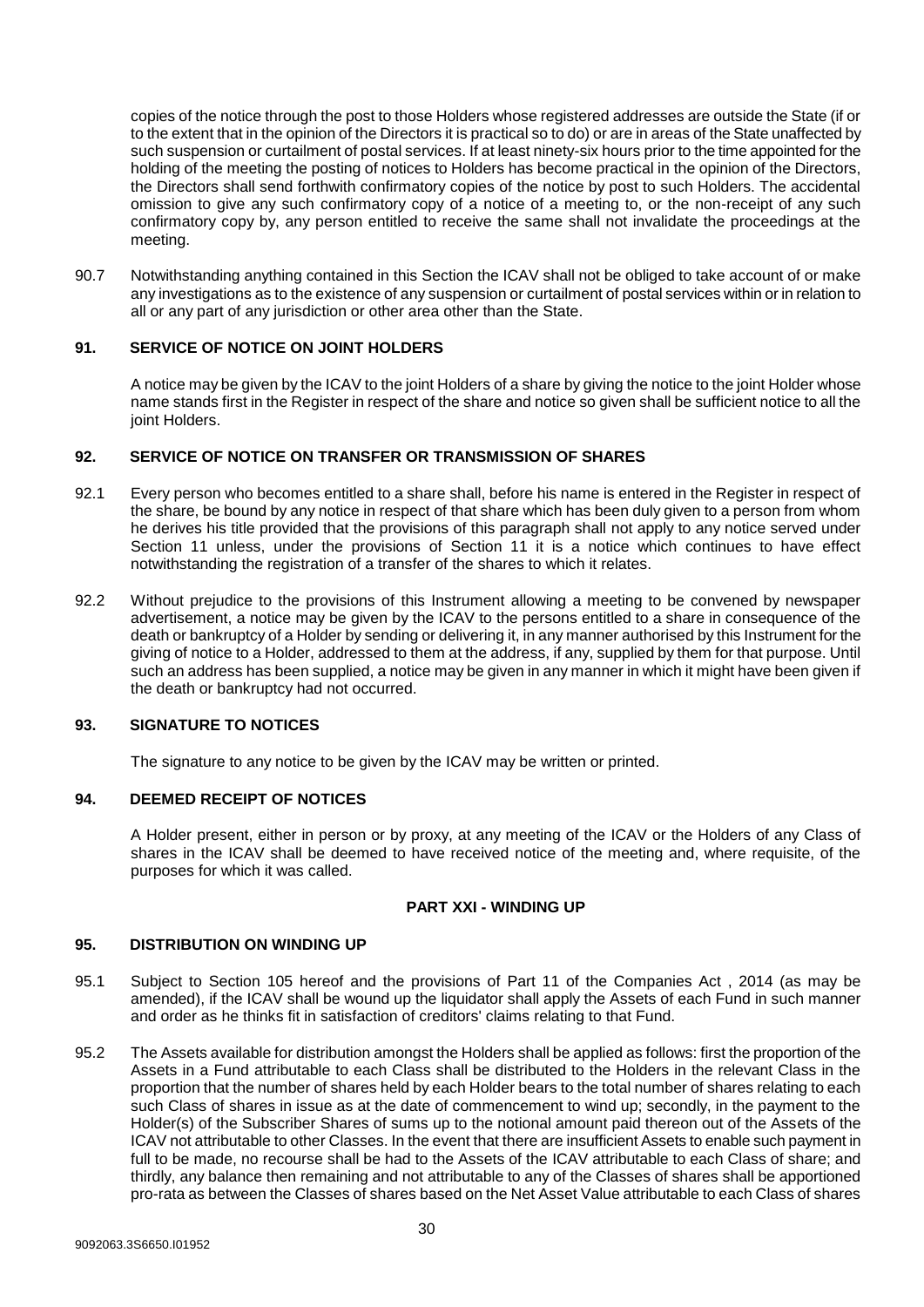as at the date of commencement to wind up and the amount so apportioned to a Class shall be distributed to Holders pro-rata to the number of shares in that Class of shares held by them.

- 95.3 The assets available for distribution among the Holders of the ICAV or Fund shall then be applied in the following priority:
	- (a) firstly, in the payment to the holders of the shares of each Fund or Class of a sum in the currency in which that Fund or Class is designated (or in any other currency selected by the liquidator) as nearly as possible equal (at a rate of exchange determined by the liquidator) to the Net Asset Value of the shares of such Fund or Class held by such holders respectively as at the date of commencement to wind up provided that there are sufficient assets available to enable such payment to be made;
	- (b) secondly, in the payment to the holders of the Subscriber Shares or Capitalisation Shares, sums up to the nominal amount paid thereon out of the assets of the ICAV not comprised within any Funds remaining after any recourse thereto under sub paragraph (a) above; and
	- (c) thirdly, in the payment to the holders of each Fund or Class of any balance then remaining, such payment being made in proportion to the number of shares of that Fund or Class held.
- 95.4 If the ICAV shall be wound up (whether the liquidation is voluntary, under supervision or by the Court) the liquidator may, with the authority of a Special Resolution and any other sanction required by Part 11 of the Companies Act 2014, divide among the Holders in specie the whole or any part of the assets of the ICAV, and whether or not the assets shall consist of property of a single kind, and may for such purposes set such value as he deems fair upon any one or more class or classes of property, and may determine how such division shall be carried out as between the member or different classes of Holders. If a Holder so requests, the liquidator shall procure the sale of assets to be distributed and shall distribute the proceeds to the Holders. The liquidator may, with the like authority, vest any part of the assets in trustees upon such trusts for the benefit of shareholders as the liquidator, with the like authority, shall think fit, and the liquidation of the ICAV may be closed and the ICAV dissolved, but so that no member shall be compelled to accept any assets in respect of which there is a liability.

## <span id="page-30-0"></span>**96. DISTRIBUTION IN SPECIE**

If the ICAV shall be wound up (whether the liquidation is voluntary, under supervision or by the court) the liquidator may, with the authority of a special resolution of the relevant Holders and any other sanction required by the Act, divide among the Holders of shares of any Class or Classes of a Fund in specie the whole or any part of the Assets of the ICAV relating to that Fund, and whether or not the Assets shall consist of property of a single kind, and may for such purposes set such value as he deems fair upon any one or more class or classes of property, and may determine how such division shall be carried out as between all the Holders of shares or the Holders of different Classes of shares as the case may be. The liquidator may, with the like authority, vest any part of the Assets in trustees upon such trusts for the benefit of Holders as the liquidator, with the like authority, shall think fit, and the liquidation of the ICAV may be closed and the ICAV dissolved, but so that no Holder shall be compelled to accept any Assets in respect of which there is a liability. A Holder may require the liquidator instead of transferring any Asset in specie to him/her, to arrange for a sale of the Assets and for payment to the Holder of the net proceeds of same.

## **PART XXII - MISCELLANEOUS**

## <span id="page-30-1"></span>**97. MINUTES OF MEETINGS**

The Directors shall cause minutes to be made of the following matters, namely:

- 97.1 of all appointments of officers and committees made by the Directors and of their salary or remuneration;
- 97.2 of the names of Directors present at every meeting of the Directors and of the names of any Directors and of all other members thereof present at every meeting of any committee established by the Directors; and
- 97.3 of all resolutions and proceedings of all meetings of the ICAV and of the Holders of any Class or Classes of shares in the ICAV and of the Directors and of committees established by the Directors. Any such minute as aforesaid, if purporting to be signed by the chairman of the meeting at which the proceedings were had, or by the chairman of the next succeeding meeting, shall be receivable as prima facie evidence of the matters stated in such minute without any further proof.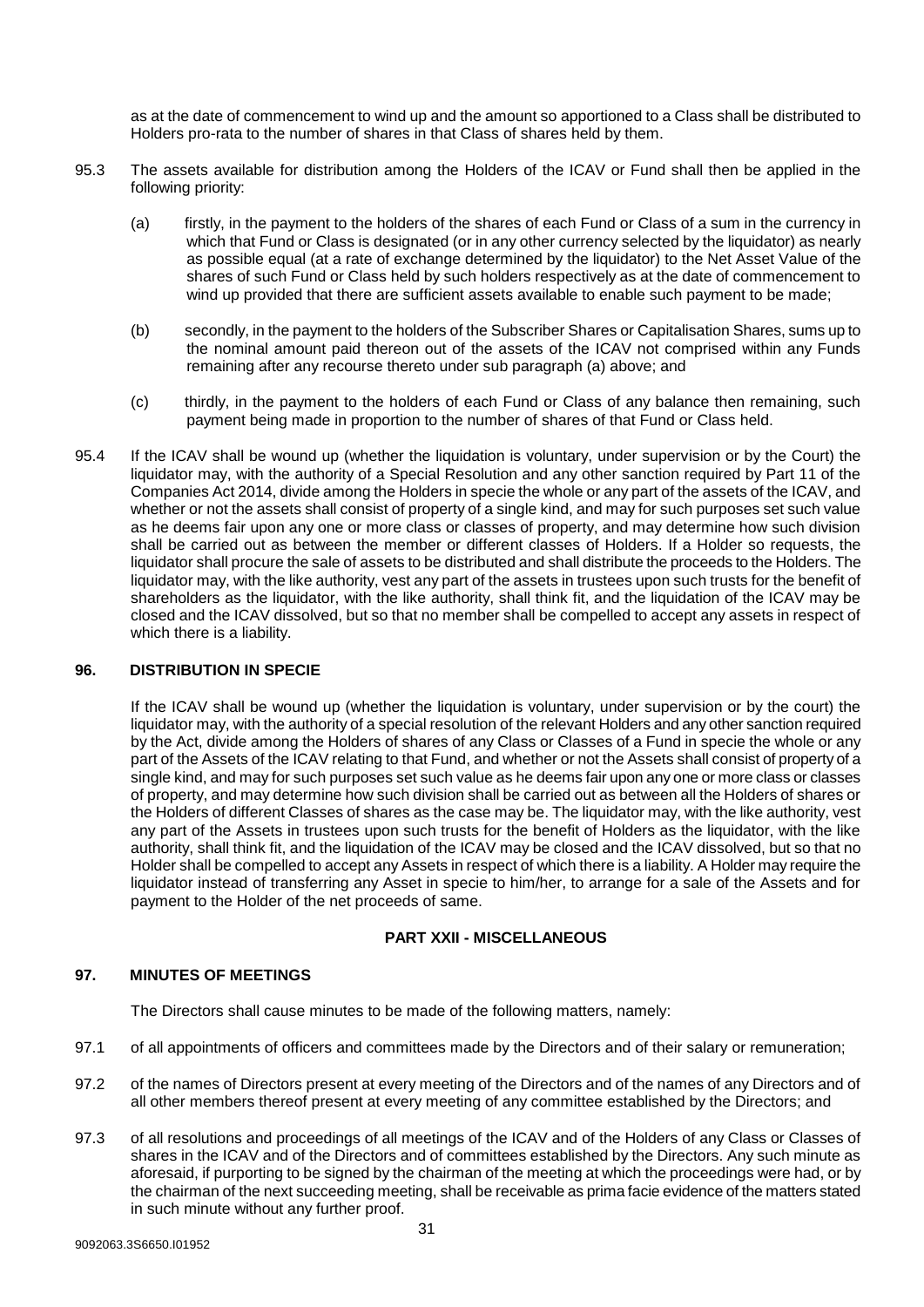## <span id="page-31-0"></span>**98. INSPECTION AND SECRECY**

The Directors shall determine from time to time whether and to what extent and at what times and places and under what conditions or regulations the accounts and books and records of the ICAV or any of them shall be open to the inspection of Holders, not being Directors, and no Holder (not being a Director) shall have any right of inspecting any account or book or record of the ICAV except as conferred by the Act or authorised by the Directors or by the ICAV in general meeting. No Holder shall be entitled to require discovery of or any information respecting any detail of the ICAV's trading, or any matter which is or may be in the nature of a trade secret, mystery of trade, or secret process which may relate to the conduct of the business of the ICAV and which in the opinion of the Directors it would be inexpedient in the interests of the Holders to communicate to the public.

## <span id="page-31-1"></span>**99. DESTRUCTION OF RECORDS**

The ICAV shall be entitled to destroy all instruments of transfer which have been registered at any time after the expiration of six years from the date of registration thereof, all notifications of change of address at any time after the expiration of two years from the date of recording thereof and all share certificates (if issued) and dividend mandates which have been cancelled or ceased to have effect at any time after the expiration of one year from the date of such cancellation or cessation. It shall be presumed conclusively in favour of the ICAV that every entry in the Register purporting to have been made on the basis of an instrument of transfer or other document so destroyed was duly and properly made and every instrument duly and properly registered and every share certificate (if issued) so destroyed was a valid and effective document duly and properly cancelled and every other document hereinbefore mentioned so destroyed was a valid and effective document in accordance with the recorded particulars thereof in the books or records of the ICAV. Provided always that:

- 99.1 the provision aforesaid shall apply only to the destruction of a document in good faith and without notice of any claim (regardless of the parties thereto) to which the document might be relevant;
- 99.2 nothing herein contained shall be construed as imposing upon the ICAV any liability in respect of the destruction of any document earlier than as aforesaid or in any other circumstances which would not attach to the ICAV in the absence of this Section; and
- 99.3 references herein to the destruction of any document include references to the disposal thereof in any manner.

#### <span id="page-31-2"></span>**100. UNTRACED HOLDERS**

- 100.1 The ICAV shall be entitled to sell at the best price reasonably obtainable any share of a Holder or any share to which a person is entitled by transmission if and provided that:
	- (a) for a period of twelve years no cheque or warrant sent by the ICAV through the post in a pre-paid letter addressed to the Holder or to the person entitled by transmission to the share at his address on the Register or the last known address given by the Holder or the person entitled by transmission to which cheques and warrants are to be sent has been cashed and no communication has been received by the ICAV from the Holder or the person entitled by transmission (provided that during such twelve year period at least three dividends shall have become payable in respect of such share);
	- (b) at the expiration of the said period of twelve years by advertisement in a national daily newspaper published in the State and in a newspaper circulating in the area in which the address referred to in sub-paragraph 105.1.1 of this Section is located, the ICAV has given notice of its intention to sell such share; and
	- (c) during the further period of three months after the date of the advertisement and prior to the exercise of the power of sale the ICAV has not received any communication from the Holder or person entitled by transmission.
- 100.2 To give effect to any such sale the ICAV may appoint any person to execute as transferor an instrument of transfer of such share and such instrument of transfer shall be as effective as if it had been executed by the Holder or the person entitled by the transmission to such share. The transferee shall be entered in the Register as the Holder of the shares comprised in any such transfer and he shall not be bound to see to the application of the purchase moneys nor shall his title to the shares be affected by any irregularity in or invalidity of the proceedings in reference to the sale.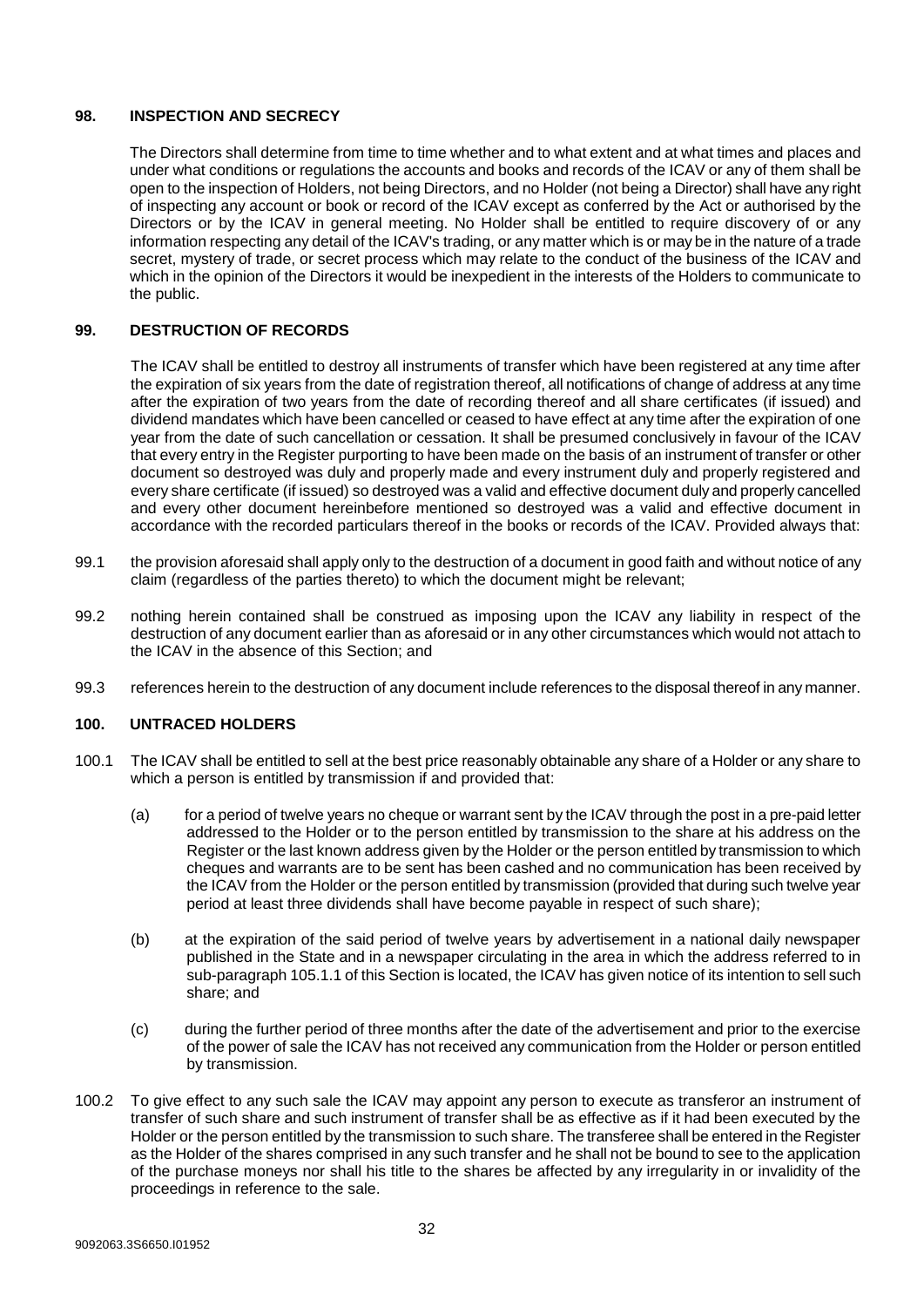100.3 The ICAV shall account to the relevant Fund or, if the Fund is no longer in existence, to such persons as the Directors may determine for the net proceeds of such sale.

#### <span id="page-32-0"></span>**101. INDEMNITY**

- 101.1 Subject to section 84 of the Act, every Director, Secretary and other officer or servant of the ICAV shall be indemnified by the ICAV against, and it shall be the duty of the Directors out of the Assets to pay, all costs, losses and expenses which any such officer or servant may incur or become liable to by reason of any contract entered into, or act or thing done by him as such officer or servant or in any way in discharge of his duties, including travelling expenses, and the amount for which such indemnity is provided shall immediately attach as a lien on the property of the ICAV and have priority as between the Holders over all other claims except such (if any) as they shall incur or sustain through their own negligence, default, breach of duty or breach of trust, or any as a result of a breach of their duty under section  $79(1)(a)$ , (c), (d), (e), (f) or (g) of the Act.
- 101.2 Subject to section 84 of the Act, no Director or other officer of the ICAV shall be liable for the acts, receipts, neglects or defaults of any other Director or officer or for joining in any receipt or other act for conformity or for any loss or expense happening to the ICAV through the insufficiency or deficiency of title to any property acquired for or on behalf of the ICAV or for the insufficiency or deficiency of any security in or upon which any of the monies of the ICAV shall be invested or for any loss or damage arising from the bankruptcy, insolvency or tortious act of any person with whom any monies, securities or effects shall be deposited or any other loss, damage or misfortune whatever which shall happen in the execution of the duties of his office or in relation thereto.
- 101.3 Subject to section 85 of the Act, where a Director acts in breach of his or her duty under section 79(1)(a), (c), (d), (e), (f) or (g) of the Act, he or she shall be liable to do either or both (as corresponding common law rule or equitable principle relating to bodies corporate with respect to the matter would have required) of the following things:
	- (a) account to the ICAV for any gain which he or she makes directly or indirectly from the breach of duty; or
	- (b) indemnify the ICAV for any loss or damage resulting from that breach.

#### <span id="page-32-1"></span>**102. OVERRIDING PROVISIONS**

In the event of there being any conflict between the provisions of this Instrument and the Act or the Regulations, the Act or Regulations shall prevail. The prior approval of the Central Bank shall be required to any amendment to this Instrument.

#### <span id="page-32-2"></span>**103. APPROVAL FOR CHANGE OF NAME**

If the ICAV proposes to change the name by which it is incorporated, it shall not do so unless the change is approved by the Central Bank as being nether undesirable nor misleading.

#### <span id="page-32-3"></span>**104. MODIFICATIONS TO THE INSTRUMENT**

- 104.1 No modification shall be made to the Instrument of the ICAV which would result in the ICAV ceasing to be authorised under the Regulations.
- 104.2 The Directors shall, subject to the prior approval of the Central Bank, be entitled to modify, alter or add to the provisions of this Instrument in such manner and to such extent as they may consider necessary or expedient for any purpose other than one which would result in the ICAV ceasing to comply with the terms of the Regulations; provided that,
	- (a) the Depositary has certified in writing that in its opinion such modification, alteration or addition does not prejudice the interests of the Holders and does not relate to any such matter as may be specified by the Central Bank as one in the case of which an alteration may be made only if approved by the Holders; or
	- (b) such modification, alteration or addition has been approved by ordinary resolution of the Holders.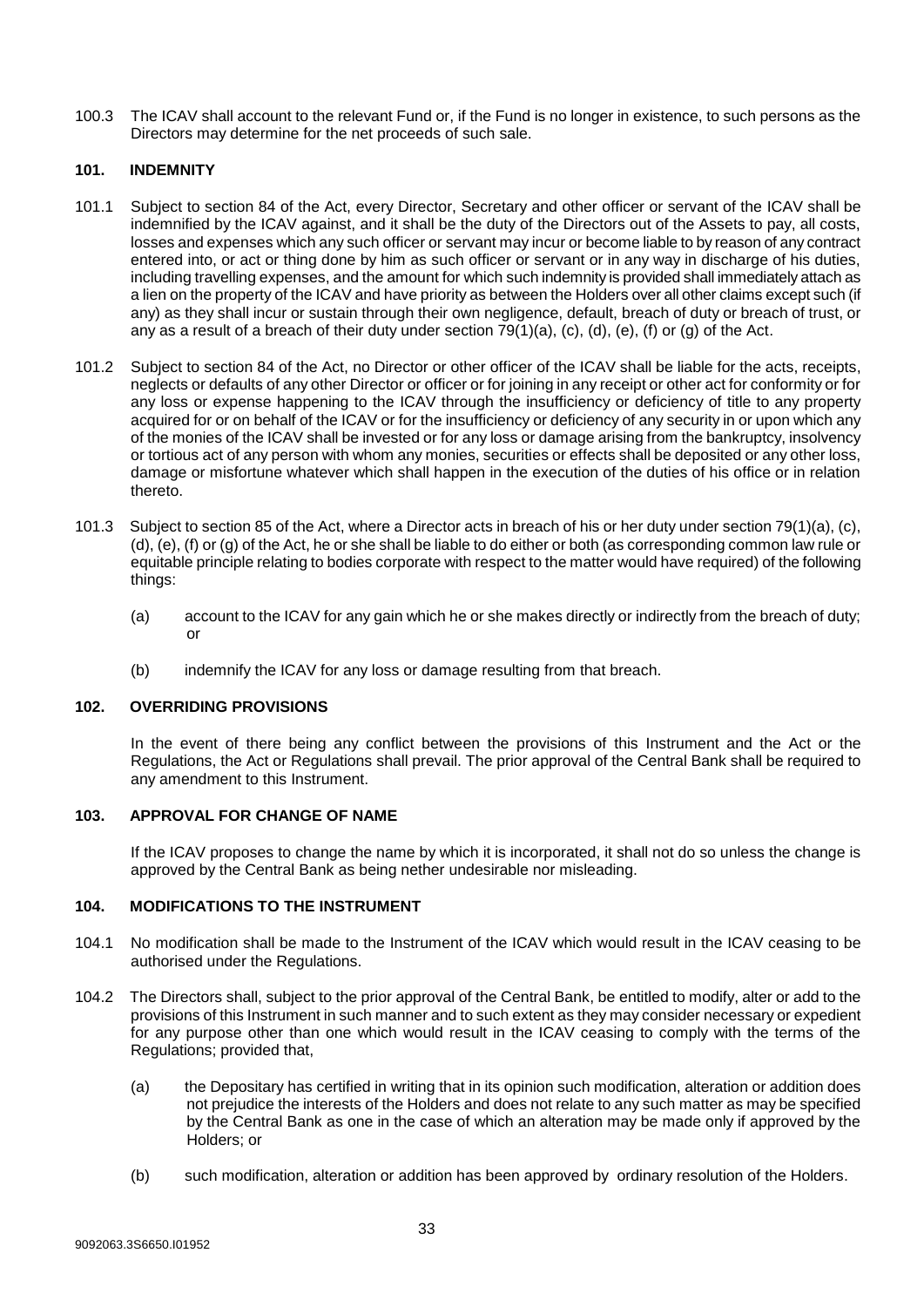- 104.3 Within 21 calendar days after the date of the making of such modification, alteration or addition in the Instrument, the ICAV shall deposit with the Central Bank a copy of the Instrument so altered or containing the alterations.
- 104.4 In this section, the terms "modification, alteration or addition" do not include a change in the name of the ICAV the requirements for which are set out in Section 103 of this Instrument.

## <span id="page-33-0"></span>**105. SEGREGATION OF LIABILITY**

- 105.1 Notwithstanding any statutory provision or rule of law to the contrary any liability incurred on behalf of or attributable to any Fund shall be discharged solely out of the Assets of that Fund, and no Director, receiver, examiner, liquidator, provisional liquidator or other person shall apply nor be obliged to apply the Assets of any such Fund in satisfaction of any liability incurred on behalf of or attributable to any other Fund.
- 105.2 The Assets allocated to a Fund shall belong exclusively to that Fund and shall be applied solely in respect of the shares of such Fund. No Holder relating to such Fund shall have any claim or right to any Asset allocated to any other Fund.
- 105.3 Any Asset or sum recovered by the ICAV by any means whatsoever or wheresoever shall, after the deduction or payment of any costs of recovery, be applied to the Fund affected. In the event that Assets attributable to a Fund are taken in execution of a liability not attributable to that Fund, and in so far as such Assets or compensation in respect hereof cannot otherwise be restored to that Fund, the Directors, with the consent of the Depositary, shall certify or cause to be certified, the value of the Assets lost to the Fund affected and transfer or pay from the Assets of the Fund or Funds to which the liability was attributable, in priority to all other claims against such Fund or Funds, Assets or sums sufficient to restore to the Fund affected, the value of the Assets or sums lost to it.
- 105.4 The ICAV may sue and be sued in respect of a particular Fund and may exercise the same rights of set-off, if any, as between its Funds as apply at law in respect of companies and the property of a Fund is subject to orders of the Irish courts as it would have been if the Fund were a separate legal person.
- 105.5 In any proceedings brought by any Holder of a particular Fund, any liability of the ICAV to such Holder in respect of such proceeding can only be settled out of the Assets of the Fund corresponding to such shares without recourse in respect of such liability or any allocation of such liability to any other Fund of the ICAV.

#### <span id="page-33-1"></span>**106. COMMON INVESTMENT POOLS**

- 106.1 While each Fund will have separate investment objectives and policies, the investment policies of certain Funds may share common features, such as investing in a particular market or markets. Where this is the case, the Directors may, in their discretion, pool all or a specified portion of the Assets of such Funds for the purpose of achieving those common investment policies. The Directors may also, with the prior approval of the Central Bank, comingle the Assets of certain Funds with the assets of other Irish regulated collective investment schemes (each a "Common Investment Pool"). A Common Investment Pool is not a separate legal entity from the ICAV or any of the Funds; rather it is a virtual pool designed to facilitate in an efficient manner the achievement of certain specified investment policies common to two or more Funds. Where the ICAV participates in Common Investment Pools the Depositary shall at all times ensure that it is in a position to identify the Assets of the participating funds (either Funds or other Irish regulated collective investment schemes) even though the Depositary's records may identify the Assets as being held in a Common Investment Pool. For this purpose, the Directors may allow for the participation of Funds in Common Investment Pools to which all or part of the Assets of any Fund may be allocated.
- 106.2 The purpose of a Common Investment Pool is to achieve economies of scale in the management and administration of the Assets being pooled. The use of Common Investment Pools enables the investment manager to aggregate Assets and increase scalability. The relevant Common Investment Pool will hold Investments in accordance with the investment policies common to the Funds participating in it. Each Fund (on a separate and divided basis) will be entitled to the underlying assets and liabilities, which may be allocated to it arising out of Investments made through the conduit of a Common Investment Pool.
- 106.3 The ICAV shall participate in Common Investment Pools established in such currencies as the Directors may determine, into which all or any part of the Assets of any Fund or Funds may be applied, subject to the terms and conditions set out hereunder: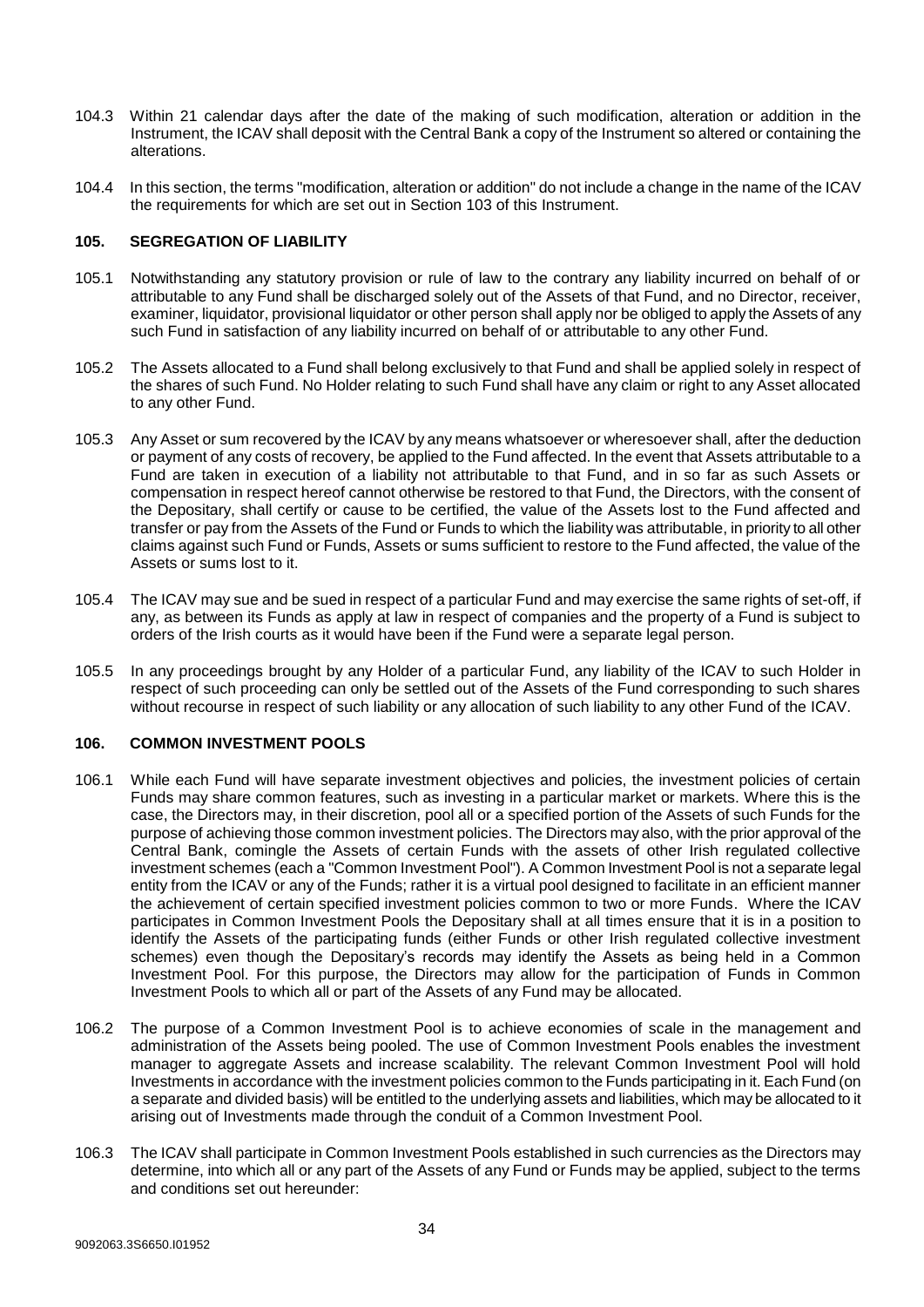- (i) (the Directors (or their delegate) shall from time to time, determine the proportion of the Assets of a relevant Fund which may be applied to any particular Common Investment Pool (the "Allocation Ratios");
- (ii) all subscriptions to and redemptions from a Fund shall be allocated by the Administrator to the relevant Common Investment Pool in accordance with the Allocation Ratio for the relevant Fund;
- (iii) the Administrator shall calculate on each Business Day the proportion of the assets of the relevant Common Investment Pool owned by the relevant Fund (the "Ownership Ratio");
- (iv) all investments, trading activity and/or assets or liabilities in the Common Investment Pools shall be allocated to the relevant Funds on each Business Day in accordance with the Ownership Ratios;
- (v) the Directors (or their delegate) may, from time to time in their absolute discretion, change the Allocation Ratio for any Fund;
- (vi) the Directors (or their delegate) shall have the exclusive right to administer the creation of Common Investment Pools, the determination of Allocation Ratios and the transfer of monies and investments between Common Investment Pools and/or the relevant Funds;
- (vii) the Directors may commingle the Assets of the relevant Funds in Common Investment Pools containing the assets of third parties and/or the assets of other collective investment schemes, with the prior approval of the Central Bank;
- (viii) on the dissolution of the ICAV the assets in a Common Investment Pool will (subject to the claims of creditors) be allocated to the participating Funds in accordance with the Ownership Ratio to their respective participation in the Common Investment Pool;
- (ix) each Fund participating in a Common Investment Pool shall at all times have the ability to withdraw its interest from the relevant Common Investment Pool.
- 106.4 The net asset value of a Common Investment Pool shall be determined, subject to this Instrument and in accordance with the valuation rules as apply to participating shares as set out herein as at the Valuation Point of the Fund.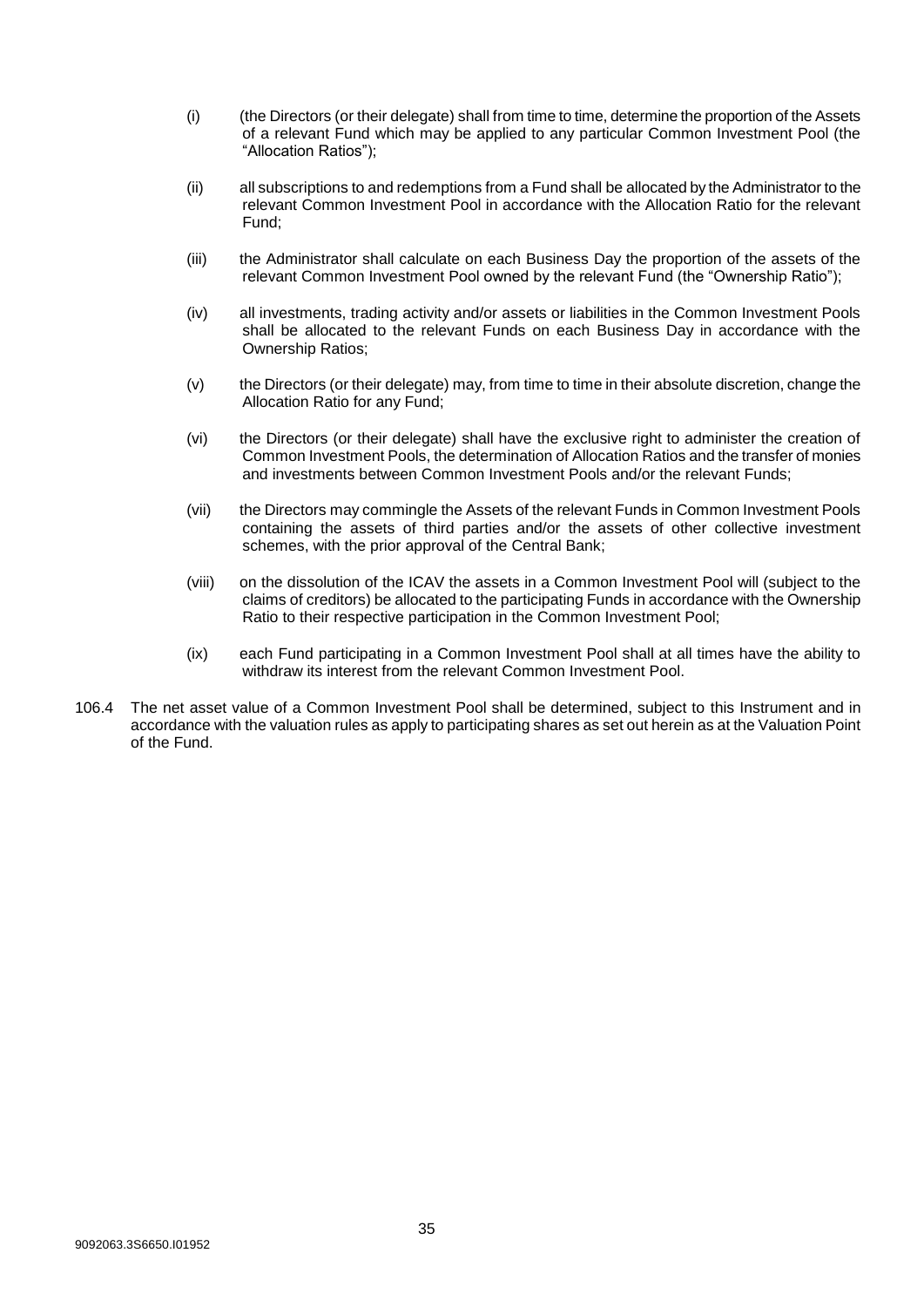## **APPENDIX I**

#### **DEFINITIONS**

## <span id="page-35-1"></span><span id="page-35-0"></span>**1. DEFINITIONS**

In this Instrument and these Appendices the following expressions shall have the following meanings:

Act means the Irish Collective Asset-management Act 2015 (as may be amended from time to time);

**Appendix** or **Appendices** means the Appendix or Appendices which is/are attached to and form(s) part of this Instrument;

**Assets** means all of the assets including the Investments for the time being of the ICAV and any Fund acquired in accordance with the provisions of Section 21 of Appendix II;

**Auditors** means the auditors for the time being of the ICAV;

**Business Day** means any day as disclosed in the Prospectus on which banks are generally open for business in such jurisdictions or such other days as the Directors may, with the approval of the Depositary, determine in relation to each Fund;

**Central Bank** means the Central Bank of Ireland or any successor authority;

**Clear Days** means in relation to the period of a notice, that period excluding the day when the notice is given or deemed to be given and the day for which it is given or on which it is to take effect;

**ICAV** means Skyline Umbrella Fund ICAV;

**Class or Classes** means the class or classes of shares relating to a Fund where specific features with respect to preliminary, exchange, repurchase or contingent deferred sales charge, minimum subscription amount, dividend policy, investor eligibility criteria, voting rights or other specific features may be applicable;

**Currency Share Class** means a Class of shares denominated in a currency other than the base currency of the relevant Fund;

**Dealing Day** means such Business Day or Business Days as disclosed in the Prospectus as the Directors may, from time to time, with the approval of the Depositary, determine in relation to any Fund for the subscription, repurchase or exchange of shares provided that there shall be at least two Dealing Days per Month (with at least one Dealing Day per fortnight of the relevant Month);

**Dealing Deadline** means such day and time as may be specified from time to time by the Directors in relation to any Class of shares and set out in the Prospectus;

**Depositary** means the person appointed and for the time being acting as depositary of all the Assets pursuant to Sections 22-25 of Appendix II;

**Depositary Agreement** means any agreement for the time being subsisting between the ICAV and the Depositary and relating to the appointment and duties of the Depositary;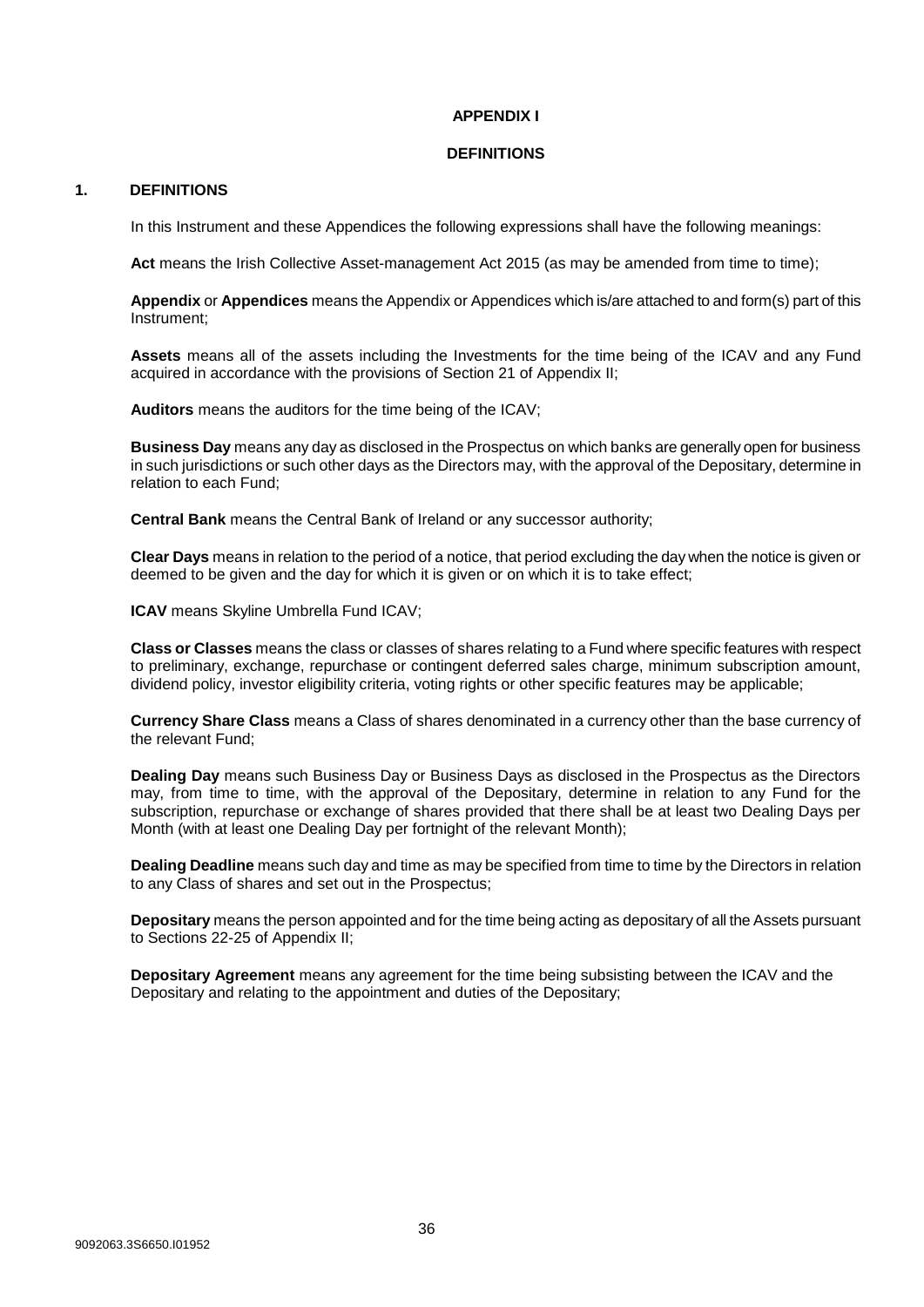**Directors** means the Directors for the time being of the ICAV or any of them acting as the board of Directors of the ICAV;

**Duties and Charges** means all stamp and other duties, taxes, governmental charges, brokerage, bank charges, transfer fees, registration fees, any transaction and safekeeping fees payable to the Depositary or its delegates or agents and other duties and charges whether in connection with the original acquisition or increase of the Assets of the ICAV or the creation, issue or sale of shares or the sale or purchase of Investments by the ICAV or in respect of certificates or otherwise which may have become or may be payable in respect of or prior to or upon the occasion of the transaction or dealing in respect of which such duties and charges are payable but shall not include any commission, taxes, charges or costs which may have been taken into account in ascertaining the Net Asset Value of the relevant Fund;

**Equalisation Account** means an equalisation account which may in the discretion of the Directors be maintained in respect of any Fund in accordance with Section 26 of Appendix II;

**Equalisation Payment** means an amount paid in accordance with Section 26.1 of Appendix II (subject to any determination of the Directors to the contrary) calculated at such rate per share of a Class of shares as shall be determined by the Directors by reference to their estimate from time to time of the next dividend to be declared in respect of the relevant Class;

**Foreign Person** means a person who is neither resident nor ordinarily resident in Ireland for tax purposes;

**Fund(s)** means the portfolio(s) maintained in accordance with Section 9 of Appendix II which shall be kept separate in respect of each Class of share or the relevant Classes of share (where more than one Class of share has been created to participate in a Fund) to which all assets and liabilities, income and expenditure attributable or allocated to each such Fund shall be applied and charged;

**Hedged Currency Share Class** means a Currency Share Class in respect of which the ICAV will conduct currency hedging transactions the benefits and costs of which will accrue solely to Holders of shares of that Class;

**Holder** means in relation to any share the member whose name is entered in the Register as the Holder of such share;

**Initial Offer Period** means any period determined by the Directors during which any Class of shares in the relevant Fund may be offered for subscription at a fixed price;

**Instrument** means the Instrument of Incorporation and the Appendices appended thereto as amended from time to time and for the time being in force;

**Investment** means an Investment acquired by the ICAV pursuant to Section 21 of Appendix II; **Irish Stock Exchange** means The Irish Stock Exchange Limited and any successor thereto;

**Market** means in relation to any Investment, any stock exchange, over the counter market or other regulated securities market listed in Appendix IV on which an Investment is listed and/or traded;

**Member State** means any member state of the European Union;

**Minimum Additional Investment Amount** means such minimum cash amount or minimum number of shares as the case may be (if any) as the Directors may from time to time require to be invested in any Fund by each Holder (after investing the Minimum Initial Investment Amount);

**Minimum Fund Size** means such amount (if any) as the Directors may from time to time prescribe as the minimum fund size for each Fund;

**Minimum Initial Investment Amount** means such minimum initial cash amount or number of shares as the case may be (if any) as the Directors may from time to time require to be invested by each Holder as its initial investment for shares of each Class in a Fund either during the Initial Offer Period or on any subsequent Dealing Day;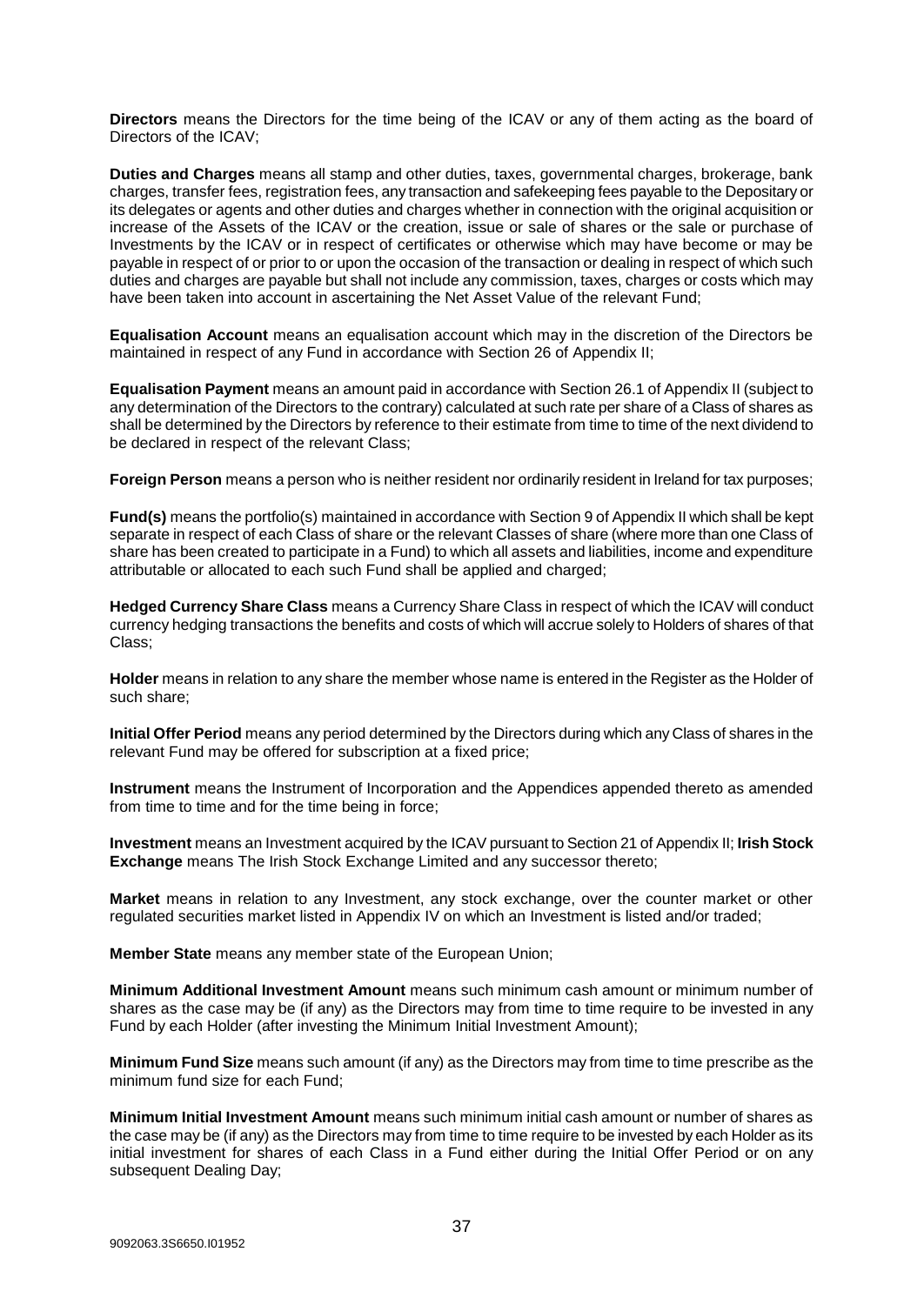**Minimum Repurchase Amount** means such minimum number or minimum value of shares of any Class as the case may be (if any) which may be repurchased at any time by a Holder;

**Minimum Shareholding** means such minimum number or minimum value of shares of any Class as the case may be (if any) as the Directors may, from time to time, prescribe, as the minimum permitted holding of shares of that Class and which shall be greater at all times than the Minimum Repurchase Amount;

**Month** means a calendar month;

**Net Asset Value** means the net asset value of the ICAV or of any Fund or of any Class or of any share, which shall be calculated as at a Valuation Point by valuing the Assets of the ICAV or any Fund in accordance with the provisions of Appendix III;

**Office** means the registered office for the time being of the ICAV;

**Prospectus** means the prospectus issued from time to time by the ICAV as same may be amended, supplemented, consolidated, substituted or otherwise modified from time to time;

**Permitted Investor** means any person not disqualified from holding shares by virtue of Section 20 of Appendix II;

**Register** means the register in which details of Holders are listed as required by the Act and;

**Regulations** means the European Communities (Undertakings for Collective Investment in Transferable Securities) Regulations, 2011 as amended, supplemented, consolidated or modified from time to time including any conditions that may be imposed thereunder by the Central Bank;

**Repurchase Price** means the repurchase price of shares calculated and determined in accordance with Sections 12 to 16 of Appendix II;

**Secretary** means any person appointed to perform the duties of the secretary of the ICAV;

**Settlement Date** means the latest date(s) as may be determined by the Directors from time to time by which payment of the Subscription Price or the Repurchase Price of shares of any Class must be received or made. In the case of the Repurchase Price, the latest date will normally be ten Business Days after the relevant Dealing Deadline;

**share or shares** means participating shares of no par value in the capital of the ICAV originally designated as unclassified participating shares;

## **Specific Investment** means:

- (a) any Investment issued or guaranteed by the government or local authorities of a Member State;
- (b) any Investment issued or guaranteed by the government of a state which is included in Section 29.1 of Appendix IV (except for Hong Kong and Liechtenstein) or public international bodies of which one or more Member States are members; and
- (c) any Investment issued anywhere in the world by OECD Member States, the Asian Development Bank, Euratom, European Union, European Central Bank, Council of Europe, Eurofima, European Investment Bank, African Development Bank, The Inter American Development Bank, European Bank for Reconstruction and Development, International Bank for Reconstruction and Development (i.e. the World Bank), International Finance Corporation, Federal National Mortgage Association (**Fannie Mae),** Federal Home Loan Mortgage Corporation (**Freddie Mac),**  Government National Mortgage Association (**Ginnie Mae),** International Monetary Fund, Federal Home Loan Bank, (FHLB), Federal Farm Credit Bank, the Tennessee Valley Authority (TVA) or the Student Loan Marketing Association (**Sallie Mae);**

**State** means the Republic of Ireland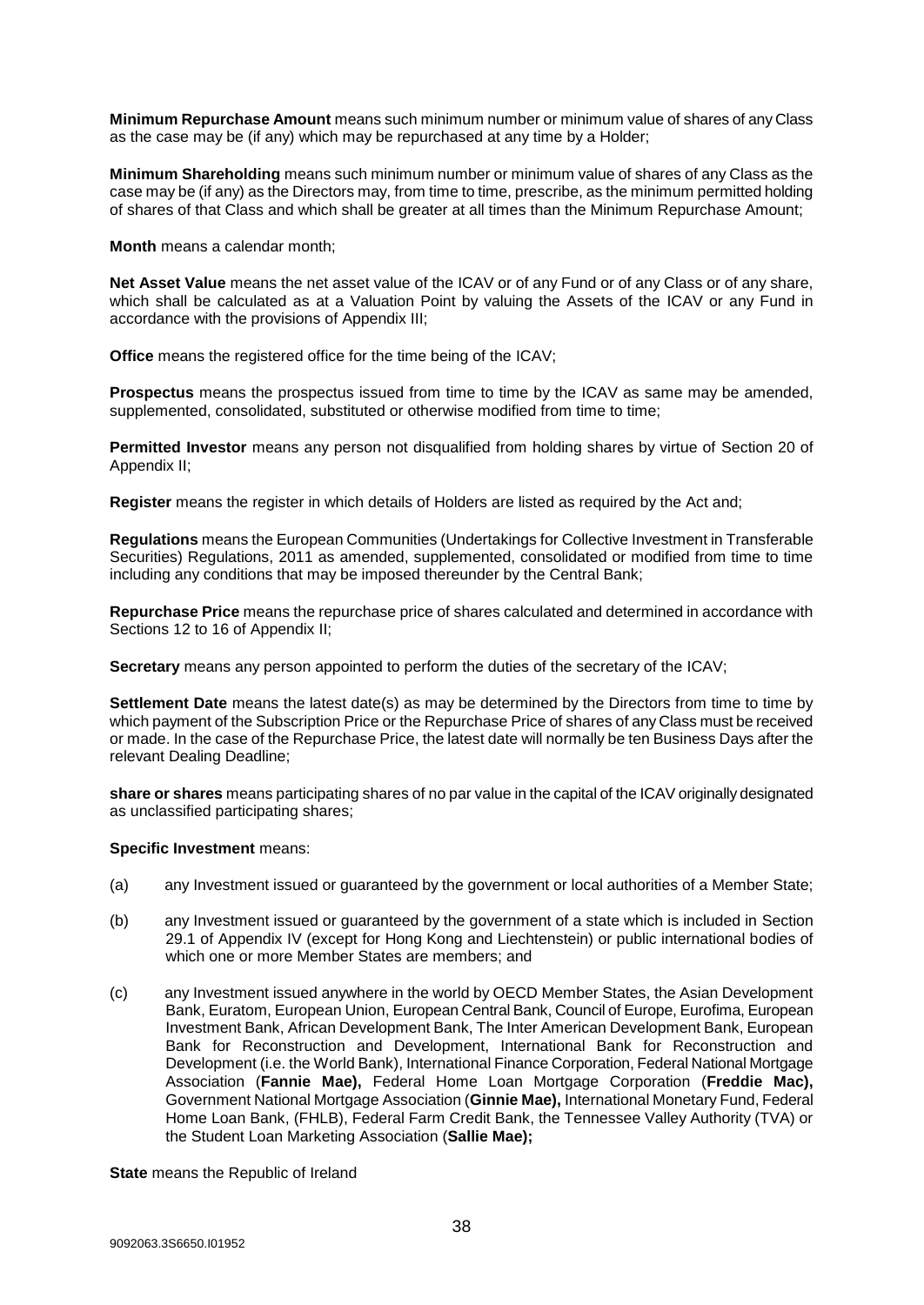**Stock Exchange Nominee** means the meaning given to this expression by Section 1 of the Companies (Amendment) Act 1977;

**Subscriber Share** means a non-participating share in the capital of the ICAV issued in accordance with this Instrument and with the rights provided for under this Instrument;

**Subscription Price** means the issue price of shares calculated and determined by the Directors in accordance with Section 2 of Appendix II;

**Supplement** means any supplement to the Prospectus issued on behalf of the ICAV in relation to a Fund from time to time:

**Taxable Irish Person** means any person, other than

- (i) a Foreign Person;
- (ii) an intermediary, including a nominee, for a Foreign Person;
- (iii) the Administrator for so long as the Administrator is a qualifying management company;
- (iv) a pension scheme which is an exempt approved scheme within the meaning of Section 774 of TCA or a retirement annuity contract or a trust scheme to which Section 784 or 785 of TCA applies;
- (v) a company carrying on life business within the meaning of Section 706 of TCA;
- (vi) an investment undertaking within the meaning of Section 739B(1) of TCA;
- (vii) a special investment scheme within the meaning of Section 737 of TCA;
- (viii) a charity being a person referred to in Section  $739D(6)(f)(i)$  of TCA;
- (ix) a qualifying management company within the meaning of Section 739B(i) of TCA;
- (x) a unit trust to which Section 731(5)(a) of TCA applies;
- (xi) a specified company within the meaning of Section 734(1) of TCA;
- (xii) a person who is entitled to exemption from income tax and capital gains tax under Section 784A(2) of TCA where the shares held are assets of an approved retirement fund or an approved minimum retirement fund;
- (xiii) a qualifying savings manager within the meaning of Section 848B of TCA in respect of shares which are assets of a special savings incentive account within the meaning of Section 848C of the Taxes Act;
- (xiv) a personal retirement savings account ("PRSA") administrator acting on behalf of a person who is entitled to exemption from income tax and capital gains tax by virtue of Section 787I of TCA and the shares are assets of a PRSA;
- (xv) a credit union within the meaning of Section 2 of the Credit Union Act 1997;
- (xvi) an Irish resident company which is within the charge to corporation tax under Section 739G(2) of TCA, but only where the fund is a money market fund;
- (xvii) the National Pensions Reserve Fund Commission;
- (xviii) the National Asset Management Agency;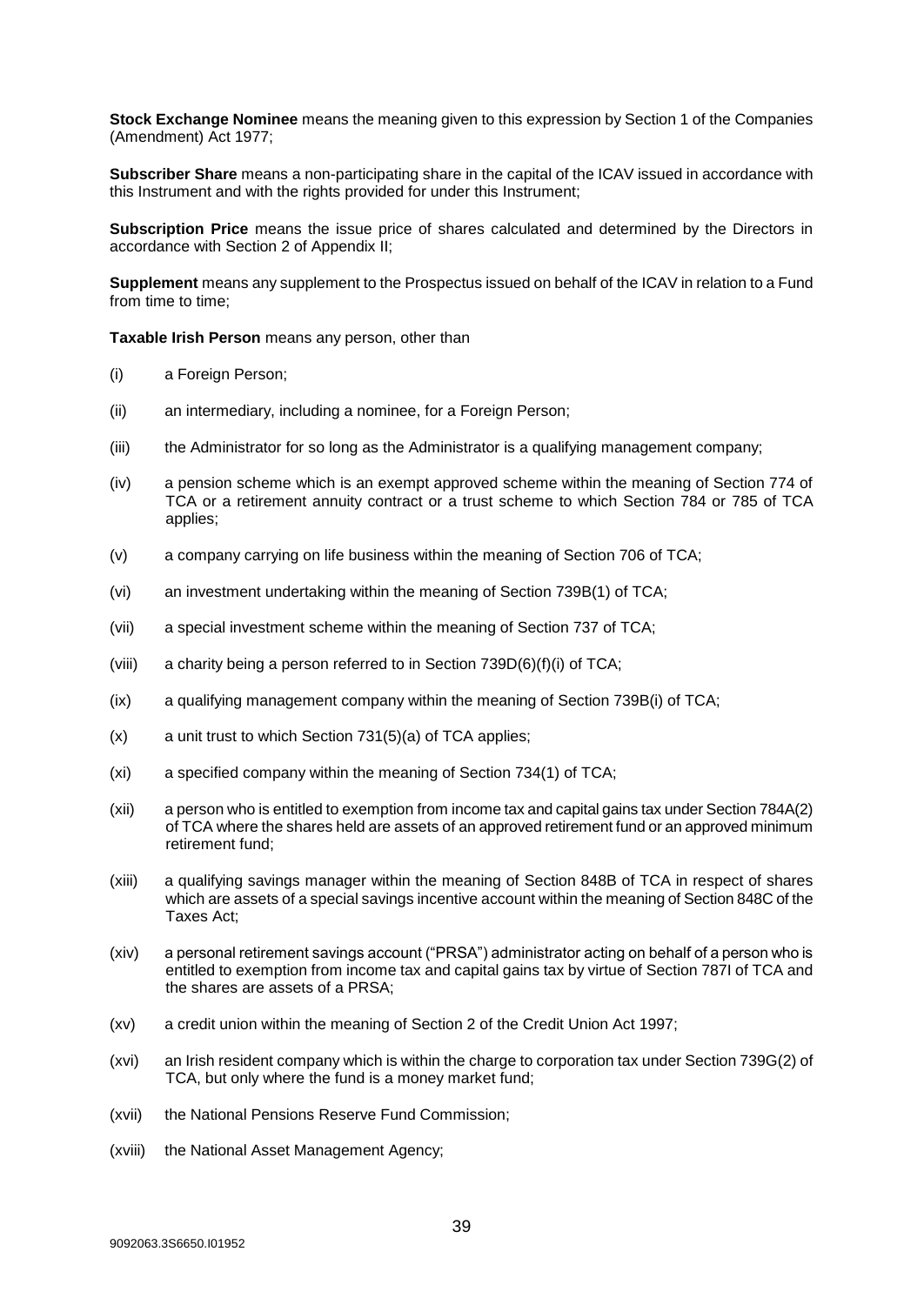- (xix) a company which is within the charge to corporation tax in accordance with Section 110(2) of TCA in respect of payments made to it by the ICAV; or
- (xx) any other Irish Resident or persons who are Ordinarily Resident in Ireland who may be permitted to own shares under taxation legislation or by written practice or concession of the Irish Tax Authorities without giving rise to a charge to tax in the ICAV or jeopardising tax exemptions associated with the ICAV giving rise to a charge to tax in the ICAV,
- (xxi) in respect of each of which the appropriate declaration set out in Schedule 2B of the TCA and other such information evidencing such status is in the possession of the ICAV on the appropriate date;

**TCA** means the Irish Taxes Consolidation Act 1997 as amended from time to time;

**Unhedged Currency Share Class** means a Class of shares where typically, shares may be subscribed for and dividends calculated and paid and repurchase proceeds paid in a currency other than the base currency of the relevant Fund on the basis of a currency conversion at the prevailing spot currency exchange rate of the relevant base currency for the currency of the relevant share Class;

**United States** means the United States of America (including the States, the District of Columbia and the Commonwealth of Puerto Rico) its territories, possessions and all other areas subject to its jurisdiction;

**United States Person** or **U.S. Person** means unless otherwise determined by the Directors, (i) a natural person who is a resident of the United States; (ii) a corporation, partnership or other entity, other than an entity organised principally for passive investment, organised under the laws of the United States and which has its principal place of business in the United States; (iii) an estate or trust, the income of which is subject to United States income tax regardless of the source; (iv) a pension plan for the employees, officers or principals of an entity organised and with its principal place of business in the United States; (v) an entity organised principally for passive investment such as a pool, investment company or other similar entity; provided, that units of participation in the entity held by persons who qualify as U.S. persons or otherwise as qualified eligible persons represent in the aggregate 10% or more of the beneficial interests in the entity, and that such entity was formed principally for the purpose of investment by such persons in a commodity pool the operator of which is exempt from certain requirements of Part 4 of the U.S. Commodity Futures Trading Commission's regulations by virtue of its participants being non-U.S. Persons; or (vi) any other "U.S. Person" as such term may be defined in Regulation S under the U.S. Securities Act of 1933, as amended, or in regulations adopted under the U.S. Commodity Exchange Act of 1922, as amended;

**Valuation Point** means such point in time, in such place or places as the Directors may, from time to time determine, by reference to which the Net Asset Value of the ICAV or of any Fund or of any share is calculated provided that there shall be at least two Valuation Points in every Month.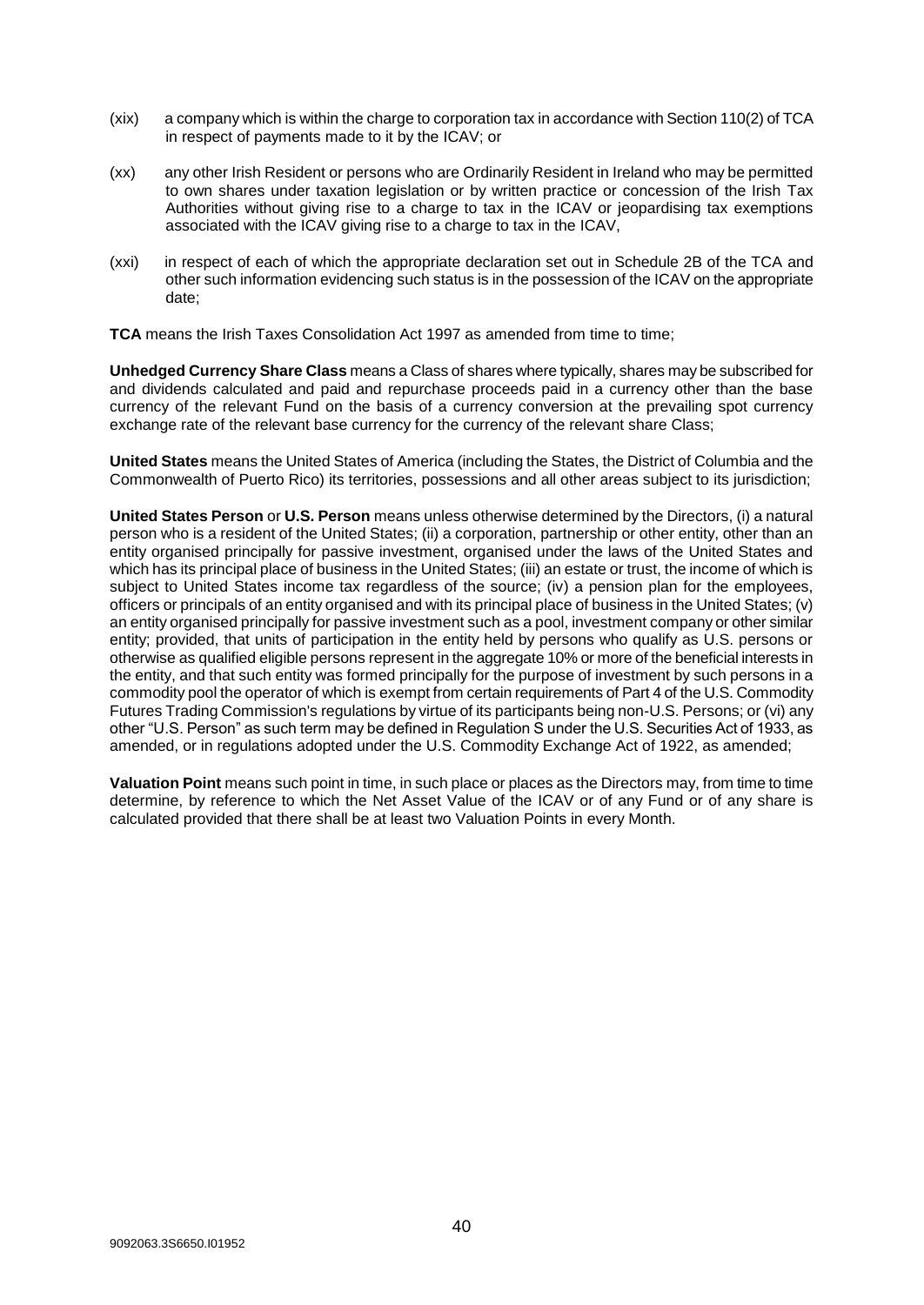## **APPENDIX II**

#### **ISSUE OF SHARES**

## <span id="page-40-1"></span><span id="page-40-0"></span>**1. TERMS AND CONDITIONS OF ISSUE OF SHARES**

- 1.1
- (a) Prior to the issue of any Class of shares the Directors shall determine the rights and restrictions attaching thereto including the Fund to which they relate, the designated currency of the shares and the fees and expenses to be borne by the Class of shares (which shall be disclosed in the Prospectus). The Directors may in relation to a Fund create more than one Class of shares to participate in the Fund in accordance with the requirements of the Central Bank. The Directors may create more than one Class of shares to participate in a Fund which may be denominated by the Directors in the same or different currencies. Where a Class of shares is denominated in a currency other than the base currency of the relevant Fund the Directors shall at the time of creation of such Class determine if such Class of shares shall be constituted as a Hedged Currency Share Class or an Unhedged Currency Share Class. Notwithstanding anything contained in this Instrument, the costs and gains/losses of any hedging transactions relating to a Hedged Currency Share Class shall accrue solely to the Holders of shares in such Class and shall not form part of the Assets of the relevant Fund or constitute a liability of the relevant Fund. Any currency hedging transaction relating to a Hedged Currency Share Class shall be valued in accordance with the provisions of Section 28 of Appendix III and shall be clearly attributable to the specific Hedged Currency Share Class. None of the Hedged Currency Share Classes shall be leveraged as a result of such currency hedging transactions.
- (b) The initial Funds in relation to which shares shall be issued and designated are set out below. The name of each Fund, including the names set out below, may be amended by the Directors and any such change of name shall not require the approval of the Holders in the relevant Fund and will be in accordance with the requirements of the Central Bank:

Shares in relation to other Funds may be issued and designated from time to time with the prior approval of the Central Bank;

- 1.2 Subject as hereinafter provided and subject to any regulations made or conditions imposed by the Central Bank pursuant to the Regulations, the initial issue of shares by the ICAV shall be subject to the receipt by the ICAV or its authorised agents of:
	- (a) an application in such form as the Directors may from time to time determine;
	- (b) such information and declarations as the Directors may from time to time require; and
	- (c) subsequent subscriptions may be made by telephone in accordance with the procedure set out in the Prospectus.
- 1.3 Payment for shares shall be made by the Settlement Date in such currency and at such time, place and manner and to such person, on behalf of the ICAV, as the Directors may from time to time determine.
- 1.4 The ICAV may (at the option of the Directors) satisfy any application for the allotment of shares by procuring the transfer to the applicant of fully-paid shares, the effective date of such transfer to be the relevant Dealing Day. In any such case, references in this Instrument to allotting shares shall, where appropriate, be taken as references to procuring the transfer of shares.
- 1.5 The allotment of shares may take place notwithstanding that the information or declarations referred to in sub-paragraph 1.2 above have not been received by the ICAV or its authorised agent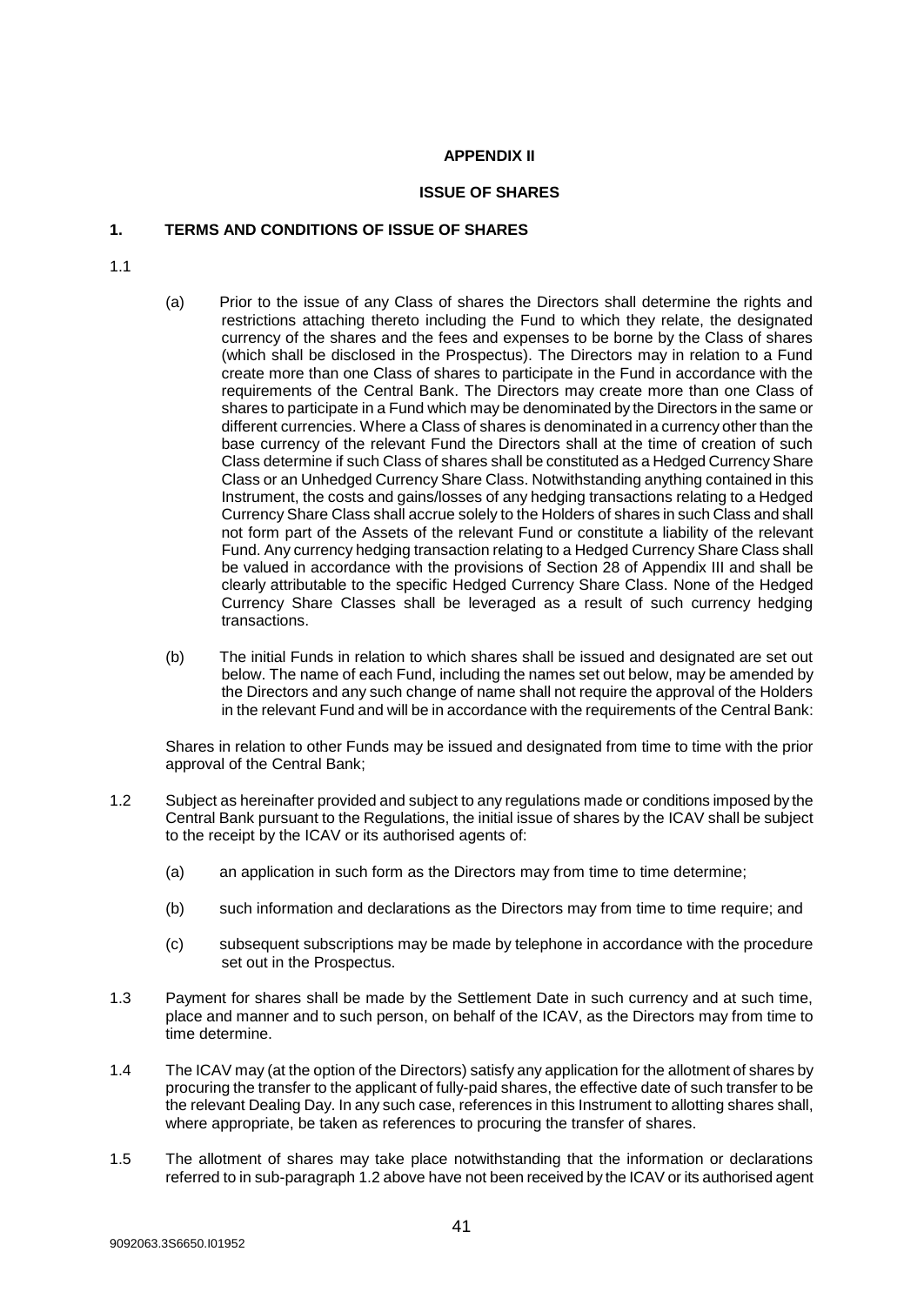provided that the application referred to in sub-paragraph 1.2(a) above has been received and provided further that if the said information or declarations have not been received within one Month (or such other period as the Directors may determine) after the Dealing Day on which such shares are allotted, the Directors shall be entitled to cancel the allotment and if so cancelled the relevant application monies (if any) shall be returnable to the applicant at his risk (together with such additional amount, if any, or after deducting such amount, if any, as the Directors may in their absolute discretion think fit, any such amount so deducted being retained by the ICAV for its own benefit) and until returned may be made use of by the ICAV for its own benefit.

- 1.6 If payment in full for any shares is not received by the relevant Settlement Date, or in the event of non-clearance of funds, the Directors shall be entitled to cancel any allotment made and either return the relevant monies to the applicant at his risk or to treat the relevant monies as payment in respect of an application for shares made by the Dealing Deadline for the Dealing Day next following receipt of such monies or of cleared funds. In such cases the ICAV may charge the applicant for any resulting bank charges or market losses incurred by the ICAV.
- 1.7 Applications within the meaning of sub-paragraph 1.2(a) above that are received by or on behalf of the ICAV on or prior to the Dealing Deadline for a Dealing Day shall be dealt with on that Dealing Day. Such applications as are received after the Dealing Deadline for a Dealing Day shall, unless the Directors shall otherwise agree and provided they are received before the Valuation Point for the relevant Dealing Day, be deemed to have been received by the next Dealing Deadline. If requested, the Directors may, in their absolute discretion and subject to the prior approval of the Depositary, agree to designate additional Dealing Days and Valuation Points for the purchase of shares relating to any Fund which will be open to all Holders.
- 1.8 The Directors may, in their sole and absolute discretion, determine that in certain circumstances, it is detrimental for existing Holders to accept an application for shares in cash or in specie, representing more than 5% of the Net Asset Value of a Fund. In such case, the Directors may postpone the application and, in consultation with the relevant investor, either require such investor to stagger the proposed application over an agreed period of time, or establish an account outside the structure of the ICAV in which to invest the investor's subscription monies. Such account will be used to acquire the shares over a pre-agreed time schedule. The investor shall be liable for any transaction costs or reasonable expenses incurred in connection with the acquisition of such shares. Any applicable Preliminary Charge will be deducted from the subscription monies before the investment of the subscription monies commences.
- 1.9 Applications for the issue of shares will be irrevocable unless the Directors, or a delegate, otherwise agree.

## <span id="page-41-0"></span>**2. SUBSCRIPTION PRICE**

- 2.1 During the Initial Offer Period in relation to a Fund the Subscription Price per share of the relevant Class shall be the price as determined by the Directors. After the Initial Offer Period, the Subscription Price shall be the Net Asset Value per share of the relevant Class.
- 2.2 Where shares are issued at the Net Asset Value per share, the Subscription Price per share of the relevant Class shall be ascertained by:
	- (a) determining that proportion of the Net Asset Value of the relevant Fund which is attributable to the relevant Class of shares as at the Valuation Point for the relevant Dealing Day and deducting thereto such sum (if any) as the Directors may consider represents the appropriate provision for the Duties and Charges which would have been incurred on the assumption that all the Investments held by the ICAV as at that Valuation Point had been sold at that Valuation Point at prices equal to their respective values as at that Valuation Point;
	- (b) where the Class of shares is a Hedged Currency Share Class, adding to or deducting from (as the case may be) the sum calculated in accordance with 2.2(a) above the costs and gains/losses of any currency hedging transactions effected in respect of that Class;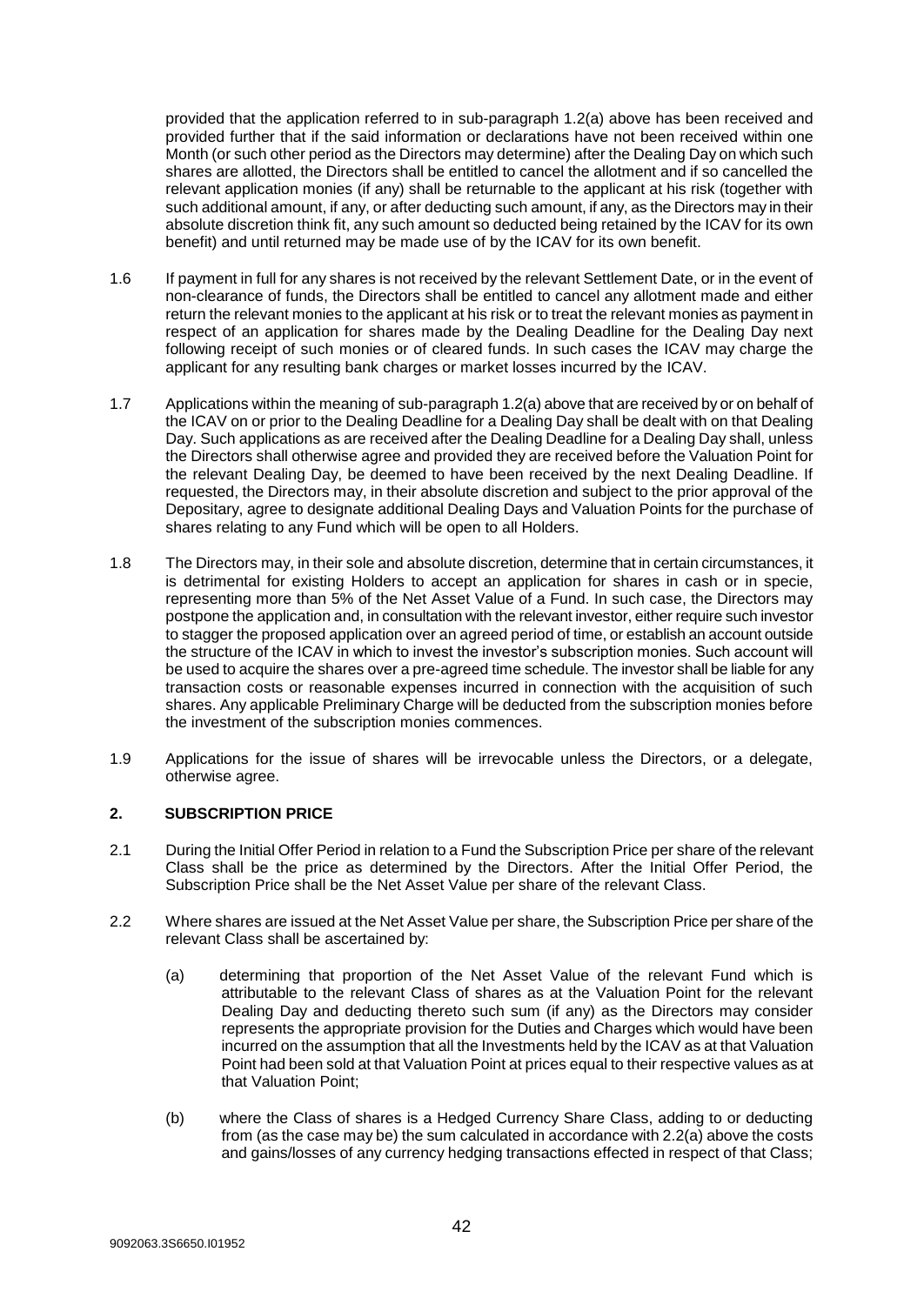- (c) dividing the sum calculated in accordance with paragraph 2.2(a) above by the number of shares of the relevant Class in issue or deemed to be in issue in the relevant Fund at the Valuation Point for the relevant Dealing Day; and
- (d) rounding the resulting amount so determined to a maximum of four decimal places of the unit of the currency in which such share is designated (unit for such purposes being the smallest fraction of the relevant currency which is legal tender in the country of issue of that currency).
- 2.3 For the purposes of this Section 2, shares which have been allotted shall be deemed to be in issue from the close of business on the Dealing Day on which they are allotted and shares which have been repurchased shall be deemed to cease to be in issue at the close of business on the Dealing Day of such repurchase.
- 2.4 In calculating the Subscription Price, the Directors may on any Dealing Day when net subscriptions exceed a certain percentage (usually 1%) of the Net Asset Value adjust the Subscription Price by adding an anti-dilution levy to cover dealing costs and to preserve the value of the underlying Assets of a Fund.

## <span id="page-42-0"></span>**3. ALLOTMENT OF SHARES FOR NON CASH CONSIDERATION**

The Directors may, subject to the provisions of the Act, in their absolute discretion allot shares against the vesting in the Depositary on behalf of the ICAV of any Investments and in connection therewith the following provisions shall apply:

- (a) the nature of the Investments to be transferred into the relevant Fund would qualify as suitable Investments of such Fund in accordance with the investment objective, policies and restrictions of that Fund;
- (b) the number of shares to be allotted shall be not more than that number which would have fallen to be issued for cash on the basis that the amount of such cash was an amount equal to the value as at the relevant Valuation Point for the relevant Dealing Day of the Investments to be vested in the Depositary on behalf of the ICAV, as determined in accordance with paragraph 4.3 below;
- (c) the Directors may provide that the whole or any part of the Duties and Charges arising in connection with the vesting of the Investments in the Depositary on behalf of the ICAV shall be paid by the ICAV or by the person to whom the shares are to be issued or partly by the ICAV and partly by such person;
- (d) the value of the Investments to be vested in the Depositary on behalf of the ICAV shall be determined by the Directors on such basis as they shall decide so long as such value does not exceed the highest amount which would be obtained if the Investments were valued in accordance with Appendix III hereof;
- (e) in the case of the initial issue of shares of any Class, the Depositary shall determine the number of shares of the relevant Class to be allotted against the vesting in the Depositary on behalf of the ICAV of any Investments; and
- (f) in exercising their discretion under this Section, the Directors shall consider whether the terms of any such allotment are such as would result in any material prejudice to existing Holders provided that the Depositary is satisfied that the terms of such allotment will not be such as are likely to result in material prejudice to Holders.

## <span id="page-42-1"></span>**4. PRELIMINARY CHARGE**

The Directors may require any person to whom shares of any Class are to be allotted to pay to the ICAV or any of its appointees or as any of them may direct, for its or their absolute use and benefit, a preliminary charge of such amount as may be determined by the Directors but not exceeding 5 per cent of the Subscription Price per share of the relevant Class being allotted. The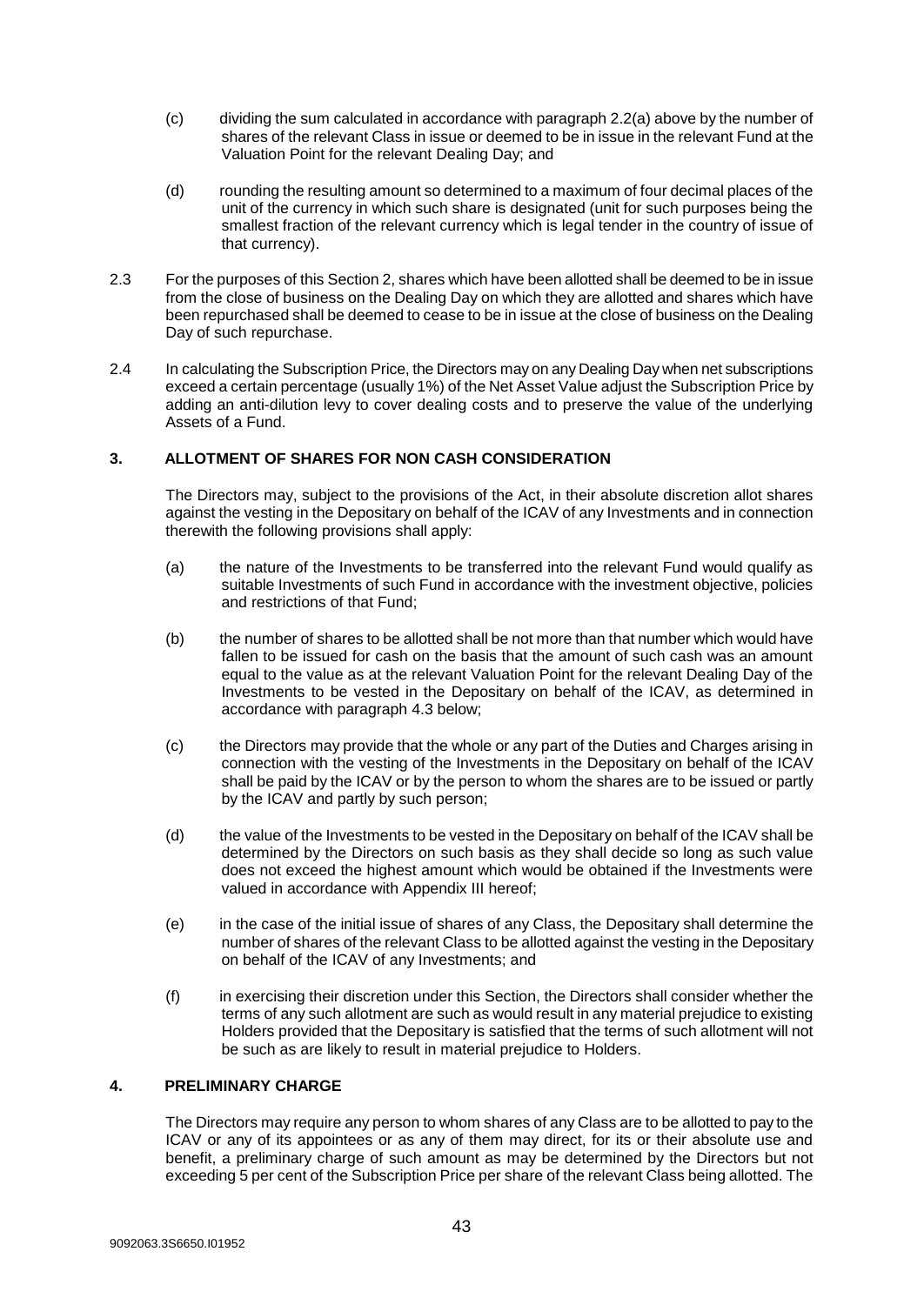Directors may on any Dealing Day differentiate between applicants as to the amount of the preliminary charge required to be paid to the ICAV, or its appointees or as they may direct and as to the amount of preliminary charge to be levied on each Class of share (subject to the maximum aforesaid).

## <span id="page-43-0"></span>**5. NO SHARES ALLOTTED WHEN CALCULATION OF NET ASSET VALUE SUSPENDED**

The Directors may in their absolute discretion determine that no shares shall be allotted or issued during any period when the determination of the Net Asset Value of the relevant Fund is suspended pursuant to Section 18 below except those for which applications have previously been received and accepted by the ICAV or its authorised agent. The Directors will notify investors applying for shares of such suspension at the time of application. Any application for shares which is not withdrawn shall, subject to the provisions of this Instrument, be dealt with on the first Dealing Day after the suspension is lifted.

## <span id="page-43-1"></span>**6. ISSUE OF FRACTIONS OF SHARES**

Where payments or other consideration received by or on behalf of the ICAV in respect of the issue or allotment of shares are not an exact multiple of the Subscription Price for those shares, a fraction of a share may be allotted to the investor who shall be registered as the Holder of such a fraction provided that any holding of shares is a multiple of not less than 1/10,000 part of a share or such other fractional amount as the Directors may determine from time to time. Rights, entitlements and benefits of a Holder of a share under this Instrument are granted to a Holder of a fraction of a share in proportion to the fraction of a share held by him and, except where the context otherwise requires or is otherwise provided herein, reference in this Instrument to share shall include a fraction of a share. Notwithstanding anything contained in this Instrument, the Holder of a fraction of a share may not exercise any voting rights in respect of such share.

## <span id="page-43-2"></span>**7. MINIMUM INITIAL INVESTMENT AMOUNT**

The Directors shall decline to issue shares of any Class to satisfy any initial application unless the amount in value of the shares to which an application relates equals or exceeds the Minimum Initial Investment Amount or its equivalent in another currency. Thereafter, Holders may make additional subscriptions for shares having a value, at the then current Subscription Price of not less than the Minimum Additional Investment Amount or its equivalent in another currency.

## <span id="page-43-3"></span>**8. DEFERRAL OF SUBSCRIPTIONS**

The Directors may, in their sole and absolute discretion, determine that in certain circumstances, it is detrimental for existing Holders to accept an application for shares in cash or in specie, representing more than 5% of the Net Asset Value of a Fund. In such case, the Directors may postpone the application and, in consultation with the relevant investor, either require such investor to stagger the proposed application over an agreed period of time, or establish an investment account outside the structure of the ICAV in which to invest the investor's subscription monies. Such investment account will be used to acquire the shares over a pre-agreed time schedule. The investor shall be liable for any transaction costs or reasonable expenses incurred in connection with the acquisition of such shares. Any applicable Preliminary Charge will be deducted from the subscription monies before the investment of the subscription monies commences.

#### <span id="page-43-4"></span>**9. FUNDS**

9.1 All consideration, other than the preliminary charge (if any) payable to the ICAV or its appointees or as any of them may determine pursuant to Section 5 of this Appendix, received by or on behalf of the ICAV for the allotment or issue of shares of a Fund, or if there is more than one Class of shares in a particular Fund, of all such Classes, together with all Investments in which such consideration is invested or reinvested, all income, earnings, profits and proceeds thereof shall be segregated and kept separate from all other monies of the ICAV and such assets and monies shall be referred to as a Fund there being one Fund in respect of each Class (or all such Classes, as the case may be) of shares and to which the following provisions shall apply: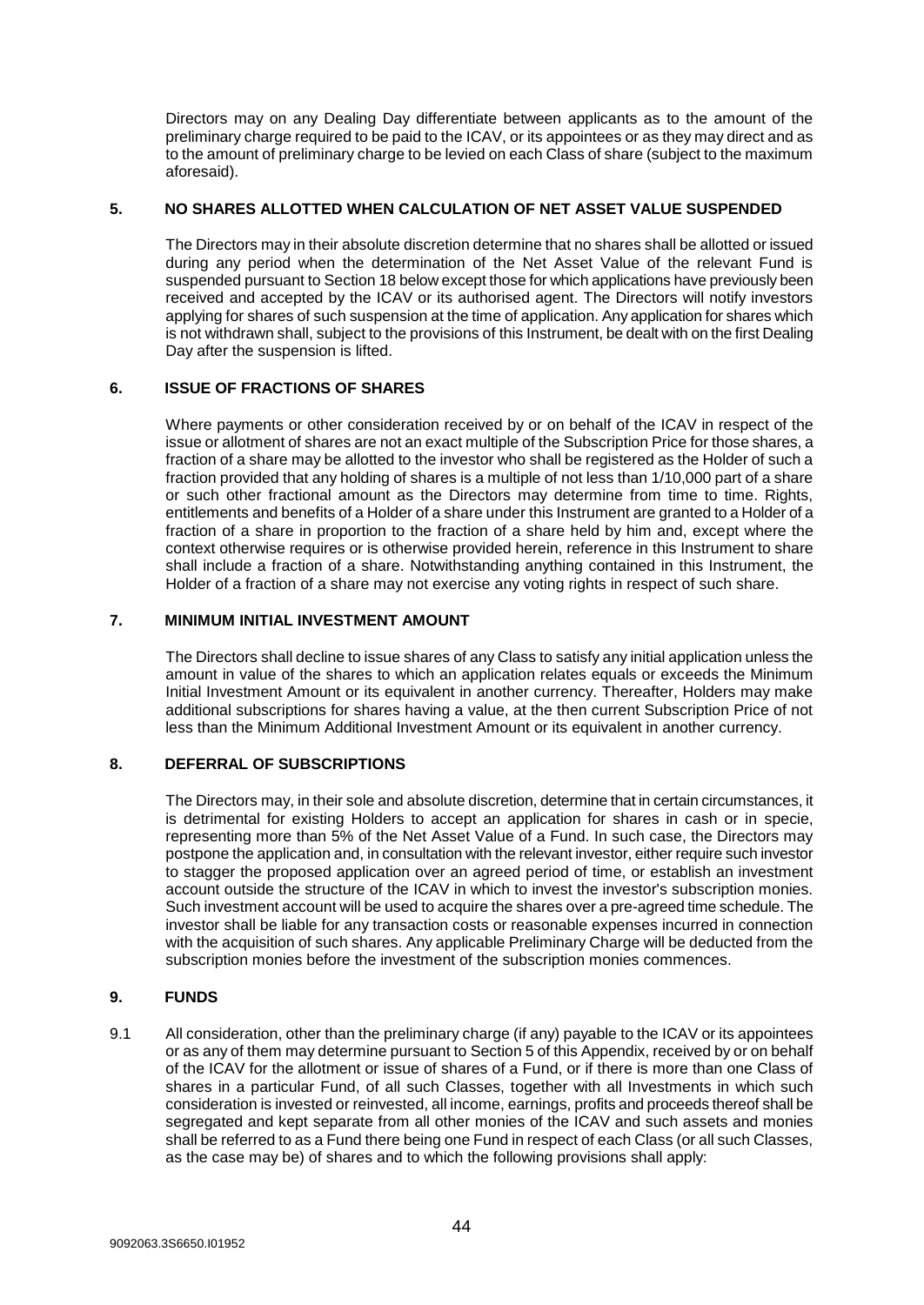- (a) For each Fund the ICAV shall keep separate books and records in which all transactions relating to the relevant Fund shall be recorded and, in particular, the proceeds from the allotment and issue of shares of each Class of the Fund, and the Investments and the liabilities and income and expenditure attributable thereto shall be applied to such Fund subject to the provisions of this Section 9;
- (b) Any Asset derived from any other Asset(s) (whether cash or otherwise) comprised in any Fund, shall be applied in the books and records of the ICAV to the same Fund as the Asset from which it was derived and any increase or diminution in the value of such an Asset shall be applied to the relevant Fund;
- (c) In the event that there are any Assets of the ICAV which the Directors do not consider are attributable to a particular Fund or Funds, the Directors shall, with the approval of the Depositary, allocate such Assets to and among any one or more of the Funds in such manner and on such basis as they, in their discretion, deem fair and equitable; and the Directors shall have the power to and may at any time and from time to time, with the approval of the Depositary, vary the basis in relation to Assets previously allocated;
- (d) No shares will be issued on terms that entitle the Holders of any Fund to participate in the Assets of the ICAV other than the Assets (if any) of the Fund relating to such shares. If the proceeds of the Assets of the relevant Fund are not sufficient to fund the full repurchase proceeds payable to each Holder for the relevant Fund, the proceeds of the relevant Fund will, subject to the terms for the relevant Fund, be distributed equally among each Holder of the relevant Fund pro rata to the amount paid up on the shares held by each Holder. If the realised net assets of any Fund are insufficient to pay any amounts due on the relevant shares in full in accordance with the terms of the relevant Fund, the relevant Holders of that Fund will have no further right of payment in respect of such shares or any claim against the ICAV, any other Fund or any Assets of the ICAV in respect of any shortfall;
- (e) Each Fund shall be charged with the liabilities, expenses, costs, charges or reserves of the ICAV in respect of or attributable to that Fund; and
- (f) In the event that any Asset attributable to a Fund is taken in execution of a liability not attributable to that Fund, the provisions of section 27 of the Act shall apply.
- 9.2 Subject as otherwise provided herein, the Assets held in each Fund shall be applied solely in respect of the shares of the Class (or Classes as the case may be) to which such Fund appertains.

## <span id="page-44-0"></span>**10. FUND EXCHANGES**

- 10.1 Subject to the provisions of the Act, the Regulations and to this Instrument and as hereinafter provided a Holder holding shares in any Class in a Fund (the first class) on any Dealing Day shall have the right from time to time to exchange all or any of such shares for shares of another Class which are being offered at that time (the new class) (such class being either in the same Fund or in a separate Fund) on the following terms:
	- (a) The Holder shall give to the ICAV or its authorised agent(s) instructions (hereinafter called an Exchange Notice) in such form as the Directors may from time to time determine.
	- (b) The exchange of the shares specified in the Exchange Notice pursuant to this Section 10 shall occur on a Dealing Day for the first class and the new class in respect of Exchange Notices received on or prior to the relevant Dealing Deadline for that Dealing Day (or prior to such other time of day as the Directors may determine either generally or in relation to a particular Fund or in any specific case) by the ICAV or its authorised agent(s) or on such other Dealing Day as the Directors at the request of the Holder may agree. The ICAV or its authorised agents may in their discretion accept Exchange Notices received after the Dealing Deadline for the relevant Dealing Day provided the Exchange Notices are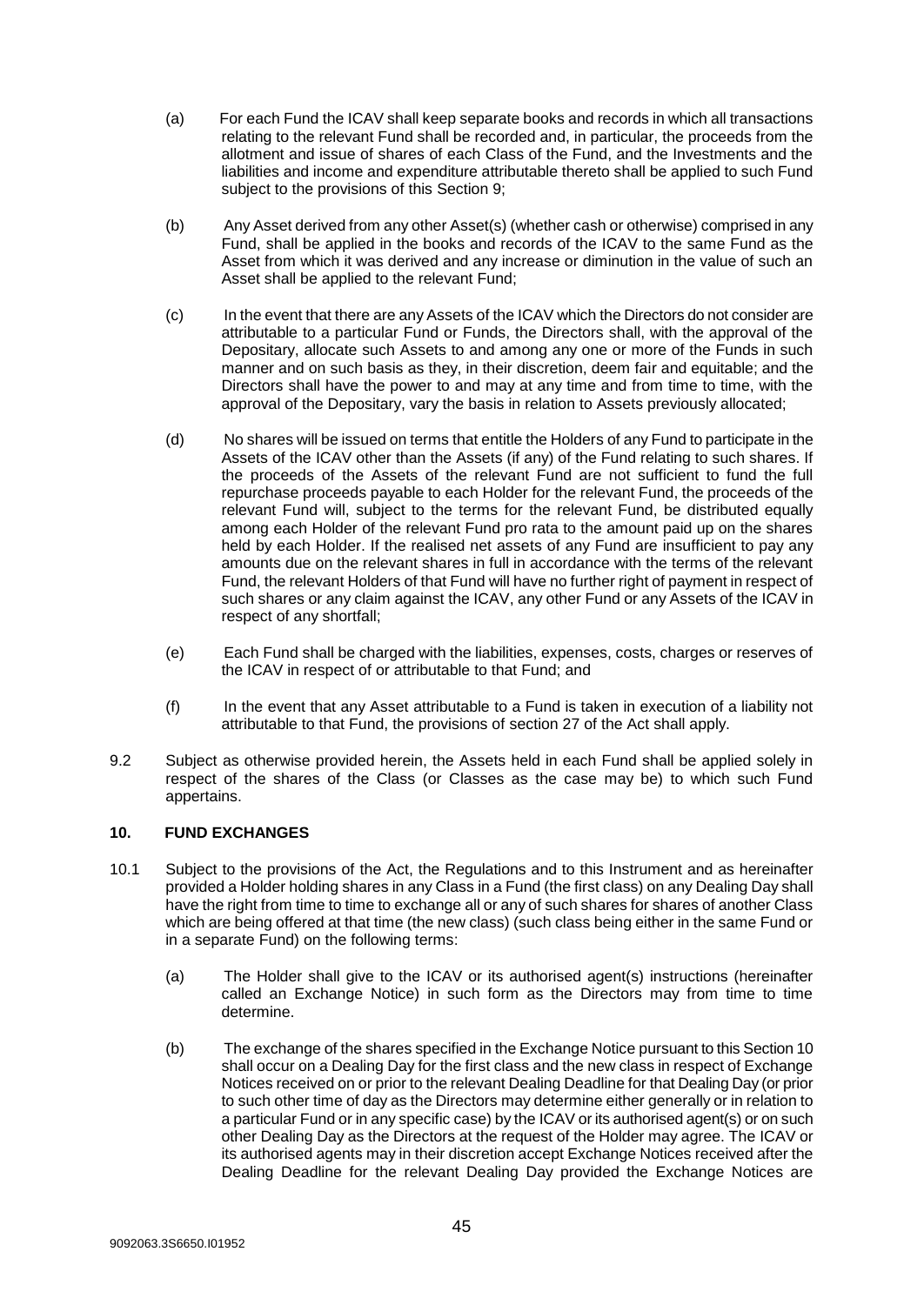received prior to the relevant Valuation Point. A Holder's entitlement to shares as recorded in the Register shall be altered accordingly with effect from that Dealing Day.

- 10.2 Exchange of the shares of the first class specified in the Exchange Notice shall be effected in the following manner, that is to say:
	- (a) such shares of the first class shall be repurchased by the issue of shares of the new class;
	- (b) the shares of the new class shall be issued in respect of and in proportion to (or as nearly as may be in proportion to) the holding of the shares of the first class which is being exchanged; and
	- (c) the proportion in which shares of the new class are to be issued in respect of shares of the first class shall be determined in accordance with paragraph 10.3 below;

Provided always that the right of a Holder to exchange his shares in the first class for shares in the new class conferred by this Section 10 shall be conditional upon the ICAV having sufficient available share capital to enable the exchange to be implemented as aforesaid.

10.3 The Directors shall determine the number of shares of the new class to be issued on exchange in accordance with the following formula:

$$
S = [R x (RP x ER)] - F
$$

**SP**

where:

- **R** is the number of shares of the first class specified in the Exchange Notice which the Holder thereof has requested to be exchanged;
- **S** is the number of shares of the new class to be issued;
- **RP** is the Repurchase Price per share of the first class as calculated as at the relevant Valuation Point for the Dealing Day on which the exchange is to be effected;

**ER** in the case of an exchange of shares designated in the same currency, the value of ER is 1. In any other case, the value of ER is the currency conversion factor determined by the Directors at the Valuation Point for the relevant Dealing Day as representing the effective rate of exchange applicable to the transfer of Assets relating to the first and new classes of shares after adjusting such rate as may be necessary to reflect the effective costs of making such transfer;

**SP** is the Subscription Price per share for the new class as calculated as at the relevant Valuation Point for the Dealing Day on which the exchange is to be effected; and

**F** is the fee payable (if any) on the exchange of shares (as set out in paragraph 10.4 below).

and the number of shares of the new class to be created or issued pursuant to this Section 10 shall be so created or issued in respect of each of the shares of the first class being exchanged in the proportion (or as nearly as may be in the proportion) S to R where S and R have the meanings ascribed to them above.

10.4 On any exchange of shares pursuant to this Section 10, the Directors may add to the Subscription Price per share for the shares of the new class to be issued a fee, for payment to the ICAV or any of its appointees or as any of them may direct out of the Fund relating to the shares of such class, an amount for each share not exceeding 4 per cent of the Repurchase Price per share of shares in the first class to be issued calculated as at the relevant Valuation Point for the Dealing Day on which the exchange is effected.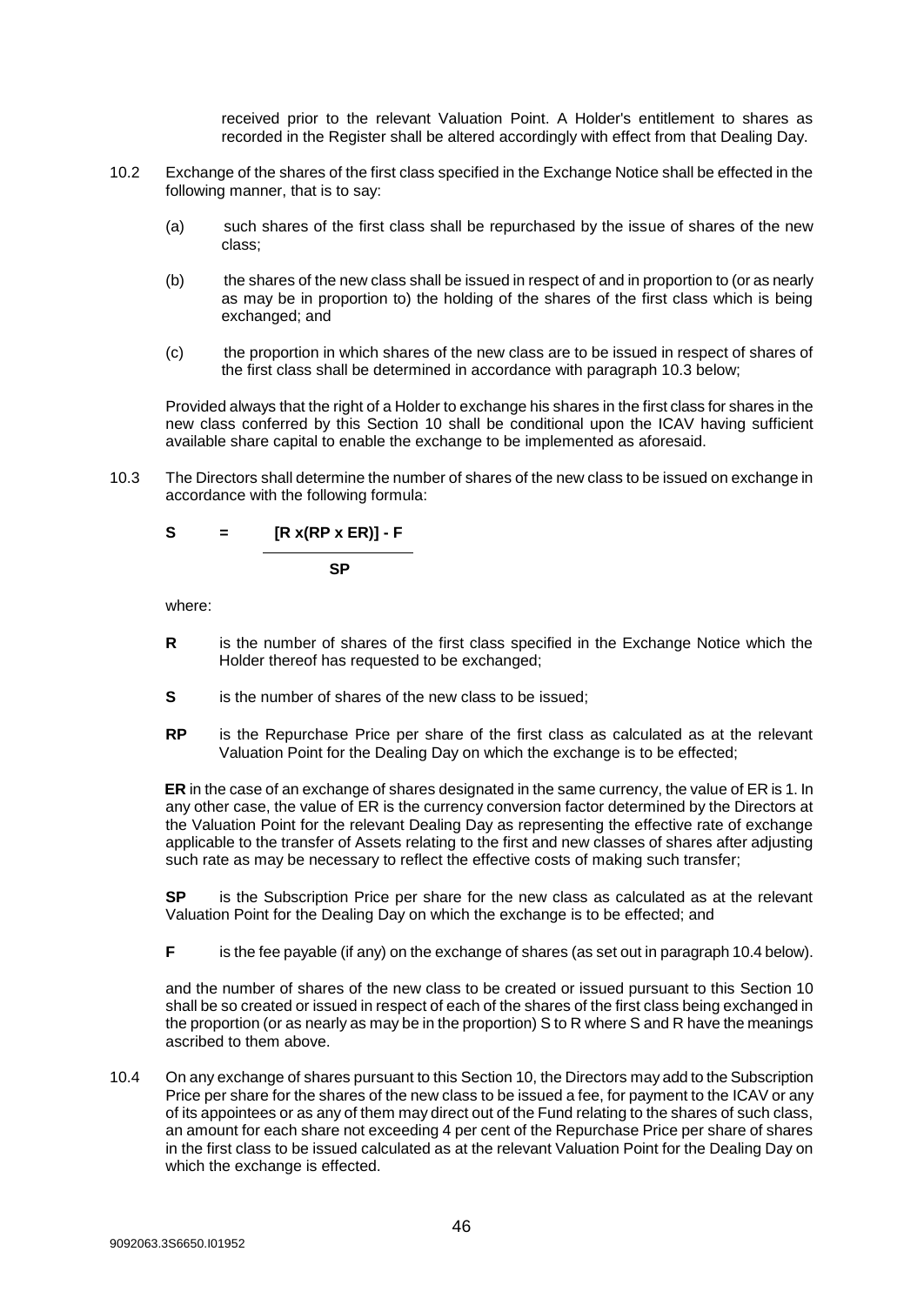- 10.5 Requests for the exchange of shares as an initial investment in a new class will only be made if the value of the shares to be exchanged is equal to or exceeds the Minimum Initial Investment Amount for the new class. The Directors may refuse to give effect to any Exchange Notice if to do so would cause the relevant Holder's holding in the first class to fall below the Minimum Shareholding specified for that Class.
- 10.6 Shares in a Class may not be exchanged for shares in another Class during any period when the calculation of the Net Asset Value of the relevant Fund or either of the relevant Funds as the case may be is suspended by reason of a declaration by the Directors pursuant to Section 18 hereof. Applicants will be notified of such suspension at the time of application and any request for the exchange of shares not withdrawn shall, subject to the provisions of this Instrument, be dealt with on the first Dealing Day after such suspension is lifted.

## <span id="page-46-0"></span>**11. TERMINATION OF FUNDS**

- 11.1 Any Fund may be terminated by the Directors, in their sole and absolute discretion, by notice in writing to the Depositary in any of the following events:
	- (a) if at any time the Net Asset Value of the relevant Fund shall be less than such amount as may be determined by the Directors in respect of that Fund;
	- (b) if any Fund shall cease to be authorised or otherwise officially approved;
	- (c) if any law shall be passed which renders it illegal or in the opinion of the Directors impracticable or inadvisable to continue the relevant Fund;
	- (d) if there is a change in material aspects of the business, in the economic or political situation relating to a Fund which the Directors consider would have material adverse consequences on the Investments of the Fund; or
	- (e) if the Directors shall have resolved that it is impracticable or inadvisable for a Fund to continue to operate having regard to prevailing market conditions and the best interests of the Holders.

The decision of the Directors in any of the events specified herein shall be final and binding on all the parties concerned but the Directors shall be under no liability on account of any failure to terminate the relevant Fund pursuant to this Section 11 or otherwise.

- 11.2 The Directors shall give notice of termination of a Fund to the Holders of shares in the relevant Fund and by such notice fix the date at which such termination is to take effect, which date shall be for such period after the service of such notice as the Directors shall in their sole and absolute discretion determine.
- 11.3 With effect on and from the date as at which any Fund is to terminate or in the case of 11.3(a) below such other date as the Directors may determine:
	- (a) No shares of the relevant Fund may be issued or sold by the ICAV;
	- (b) The investment manager shall, on the instructions of the Directors, realise all the Assets then comprised in the relevant Fund (which realisation shall be carried out and completed in such manner and within such period after the termination of the relevant Fund as the Directors think advisable);
	- (c) The Depositary shall, on the instructions of the Directors from time to time, distribute to the Holders of shares of the relevant Fund in proportion to their respective interests in the relevant Fund all net cash proceeds derived from the realisation of the relevant Fund and available for the purpose of such distribution, provided that the Depositary shall not be bound (except in the case of the final distribution) to distribute any of the monies for the time being in its hands the amount of which is insufficient to pay Euro 1 or its equivalent amount in the relevant currency in respect of each share of the relevant Fund and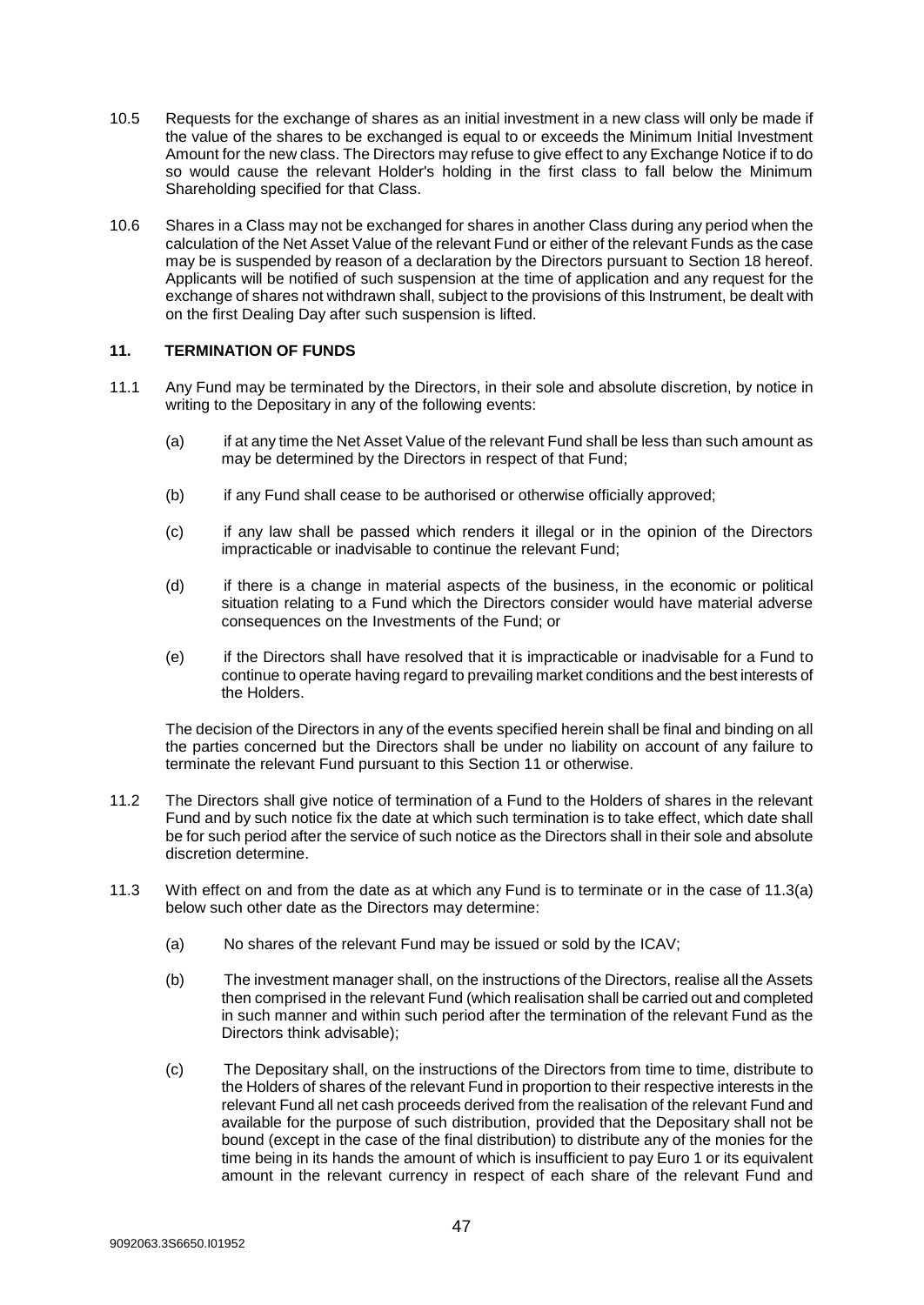provided also that the Depositary shall be entitled to retain out of any monies in its hands as part of the relevant Fund full provision for all costs, charges, expenses, claims and demands incurred, made or apprehended by the Depositary or the Directors in connection with or arising out of the termination of the relevant Fund and out of the monies so retained to be indemnified and saved harmless against any such costs, charges, expenses, claims and demands; and

- (d) Every such distribution referred to above shall be made in such manner as the Directors shall, in their sole and absolute discretion, determine but shall be made only against production of the certificates or warrants relating to the shares of the relevant Fund if issued in respect of which the same is made and upon delivery to the Depositary of such form of request for payment as the Depositary shall in its absolute discretion require. All certificates shall in the case of an interim distribution be enfaced by the Depositary with a memorandum of payments made and in the case of the final distribution shall be surrendered to the Depositary. Any unclaimed proceeds or other cash held by the Depositary hereunder may at the expiration of twelve months from the date upon which the same were payable be paid into court subject to the right of the Depositary to deduct therefrom any expenses it may incur in making such payment.
- 11.4 The Directors shall have the power to propose and implement a reconstruction and/or amalgamation of the ICAV or any Fund or Funds on such terms and conditions as are approved by the Directors subject to the following conditions namely:
	- (a) that the prior approval of the Central Bank has been obtained; and
	- (b) that the Holders of shares in the relevant Fund or Funds have been circulated with particulars of the scheme of reconstruction and/or amalgamation in a form approved by the Directors and a special resolution of the Holders of shares in the relevant Fund or Funds has been passed approving the said scheme.

The relevant scheme of reconstruction and/or amalgamation shall take effect upon such conditions being satisfied or upon such later date as the scheme may provide or as the Directors may determine whereupon the terms of such scheme shall be binding upon all the Holders and the Directors shall have the power to and shall do all such acts and things as may be necessary for the implementation thereof.

#### **RIGHT OF REPURCHASE**

## <span id="page-47-0"></span>**12. HOLDERS' RIGHT TO REQUEST A REPURCHASE OF SHARES**

As the ICAV is an open-ended investment company, Holders shall have the right to request the ICAV to repurchase their shares in accordance with the provisions of Section 13 below.

## <span id="page-47-1"></span>**13. REPURCHASE MECHANISM**

13.1 Subject to the provisions of the Act, the Regulations and this Instrument and subject as hereinafter provided the ICAV shall, on receipt by it or its authorised agent(s) of a request (which request may, at the Directors' discretion, either generally or in relation to any specific request, be made in writing, by facsimile, by telex or by telephone (in accordance with the procedure set out in the Prospectus) or in such other form as the Directors may, from time to time determine) by a Holder of shares (the Applicant), repurchase all or any portion of the shares held by the Applicant at the Repurchase Price, determined in accordance with Section [13](#page-47-1) hereof, or procure the purchase thereof at not less than the Repurchase Price on the relevant Dealing Day. Such request to repurchase must be accompanied by the duly endorsed certificate or certificates (if any) issued for the shares to which it relates.

#### PROVIDED THAT:

<span id="page-47-2"></span>(a) The repurchase of shares pursuant to this Section 13 shall be made on a Dealing Day in respect of requests (equal or greater to the Minimum Repurchase Amount subject to the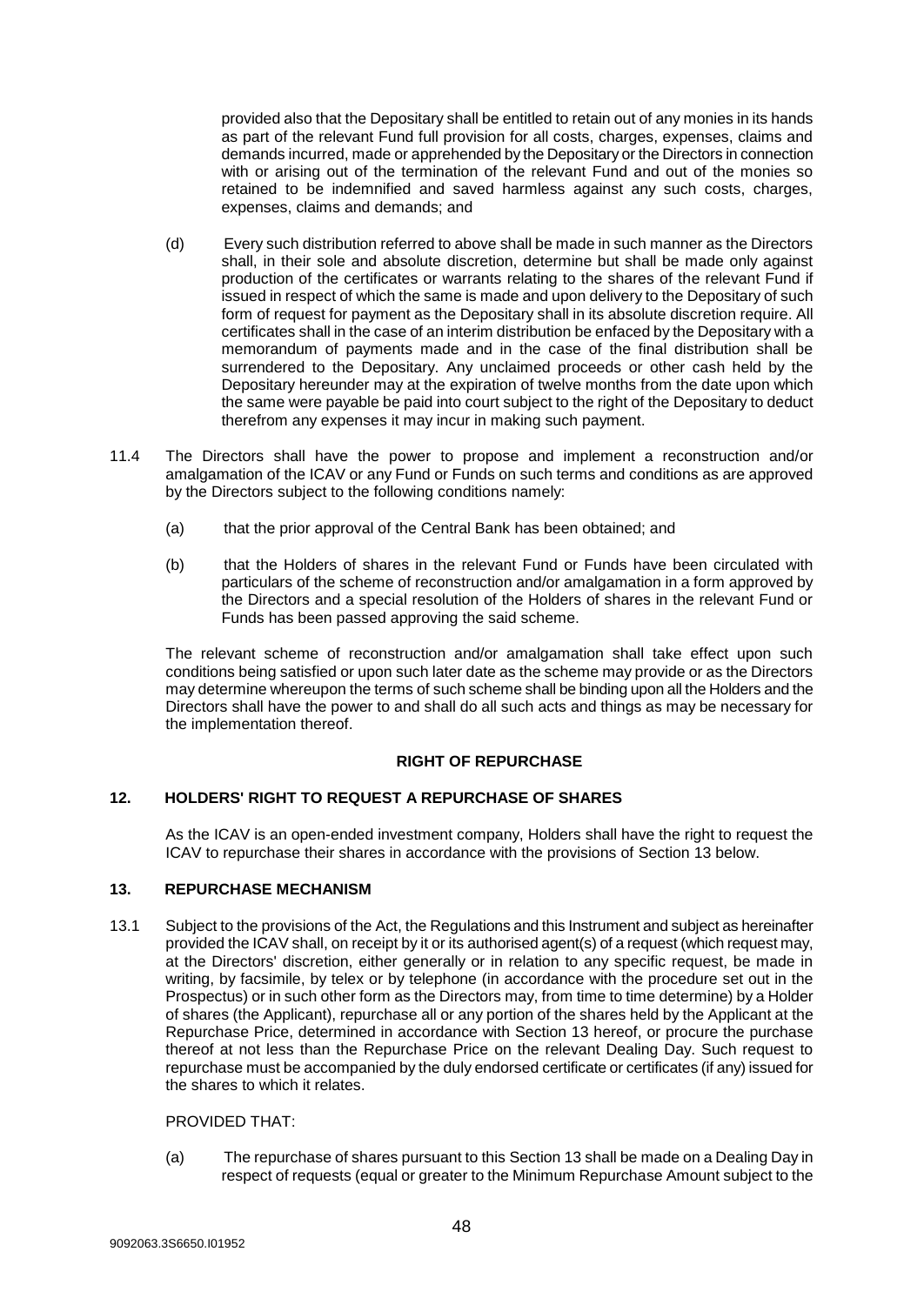discretion of the Directors to allow lesser amounts) received by the ICAV or its authorised agent on or prior to the Dealing Deadline for that Dealing Day.

- (b) Any such request received after the Dealing Deadline for a Dealing Day shall, unless the Directors shall otherwise agree and provided they are received before the relevant Valuation Point, be treated as having been received by the following Dealing Deadline.
- (c) If the determination of the Net Asset Value of the relevant Fund is suspended on any Dealing Day by reason of a declaration by the Directors pursuant to Section 18 hereof, an Applicant may withdraw his request to have his shares repurchased pursuant to this Section [133](#page-47-1). If the request is not so withdrawn the ICAV shall be at liberty to repurchase the shares on the Dealing Day next following the end of the suspension.
- (d) Subject as aforesaid and to the discretion of the Directors, an Applicant shall not be entitled to withdraw a request duly made in accordance with this Section 13.
- (e) The ICAV may retain a sufficient portion of the amount payable to the Applicant in respect of the repurchase to pay any taxation payable to the Revenue Commissioners in Ireland in respect of the repurchase of the shares.
- (f) Any amount payable to the Applicant in connection with the repurchase of shares shall, at the risk and cost of the Applicant, be paid in the same currency as that in which the shares are designated or in such other currency as the Directors shall determine. Any such amount may, at the option of the Directors, (but at the risk and cost of the Applicant) be remitted by or on behalf of the ICAV by electronic transfer to the bank account specified by the Applicant not later than the relevant Settlement Date. In all other instances any such amount shall be sent by post in the form of a negotiable instrument at the Applicant's risk by or on behalf of the ICAV to the Applicant not later than the relevant Settlement Date. If the amount to be paid by the ICAV as aforesaid shall not be expressed in the currency in which the shares which the ICAV has repurchased were designated then the rate of exchange between that currency and the currency agreed for payment shall be such rate as the Directors shall consider appropriate. The cost of conversion (if any) shall be debited from the converted payment. The certificate of the Directors as to the conversion rate applicable and as to the cost of conversion shall be conclusive and binding on all persons.
- (g) Subject to written instructions from the Applicant to the ICAV (or its authorised agent) directing otherwise, which the ICAV (or its authorised agent) may require to be verified or otherwise supported by additional documentation, the ICAV (or its authorised agent) shall pay the proceeds of repurchase to the Applicant.
- (h) If requested, the Directors may, in their absolute discretion and subject to the prior approval of the Depositary, agree to designate additional Dealing Days and Valuation Points for the repurchase of shares relating to any Fund which will be open to all Holders.
- 13.2 The repurchase of shares under the provisions of this Section 13 shall be deemed to be effected immediately after the Valuation Point for the relevant Dealing Day. Shares repurchased in accordance with the provisions of this Section 13 shall be deemed to cease to be in issue at the close of business on the Dealing Day on which they are repurchased.
- 13.3 Upon the repurchase of a share being effected, the Applicant shall cease to be entitled to any rights in respect thereof (excepting always the right to receive a dividend which has been declared in respect thereof prior to such repurchase being effected) and accordingly his name shall be removed from the Register with respect thereto and the shares shall be treated as cancelled and the amount of issued share capital in respect of such Class of shares shall be reduced accordingly.
- 13.4 Where the ICAV has redeemed any Debentures then: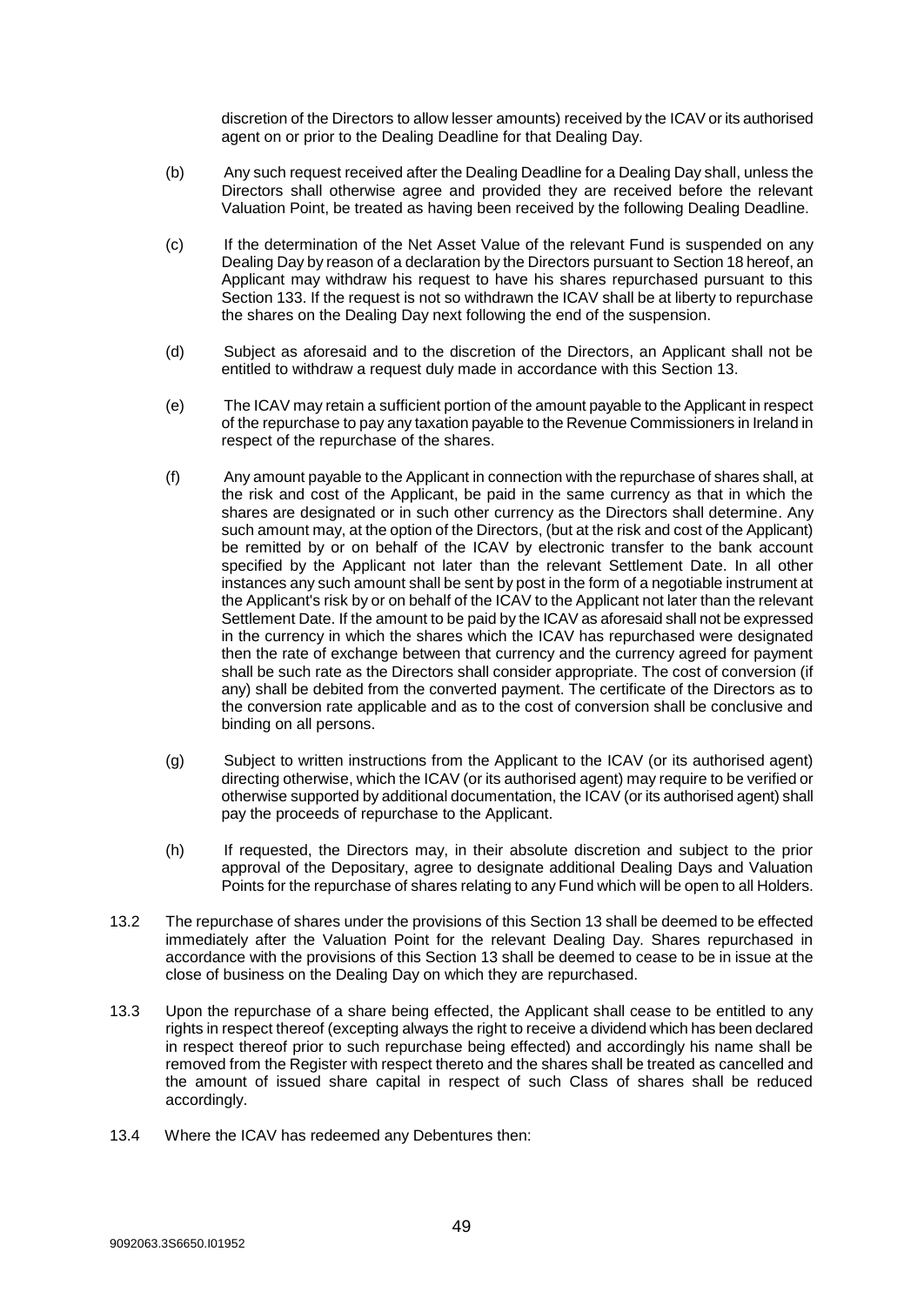- (a) unless any provision to the contrary, whether express or implied, is contained in the Instrument or in any contract entered into by the ICAV, or
- (b) unless the ICAV has, by passing a resolution to that effect or by passing a resolution to that effect or by some other act, shown its intention that Debentures shall be cancelled,

the ICAV shall have the power to re-issue the Debentures by re-issuing the same Debentures or by issuing other Debentures in their place.

#### <span id="page-49-0"></span>**14. REPURCHASE PRICE OF SHARES**

- <span id="page-49-1"></span>14.1 The Repurchase Price per share of the relevant Class shall be an amount as determined by the Directors on the relevant Dealing Day referred to in Section [13.1\(a\)](#page-47-2) above by:
	- (a) determining that proportion of the Net Asset Value of the relevant Fund which is attributable to the relevant Class of shares as at the Valuation Point for the relevant Dealing Day and deducting thereto such sum (if any) as the Directors may consider represents the appropriate provision for the Duties and Charges which would have been incurred on the assumption that all the Investments held by the ICAV as at that Valuation Point had been sold at that Valuation Point at prices equal to their respective values as at that Valuation Point;
	- (b) where the Class of share is a Hedged Currency Share Class, adding to or deducting from (as the case may be) the sum calculated in accordance with 14.[1\(a\)](#page-49-1) above the costs and gains/losses of any currency hedging transactions effected in respect of that Class;
	- (c) dividing the sum calculated in accordance with paragraph 14.[1\(a\)](#page-49-1) above by the number of shares of the relevant Class in issue or deemed to be in issue in the relevant Fund at the Valuation Point for the relevant Dealing Day; and
	- (d) rounding the amount so determined to a maximum of four decimal places of the unit of the currency of the shares (unit for such purposes being the smallest fraction of the relevant currency which is legal tender in the country of issue of that currency).
- 14.2 The Directors may on any Dealing Day require an Applicant to pay to the ICAV or any of its appointees or as any of them may direct, for its or their absolute use and benefit, a repurchase charge of not more than 3 per cent of the Repurchase Price per share of the relevant Class being repurchased on that Dealing Day. The amount of any such charge may be deducted from the amount to be paid by the ICAV to the Applicant in respect of the shares to be repurchased. The Directors may on any Dealing Day differentiate between Applicants as to the amount of the repurchase charge required to be paid to the ICAV, or its appointees or as they may direct and as to the amount of repurchase charge to be levied on each Class of share (subject to the maximum aforesaid).
- 14.3 Such portion of the Repurchase Price of any shares repurchased on a Dealing Day (except a Dealing Day which is a record day for the declaration of a dividend) as the Directors in their absolute discretion consider appropriate shall be deemed to be a distribution to the relevant Applicant of the proportion of the undistributed net revenue accrued to the relevant Fund up to such Dealing Day attributable to the shares in respect of which such Repurchase Price is payable.
- 14.4 Where any tax is payable to the Irish tax authorities in respect of a repurchase of shares by a Holder who is or is deemed to be a Taxable Irish Person or is acting on behalf of such a person, the Repurchase Price shall be reduced by an amount equal to such tax which shall be paid by or on behalf of the ICAV to the authorities.
- 14.5 In calculating the Repurchase Price, the Directors may on any Dealing Day when net repurchases exceed a certain percentage (usually 1%) of the Net Asset Value adjust the Repurchase Price by deducting an anti-dilution levy to cover dealing costs and to preserve the value of the underlying Assets of a Fund.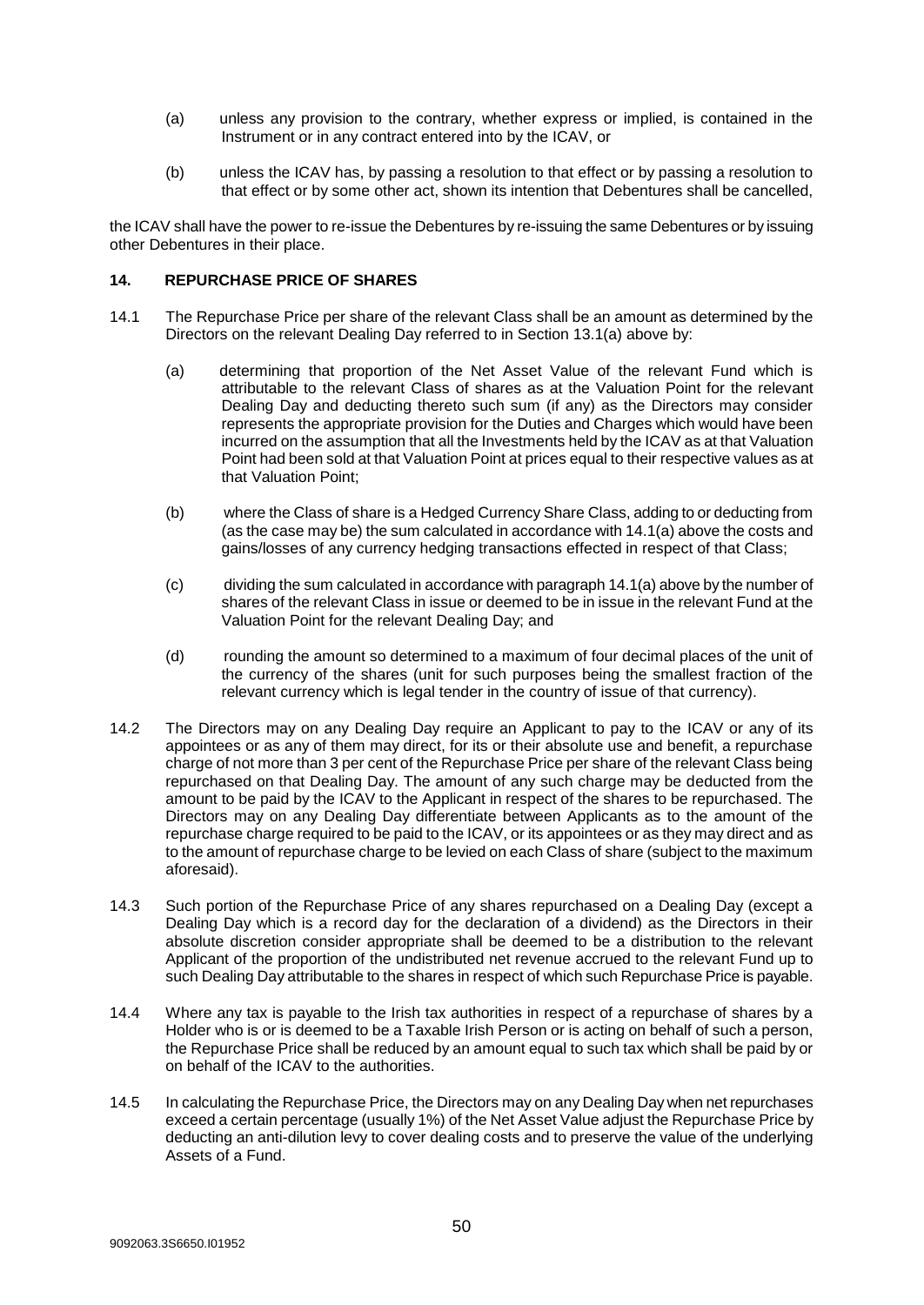## <span id="page-50-0"></span>**15. LIMITATIONS ON REPURCHASE**

15.1 In circumstances where repurchase requests on any Dealing Day are for more than ten per cent of the Net Asset Value of shares of any Fund in issue at the Valuation Point for that Dealing Day, the ICAV shall be at liberty to scale down the number of shares to be repurchased in response to each request pro rata to such extent as may be necessary to ensure that the foregoing limit is not exceeded and may carry forward for repurchase to the next following Dealing Day the balance of each request and so on to each succeeding Dealing Day until each request has been dealt with in full, **PROVIDED THAT** requests for repurchase that have been carried forward from an earlier Dealing Day shall (subject always to the foregoing limits) dealt with on a pro rata basis to other requests for repurchase received on the relevant Dealing Day.

## 15.2

- <span id="page-50-1"></span>(a) If in respect of any Applicant the repurchase monies in respect of shares held by him of any Fund to be repurchased on any Dealing Day amount to more than five per cent of the Net Asset Value of such Fund at the Valuation Point for such Dealing Day, the ICAV shall have the power to divide in specie the whole or any part of the Assets of the relevant Fund and shall have the right to elect by notice in writing to the Applicant (such notice to be sent by the ICAV to the Applicant within three Business Days of the relevant Dealing Day and in any event before the relevant Settlement Date) to appropriate and transfer Assets to him in full or part satisfaction of the Repurchase Price or any part of the said Repurchase Price (provided that such a distribution would not be prejudicial to the interests of the remaining Holders in such Fund).
- <span id="page-50-2"></span>(b) Where a notice of election is served under sub-paragraph 15.[2\(a\)](#page-50-1) of this Section [15](#page-50-0) on an Applicant, the Applicant may by a further notice served on the ICAV (such notice to be received by the ICAV within three Business Days of the deemed receipt by the Applicant of the notice of election served under sub-paragraph 15.[2\(a\)](#page-50-1) of this Section [15](#page-50-0) require the ICAV instead of transferring the Assets in question to arrange:
	- (i) for a sale of the Assets; and
	- (ii) (for payment to the Applicant of the net proceeds of sale.
- (c) Where there is a transfer of Assets pursuant to paragraph 15.[2\(a\)](#page-50-1) above, the Depositary shall transfer to the Applicant his proportionate share of the Assets of the relevant Fund. For the purposes of this paragraph proportionate share means such part of each type of Asset in the relevant Fund as is proportionate to or as nearly as practicable proportionate to the Applicant's share or such selection from the Assets of the relevant Fund as the Directors shall, following consultation with the Depositary, decide is reasonable having regard to the need to be fair both to the Applicant and continuing Holders of shares in the relevant Fund.
- (d) Where there is to be a sale of Assets under sub-paragraph 15.[2\(b\)](#page-50-2) above:
	- (i) the ICAV shall forthwith notify the Depositary of that fact and shall arrange for the sale of the Assets that would have been transferred under sub-paragraph 15.[2\(a\)](#page-50-1) above (other than Assets which are in cash in the relevant currency for the purposes of the repurchase); and
	- (ii) the Depositary shall on receipt of such evidence of title as it may require pay to the Applicant the net proceeds of the sale and any relevant amounts in cash.
- 15.3 If any request to the ICAV to repurchase shares of any Class shall reduce the number of shares of the relevant Class held by the Applicant below the Minimum Shareholding such request may be treated by the Directors as a request to repurchase the Applicant's entire holding. The foregoing shall not prevent a repurchase of the whole of a holding of shares of any Class less than the Minimum Shareholding nor shall this paragraph apply in circumstances where as a result of the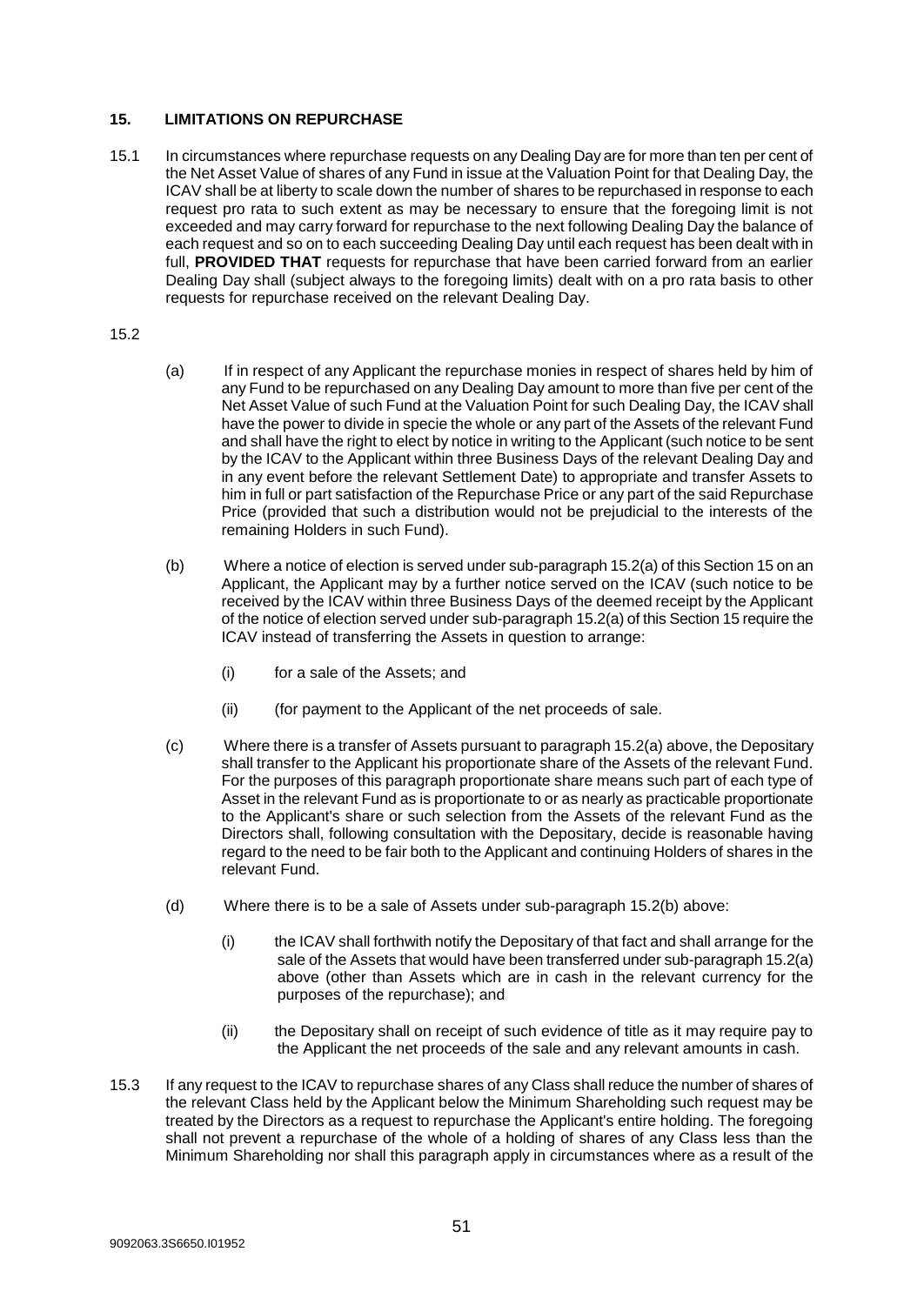ICAV exercising its rights to scale down any repurchase requests, in accordance with paragraph (1) above, a Holder's holding of shares is reduced below the Minimum Shareholding.

- 15.4 If any repurchase requests received by the Directors would necessitate, in the opinion of the Directors, the breaking of deposits at a penalty or the realisation of Investments at a discount below their value, as calculated in accordance with Appendix III, the Repurchase Price in respect of the relevant shares may be reduced by a proportionate part of such reduction in value or penalty which will be suffered by the relevant Fund in such manner as the Directors may consider fair and equitable and which is approved by the Depositary. Alternatively, the Directors may arrange for the ICAV to borrow funds in accordance with Section 61 subject always to any borrowing restrictions in force in relation to the ICAV or the relevant Fund, and the costs of such borrowings may be apportioned as aforesaid to such extent as the Directors may consider fair and equitable.
- 15.5 The ICAV will not be permitted to repurchase shares if, after payment of any amount in connection with such repurchase, the Net Asset Value of the issued share capital of the ICAV would be equal to or less than Euro 300,000 or the foreign currency equivalent thereof. The foregoing shall not apply to a repurchase request permitted by the Directors in contemplation of the dissolution of the ICAV in accordance with the Act.
- 15.6 The ICAV may compulsorily repurchase all of the shares of any Fund if the Net Asset Value of the relevant Fund is less than the Minimum Fund size.

## <span id="page-51-0"></span>**16. NO SHARES REPURCHASED WHEN CALCULATION OF NET ASSET VALUE SUSPENDED.**

The Directors may, in their absolute discretion, determine that no shares will be repurchased and no repurchase proceeds paid during any period when the determination of the Net Asset Value of the relevant Fund is suspended pursuant to Section 18 below. Holders applying for a repurchase of their shares will be notified of such suspension at the time of application. Any application which is not withdrawn shall, subject to the provisions of this Instrument, be dealt with on the first Dealing Day for the relevant Fund after such suspension is lifted and shall be dealt with in priority to subsequently received repurchase requests.

## **DETERMINATION OF NET ASSET VALUE**

## <span id="page-51-1"></span>**17. DETERMINATION OF NET ASSET VALUE**

The Net Asset Value of a Fund shall be determined in accordance with Appendix III.

#### <span id="page-51-2"></span>**18. SUSPENSION OF DETERMINATION OF NET ASSET VALUE/POSTPONEMENT OF A DEALING DAY**

- 18.1 The Directors may at any time declare a temporary suspension of the determination of the Net Asset Value of a Fund and the issue, repurchase and exchange of shares and the payment of repurchase proceeds during:
	- (a) any period when any of the Markets on which a substantial portion of the Investments of the relevant Fund are quoted, listed or dealt in is closed, otherwise than for ordinary holidays, or during which dealings therein are restricted or suspended; or
	- (b) any period when, as a result of political, economic, military or monetary events or any circumstances outside the control, responsibility and power of the Directors, disposal or valuation of a substantial portion of the Investments of the relevant Fund is not reasonably practicable without this being seriously detrimental to the interests of shareholders of the relevant Fund or if, in the opinion of the Directors, the Net Asset Value of the Fund, cannot be fairly calculated; or
	- (c) any breakdown in the means of communication normally employed in determining the price of a substantial portion of the Investments of the relevant Fund, or when, for any other reason the current prices on any Market of any of the Investments of the relevant Fund cannot be promptly and accurately ascertained; or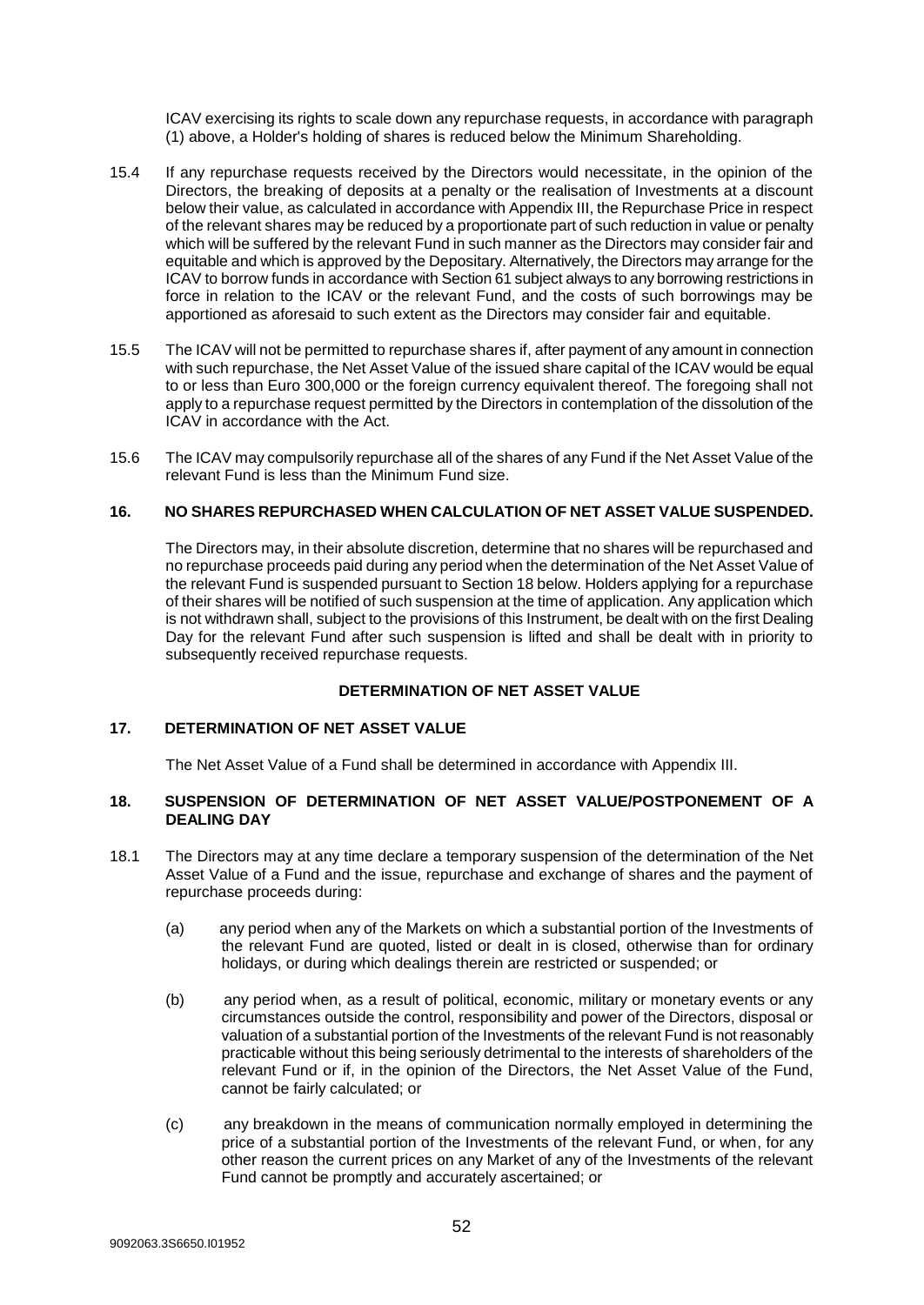- (d) any period during which any transfer of funds involved in the realisation or acquisition of Investments of the relevant Fund cannot, in the opinion of the Directors, be effected at normal prices or rates of exchange; or
- (e) any period when the Directors are unable to repatriate funds required for the purpose of making payments due on the repurchase of shares in the relevant Fund; or
- (f) any period when the Directors consider it to be in the best interests of the relevant Fund; or
- (g) following the circulation to Holders of a notice of a general meeting at which a resolution proposing to wind up the ICAV or terminate the relevant Fund is to be considered.
- 18.2 Any such suspension shall take effect at such time as the Directors shall declare but not later than the close of business on the Business Day next following the declaration and thereafter there shall be no determination of the Net Asset Value of the relevant Fund and no issues, repurchases or exchanges of shares of the relevant Fund and no repurchase proceeds paid until the Directors shall declare the suspension at an end.
- 18.3 The Directors may postpone any Dealing Day for a Fund to the next Business Day if in the opinion of the Directors, a substantial portion of the Investments of the relevant Fund cannot be valued on an equitable basis and such difficulty is expected to be overcome within one Business Day.
- 18.4 The determination of the Net Asset Value of a Fund shall also be suspended where such suspension is required by the Central Bank in accordance with the Regulations.

## <span id="page-52-0"></span>**19. NOTIFICATION OF SUSPENSION TO CENTRAL BANK, STOCK EXCHANGES AND HOLDERS**

Any such suspension of the determination of the Net Asset Value of a Fund shall be notified to the Central Bank immediately and in any event within the same Business Day on which such suspension occurred. If the shares are listed on the official list of the Irish Stock Exchange or any other exchange any such suspension shall be notified to the Irish Stock Exchange and such other exchange within the time frame specified above. Details of any such suspension will also be notified to all Holders and will be published in a newspaper circulating in the European Union, or such other publications as the Directors may determine if, in the opinion of the Directors, it is likely to exceed 14 days.

## **COMPULSORY REPURCHASE OR TRANSFER OF SHARES**

## <span id="page-52-1"></span>**20. COMPULSORY REPURCHASE OR TRANSFER OF SHARES**

- 20.1 The Directors shall have power (but shall not be under any duty) to impose such restrictions as they may think necessary for the purpose of ensuring that no shares of any Class are acquired or held directly or beneficially by a person who is in the opinion of the Directors any of the following:
	- (a) any person who appears to be in breach of any law or requirement of any country or governmental authority or by virtue of which such person is not qualified to hold such shares; or
	- (b) any United States Person (unless pursuant to an exemption under U.S. Securities laws); or
	- (c) any person or persons in circumstances which, (whether directly or indirectly affecting such person or persons and whether taken alone or in conjunction with any other person or persons connected or not, or any other circumstances appearing to the Directors to be relevant) in the opinion of the Directors might result in the ICAV incurring any liability to taxation or suffering other pecuniary legal or material administrative disadvantages or being in breach of any law or regulation which the ICAV might not otherwise have incurred, suffered or breached; or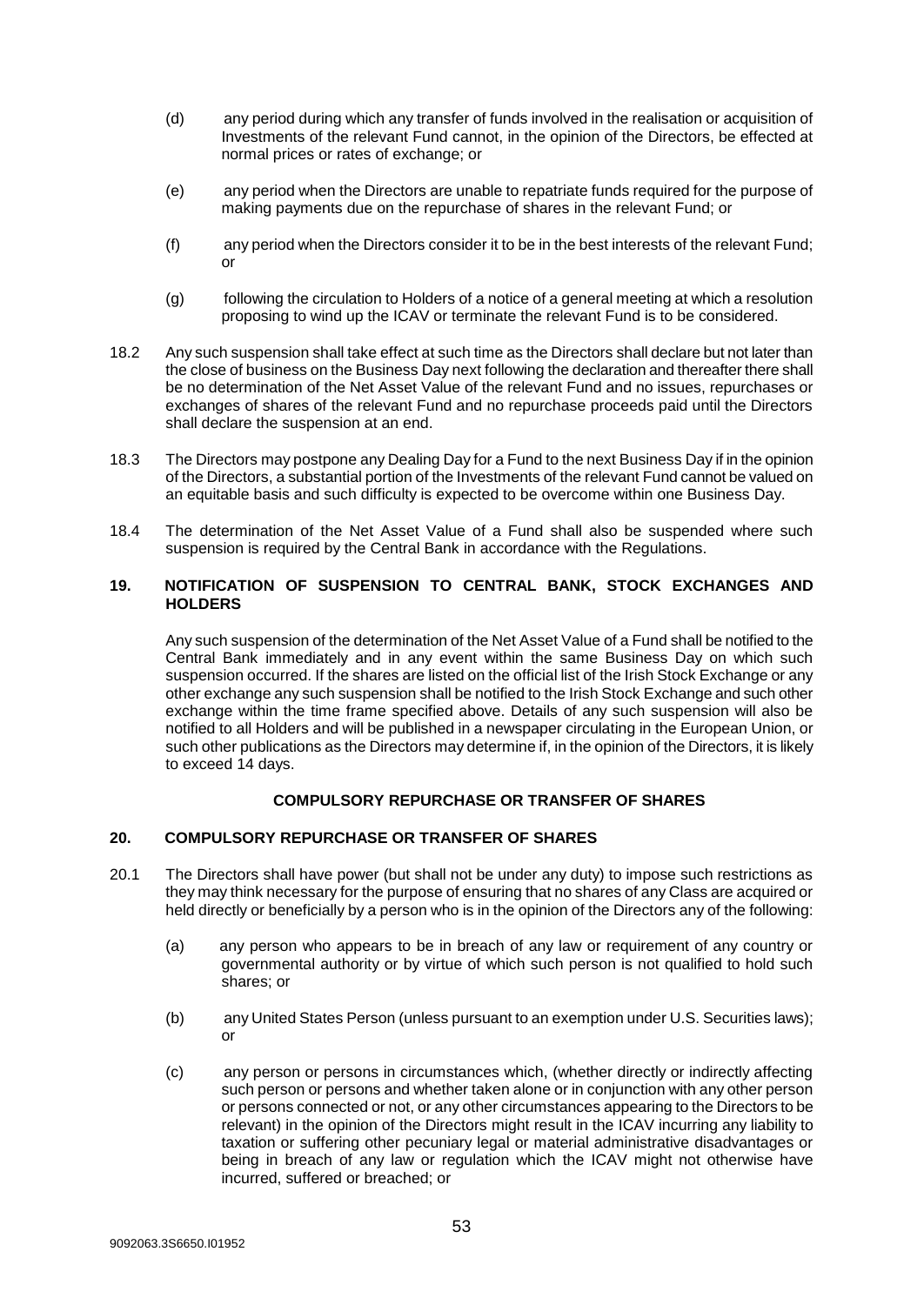(d) any individual under the age of 18 (or such other age as the Directors think fit).

References in this Instrument to Permitted Investor means any person other than any of the persons specified above.

- 20.2 The Directors shall, unless any Director has reason to believe otherwise, be entitled to assume without enquiry that none of the shares are held in such a way as to entitle the Directors to give a notice in respect thereof pursuant to paragrap[h 20.3](#page-53-0) below. The Directors may, however, upon an application for shares or at any other time and from time to time require such evidence and/or undertakings to be furnished to them in connection with the matters stated in paragraph 20.1 above as they shall in their discretion deem sufficient or as they may require for the purpose of any restriction imposed pursuant thereto or for compliance with any anti-money laundering provisions applicable to the ICAV. In the event of such evidence and/or undertakings not being so provided within such reasonable period (not being less than 21 days after service of notice requiring the same) as may be specified by the Directors in the said notice, the Directors may, in their absolute discretion, treat any shares held by such a Holder or joint Holder as being held in such a way as to entitle them to serve a notice in respect thereof pursuant to paragraph [20.3](#page-53-0) below.
- <span id="page-53-0"></span>20.3 If it shall come to the notice of the Directors that any shares are or may be owned or held directly or beneficially by any person who is not a Permitted Investor (the relevant shares), the Directors may give notice to the person in whose name the relevant shares are registered requiring him to transfer (and/or procure the disposal of interests in) the relevant shares to a person who is in the opinion of the Directors a Permitted Investor. If any person upon whom such a notice is served pursuant to this paragraph does not within 21 days after the giving of such notice (or such extended time as the Directors in their absolute discretion shall consider reasonable) transfer the relevant shares to a Permitted Investor, or establish to the satisfaction of the Directors (whose judgement shall be final and binding) that he is not subject to such restrictions, the Directors may in their absolute discretion upon the expiration of such 21 days either arrange the transfer of all the relevant shares to a Permitted Investor in accordance with paragrap[h 20.5](#page-53-1) below or arrange for the relevant shares to be repurchased by the ICAV at the relevant Repurchase Price. The Holder of the relevant shares shall be bound forthwith to deliver his certificate (if any) to the Directors and the Directors shall be entitled to appoint any person to sign on his behalf such documents as may be required for the purpose of the transfer or repurchase, as the case may be, of the relevant shares by the ICAV.
- <span id="page-53-3"></span>20.4 A person who becomes aware that he holds or owns relevant shares shall forthwith unless he has already received a notice pursuant to paragraph 20.3 above transfer all his relevant shares to a Permitted Investor or with the approval of the Directors request the repurchase of the shares.
- <span id="page-53-1"></span>20.5 A transfer of relevant shares arranged by the Directors pursuant to paragraph [20.3](#page-53-0) above, shall be by way of sale at the best price reasonably obtainable and may be of all of or part only of the relevant shares with a balance available for transfer to other Permitted Investors or repurchase by the ICAV. Any payment received by the ICAV for the relevant shares so transferred shall be paid to the person whose shares have been so transferred subject to paragraph [20.6](#page-53-2) below.
- <span id="page-53-2"></span>20.6 Payment of any amount due to such person pursuant to paragraph[s 20.3,](#page-53-0) [20.4](#page-53-3) o[r 20.5](#page-53-1) above shall be subject to any requisite exchange control consents first having been obtained and the ICAV not being in breach of any other law or regulation. The amount due to such person will be deposited by the ICAV in a bank for payment to such person upon such consents being obtained and against surrender of the certificate, if any, representing the relevant shares previously held by such person. Upon deposit of such amount as aforesaid such person shall have no further interest in such relevant shares or any of them or any claim against the ICAV in respect thereof except the right to receive such amount so deposited (without interest) upon such consents as aforesaid being obtained.
- 20.7 The Directors shall not be required to give any reasons for any decision, determination or declaration taken or made in accordance with this Section. The exercise of the powers conferred by this Section shall not be questioned or invalidated in any case on the grounds that there was insufficient evidence of direct or beneficial ownership of shares by any person or that the true, direct or beneficial owner of any shares was otherwise than appeared to the Directors at the relevant date provided that the powers shall be exercised in good faith.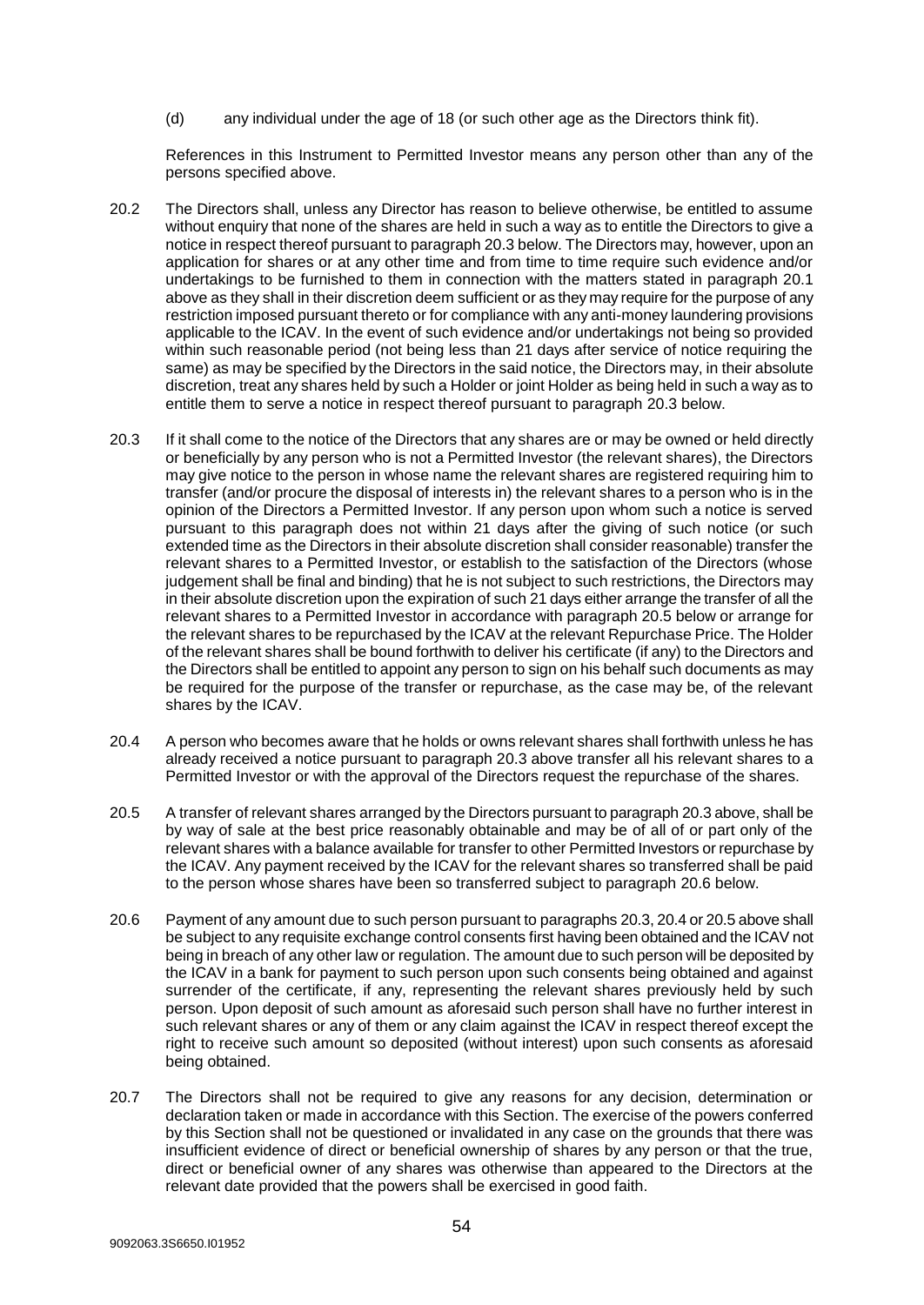- 20.8 Notwithstanding any other provisions of this Instrument, where the ICAV is required to pay tax on the transfer by a Holder who is or is deemed to be an Irish Taxable Person of its shareholding or part thereof or on the occurrence of a chargeable event as defined in section 739(B) of the TCA, the ICAV shall be entitled to repurchase and cancel a sufficient portion of such shares and to appropriate the proceeds thereof as is necessary to discharge the amount of taxation payable in respect of the transfer of the relevant chargeable event.
- 20.9 The Directors may compulsorily repurchase all of the shares of any Fund if the Net Asset Value of the relevant Fund is less than the Minimum Fund Size.
- 20.10 The Directors may compulsorily redeem the whole or a part of a particular Shareholder's Shares where their ownership may, in the sole and conclusive opinion of the Directors, cause the assets of the ICAV or relevant Fund to become "plan assets" for the purposes of ERISA. In this regard the Directors may use their absolute discretion to compulsory redeem such Shares in any manner they see fit in the best interests of the relevant Fund or ICAV and shall be under no obligation to provide prior notice to or to consult with the relevant Shareholder prior to effecting such compulsory redemption.
- 20.11 The Directors may, in accordance with the terms of the Supplement for the relevant Fund, compulsorily repurchase all or part of the shares of any Fund on any Dealing Day.

#### **INVESTMENT OF ASSETS**

## <span id="page-54-0"></span>**21. INVESTMENT OF ASSETS OF THE ICAV**

- 21.1 The Directors shall subject to the restrictions and limits imposed under this Instrument and the Regulations determine the investment objectives and policies (including the permissible forms of Investments) and restrictions applying to the ICAV and any Fund and the Assets shall be invested in accordance with the investment objectives, policies and restrictions determined by the Directors.
- 21.2 Subject to the Regulations, the Directors may decide to invest up to 100 per cent of the Net Asset Value of a Fund in any of the Specific Investments.
- 21.3 Subject to and in accordance with the Regulations and with the prior approval of the Central Bank, the ICAV may wholly own any entity which Directors consider it necessary or desirable for the ICAV to incorporate or acquire or utilise.
- 21.4 The Directors may decide to invest in collective investment undertakings with which the ICAV is linked by common management or control or by a substantial direct or indirect holding subject to the restrictions and limits imposed under the Regulations.
- 21.5 Subject to the Regulations, the Directors may decide to retain, during such time or times as they think fit, all or any amount of cash of any Fund in any currency or currencies either in cash or on deposit with, or in certificates of deposit or other banking instruments issued by, the Depositary or any banker or other financial institution in any part of the world including any appointee of the ICAV or any associate or affiliate of such appointee subject to the provisions of the Central Bank Acts, 1942 to 1998 as amended by the Central Bank and Financial Services Regulatory Authority of Ireland Acts, 2003 to 2004, as may be further amended from time to time;
- 21.6 Subject to the investment objectives, policies and restrictions determined by the Directors, the ICAV may acquire or utilise derivative contracts of any description under any conditions and within any limits applicable to the ICAV laid down by the Central Bank from time to time for the purposes of the Regulations;
- 21.7 Subject to the Regulations, a Fund may be established with the objective of being an index tracking fund (where the aim of the Fund's investment policy is to replicate the composition of a stock or debt securities index which is recognised by the Central Bank).

## **DEPOSITARY**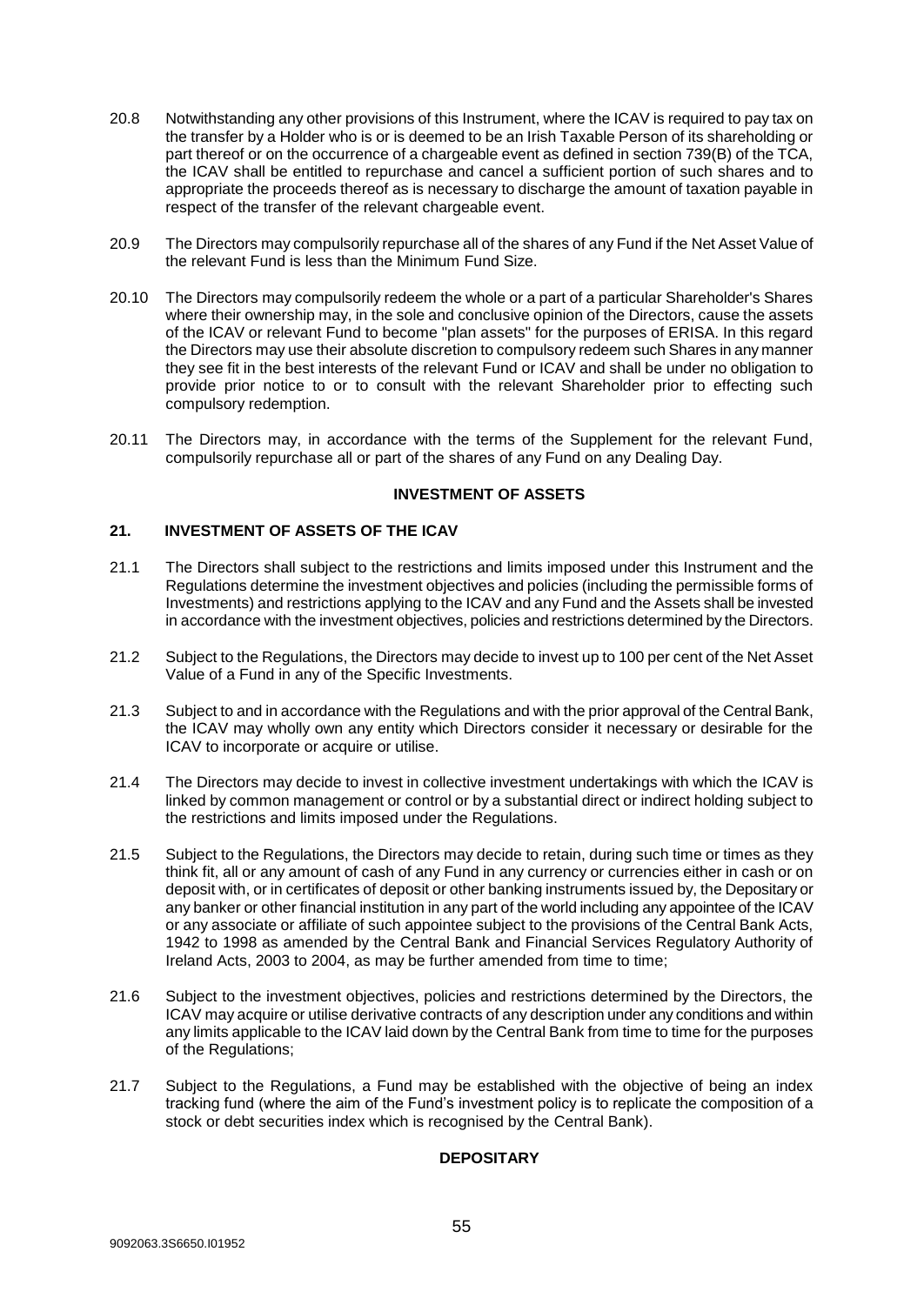## <span id="page-55-0"></span>**22. APPOINTMENT OF DEPOSITARY**

The Directors shall subject to the prior approval of the Central Bank appoint a Depositary who shall be responsible for the safe custody of all the Assets, perform its duties prescribed by the Regulations and perform such other duties upon such terms as the Directors may, from time to time, (with the agreement of the Depositary) determine.

## <span id="page-55-1"></span>**23. APPOINTMENT OF SUB-CUSTODIANS**

The Depositary may pursuant to the Depositary Agreement, appoint sub-custodians, nominees, agents or other delegates to perform in whole or in part any of its duties or exercise any of its discretions as a custodian. For the avoidance of doubt the Depositary may not delegate the performance of any of its fiduciary duties or discretions and its liability shall not be affected by the fact that it has entrusted to a third party some or all of the Assets in its safe-keeping.

## <span id="page-55-2"></span>**24. REMUNERATION OF DEPOSITARY**

In consideration for its services as Depositary the Depositary shall be entitled to be paid by or on behalf of the ICAV out of the property of the ICAV:

- (a) a fee of such amount outlined in the Depositary Agreement; and
- (b) reasonable expenses and disbursements incurred by the Depositary in the performance of its functions and all other charges or fees expressly authorised by the Depositary Agreement; and
- (c) the Depositary shall not be obliged to account to the Holders or any of them for any payment received in accordance with the foregoing provisions.

## <span id="page-55-3"></span>**25. RETIREMENT OR REPLACEMENT OF DEPOSITARY**

- <span id="page-55-6"></span>25.1 Subject to the prior approval of the Central Bank, and in accordance with the terms of the Depositary Agreement, the Depositary may be removed or retire and a new Depositary appointed in the manner specified in paragraph [25.2](#page-55-5) below.
- <span id="page-55-5"></span>25.2 In the event of the Depositary desiring to retire or on being removed in accordance with paragraph [25.1](#page-55-6) above, the ICAV shall with the prior approval of the Central Bank appoint a duly qualified corporation which is approved by the Central Bank to be the Depositary in place of the Depositary so retiring or being removed on or before the date on which such retirement or removal is to take effect. In the event of the Depositary having given to the ICAV notice of its desire to retire or in the event of the Depositary being removed and no successor Depositary having been appointed within such period as may be agreed between the ICAV and the Depositary, the Depositary shall be entitled to require the ICAV to repurchase all the then issued shares of the ICAV or to convene an extraordinary general meeting to consider a resolution to wind up the ICAV. Following such repurchase or the passing of any such resolution, the ICAV shall be wound up in accordance with Part 11 of the Companies Act 2015 and this Instrument. The Depositary will remain in office until authorisation of the ICAV has been revoked by the Central Bank.

#### **EQUALISATION PAYMENTS**

#### <span id="page-55-4"></span>**26. EQUALISATION PAYMENTS**

- <span id="page-55-7"></span>26.1 On any allotment or issue of any shares of any Class after the Initial Offer Period, if the Directors are operating an Equalisation Account in relation to the relevant Fund (but not otherwise), the Subscription Price in respect of each such share subscribed for should include an Equalisation Payment the same to be repayable in whole or in part as is hereinafter provided.
- 26.2 In the event of an Equalisation Account being operated in respect of any Fund, all Equalisation Payments received in accordance with paragrap[h 26.1](#page-55-7) above, or deemed to have been received, shall be credited to the Equalisation Account in respect of the relevant Fund. Any amounts paid by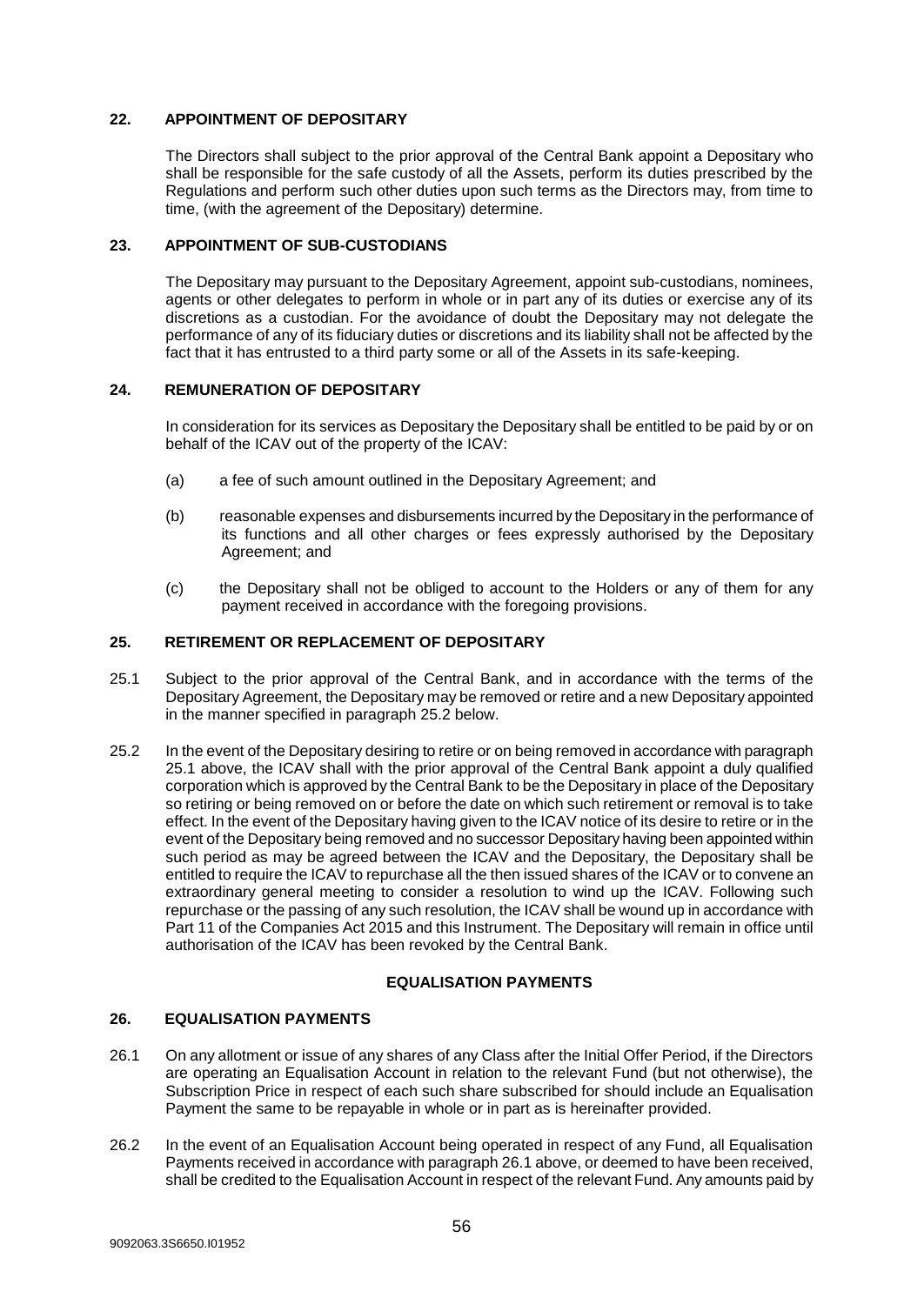way of Equalisation Payment shall be returnable in whole or in part to the payer only in the events specified in paragraph [26.3](#page-56-1) below and not otherwise.

- <span id="page-56-1"></span>26.3 The Holder of a share on which an Equalisation Payment was paid or deemed to be paid on its issue shall be entitled to payment from the relevant Equalisation Account of a capital sum in the amount hereinafter provided on the payment of the first dividend thereon in respect of the same accounting period after the date of issue of such share but prior to any repurchase being made subsequent to the date of issue of such share.
- 26.4 The capital sum payable pursuant to paragraph [26.3](#page-56-1) above shall be an amount equal to the Equalisation Payment paid or deemed to be paid on the issue of such share or, if the Directors so think fit, a sum calculated by dividing the aggregate of all Equalisation Payments standing to the credit of the relevant Equalisation Account at the date to which the relevant dividend relates, by the number of shares in respect of which such capital sums are payable PROVIDED that in so doing such shares may be divided into two or more groups issued within different periods of time as may be selected by the Directors in any one accounting period and the capital sum payable on each share in each such group shall be a sum calculated by dividing the aggregate of all Equalisation Payments standing to the credit of the relevant Equalisation Account in respect of the shares of each such group by the number of shares in such group. Provided further that in no circumstances shall the capital sum payable in respect of any one share pursuant to this paragraph exceed the amount of the dividend declared on such share.
- 26.5 Any capital sums repaid to a Holder in accordance with the provisions of this Section shall release the ICAV from any liability to repay to the Holder the Equalisation Payment paid, and such Holder shall accept any such capital sum in full and final satisfaction of any Equalisation Payment otherwise payable.

## **DEALINGS IN SHARES**

## <span id="page-56-0"></span>**27. DEALINGS IN SHARES**

- 27.1 Without prejudice as to the generality of this Instrument, the manager may purchase on any Dealing Day shares of any Class at not less than the Subscription Price (in respect of a purchase from the ICAV) or the Repurchase Price (in respect of a purchase from a Holder) for shares of the Class in question established as at the relevant Dealing Day. Any amount payable by the manager in respect of the purchase of shares shall be paid not later than the relevant Settlement Date;
- 27.2 The manager shall be entitled in the name and on behalf of any Holder whose shares are to be purchased by the manager to execute an instrument of transfer in respect of the shares. The manager may be registered as a Holder in respect of such shares; and
- 27.3 Any shares of any Fund acquired by the manager pursuant to the foregoing provisions and for the time being outstanding may be sold by the manager on the Dealing Day on which the manager acquired them or any subsequent Dealing Day in satisfaction of the whole or any part of any application for shares of the Class in question. Such sale shall be effected at any price not exceeding the aggregate of the Subscription Price of shares of the relevant Class as at the Dealing Day for which such application is made as at the relevant day in the case of such application plus the preliminary charge (if any) to which the manager would be entitled under this Instrument and the manager shall be entitled to retain for its own use and benefit all monies received by it on such sale; and
- 27.4 Subject to the provisions of this Instrument, the manager shall have the right on any Dealing Day, provided that the ICAV is notified on or prior to the Dealing Deadline for such Dealing Day, to surrender certificate(s) to the ICAV for cancellation of some or all of the shares represented thereby. In respect of any such cancellation of shares, the manager shall be entitled to receive out of the relevant Fund an amount equal to the Repurchase Price that would be payable in respect of such shares if they were repurchased as at that Dealing Day pursuant to the provisions of this Instrument. Any amount payable to the manager on foot of such request for cancellation shall be payable not later than the relevant Settlement Date. The right of the manager to require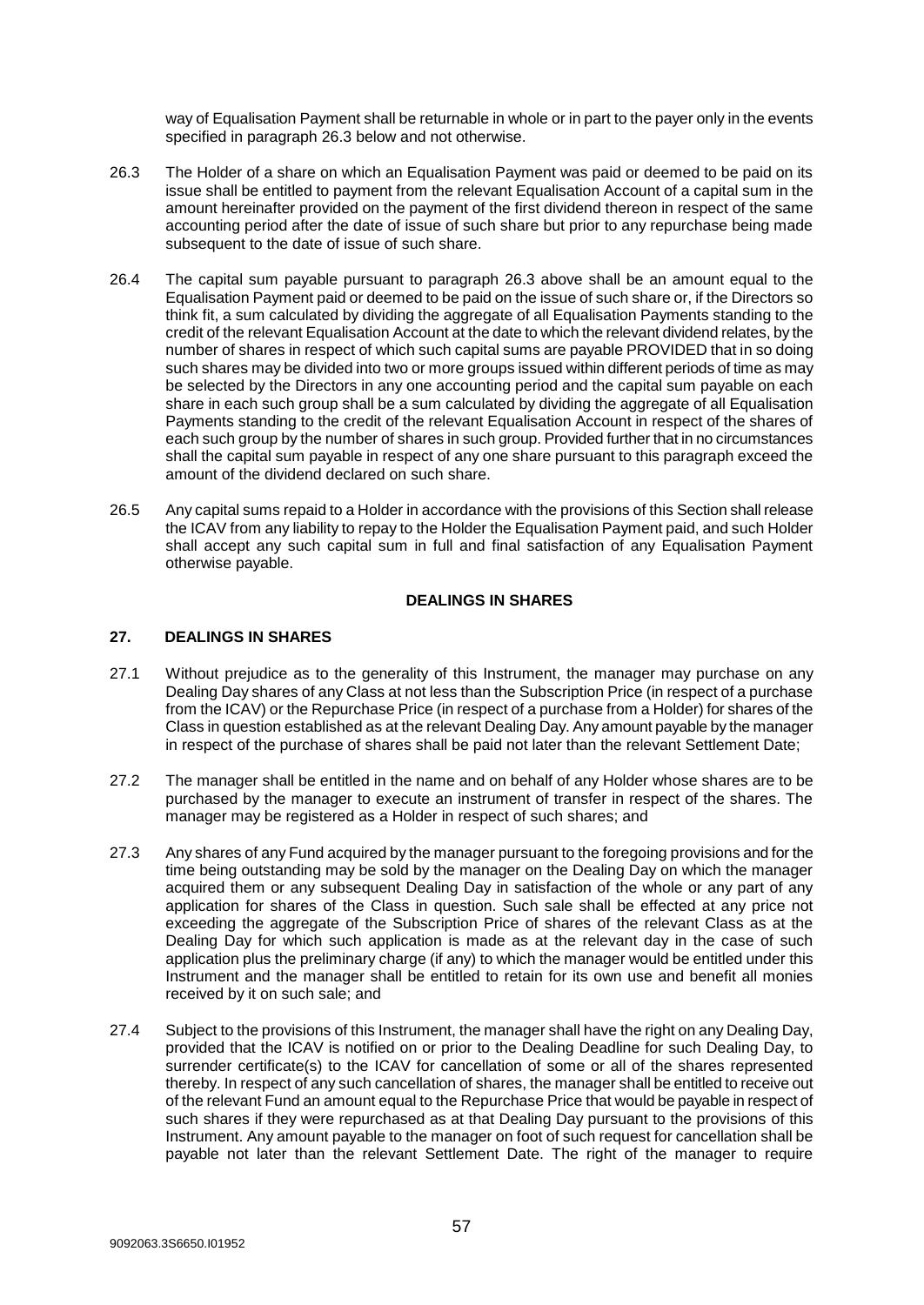cancellation of any share shall be suspended during any period when the right of Holders of shares to require the repurchase of those shares is suspended pursuant to this Instrument.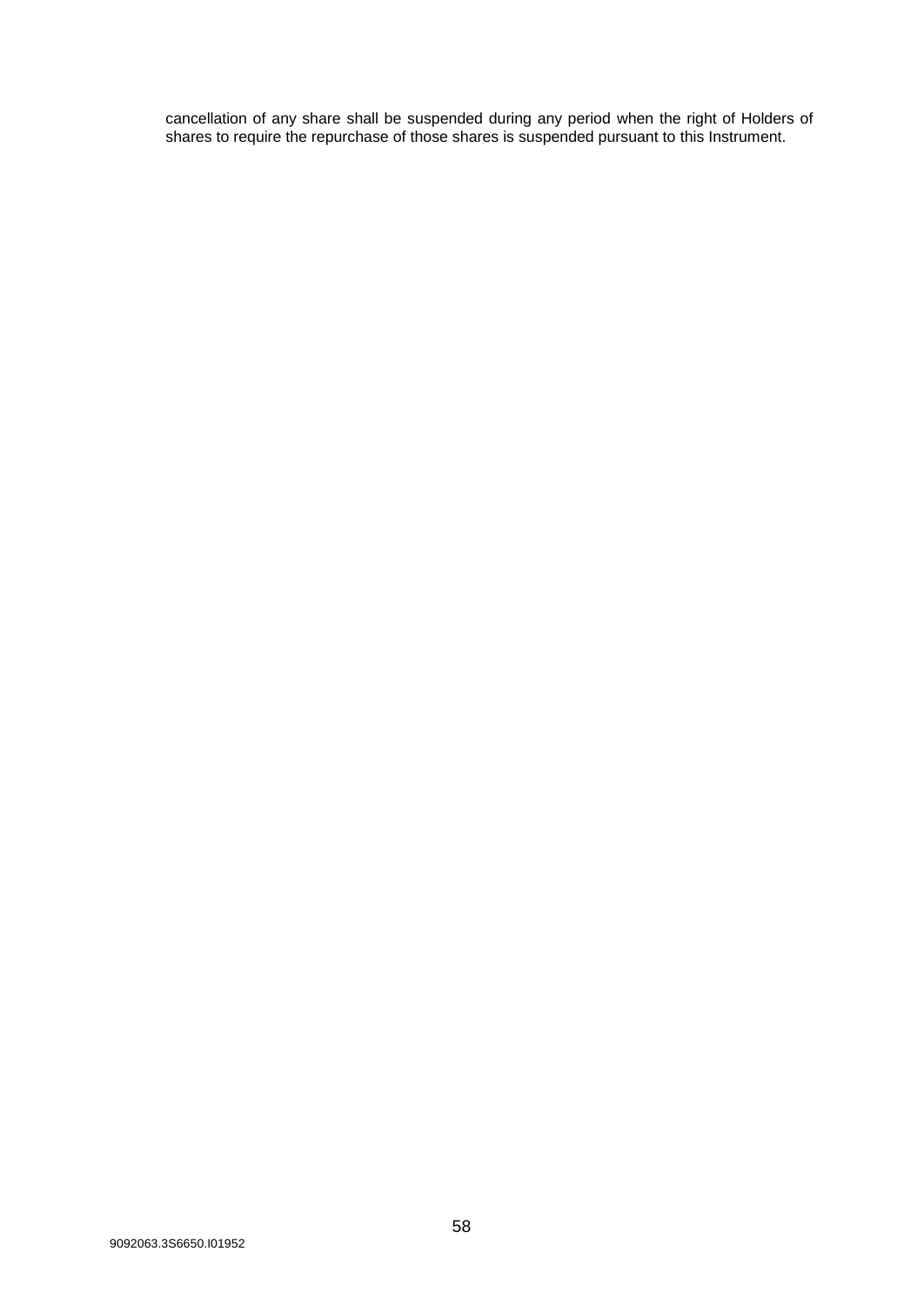## **APPENDIX III**

#### <span id="page-58-1"></span><span id="page-58-0"></span>**28. DETERMINATION OF NET ASSET VALUE**

- 28.1 The Net Asset Value of any Fund (i.e. the value of the Assets of a Fund having deducted the liabilities (excluding Holders equity) of that Fund therefrom) or any share shall be expressed in the currency in which the Fund or the shares are designated or in such other currency as the Directors may determine, from time to time, and shall be determined, in accordance with the valuation rules set out hereafter.
- 28.2 For the purposes of such valuation, Assets of the ICAV, shall be determined to include but are not limited to:
	- (a) all cash in hand, on deposit, or on call including any interest accrued thereon as at the relevant Valuation Point and all accounts receivable, (ii) all bills, demand notes, certificates of deposit, and promissory notes, (iii) all bonds, shares, stock, securities, obligations, debentures, debenture stock, forward rate agreements, subscription rights, warrants, promissory notes, futures contracts, options, commodities, asset backed securities, mortgage backed securities, swap contracts, contracts for differences, fixed rate securities, variable and floating rate securities, securities in respect of which the return and/or repurchase amount is calculated by reference to any index, price or rate, monetary and financial instruments of all kinds, (iv) all stock and cash dividends and cash distributions to be received by the ICAV and not yet received by it but declared to stockholders of record on a date on or before the relevant Valuation Point as at which the Net Asset Value is determined, (v) all interest accrued on or before the relevant Valuation Point on any interest-bearing securities owned by the ICAV except to the extent that the same is included or reflected in, the principal value of such security, (vi) all other Investments of the ICAV, (vii) the preliminary expenses incurred in establishing the ICAV which are payable by the ICAV and which may include the cost of issuing, distributing, marketing and promoting shares of the ICAV insofar as the same have not been written off and (viii) all other Assets of the ICAV of every kind and nature including prepaid expenses as valued and defined from time to time by the Directors.
- <span id="page-58-3"></span>28.3 The Directors shall be entitled to determine in relation to any preliminary costs, charges, fees and expenses that the same may be amortised over such period as they think fit.
- <span id="page-58-2"></span>28.4 The Assets and liabilities of a Fund will be valued as follows:
	- (a) Assets listed or traded on a stock exchange (other than those referred to at 28.4.5 and 28.4(g) below) for which market quotations are readily available shall be valued at the last traded price on the principal exchange or market for such investment as at the Valuation Point for the relevant Dealing Day provided that the value of any investment listed on a stock exchange but acquired or traded at a premium or at a discount outside or off the relevant market may be valued taking into account the level of premium or discount at the date of valuation and the Depositary must ensure the adoption of such a procedure is justifiable in the context of establishing the probable realisation value of the security. Such premiums or discounts thereon above shall be provided by an independent broker or market maker or if such premiums/discounts are unavailable, by the Investment Manager. However, the Directors in agreement with the Investment Manager may adjust the value of investments traded on an over-the-counter market if it considers such adjustment is required to reflect the fair value thereof in the context of currency, marketability, dealing costs and/or such other considerations as are deemed relevant.

If for specific Assets the last traded prices do not, in the opinion of the Directors or their delegate, reflect their fair value or are not available, the value shall be calculated with care and in good faith by a competent person, (appointed by the Directors and being approved by the Depositary as a competent person for such purpose) in consultation with the Investment Manager with a view to establishing the probable realisation value for such assets as at the Valuation Point for the relevant Dealing Day.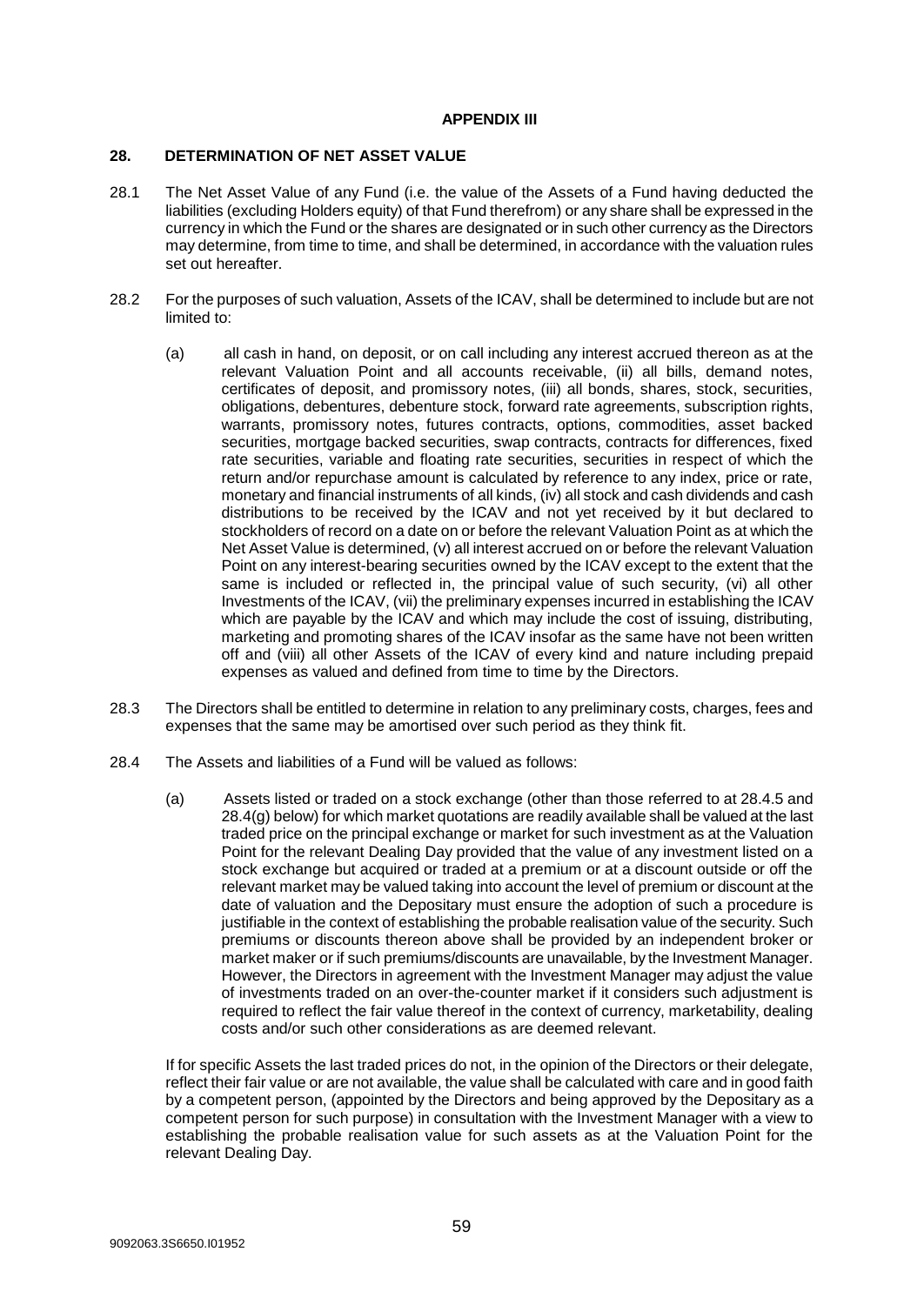- (b) If the Assets are listed or traded on several stock exchanges or over-the-counter markets, the last traded price on the stock exchange or over-the-counter market which, in the opinion of the Directors or their delegate, constitutes the main market for such assets, will be used.
- (c) In the event that any of the investments as at the Valuation Point for the relevant Dealing Day are not listed or traded on any stock exchange or over-the-counter market, such securities shall be valued at their probable realisation value determined by a competent person (appointed by the Directors as and being approved by the Depositary as a competent person for such purpose) with care and in good faith in consultation with the Investment Manager. Such probable realisation value will be determined:
	- (i) by using the original purchase price;
	- (ii) where there have been subsequent trades with substantial volumes, by using the last traded price provided the Directors or their delegate in consultation with the investment manager/adviser considers such trades to be at arm's length;
	- (iii) where the Directors or their delegate in consultation with the investment manager/adviser believes the Investment has suffered a diminution in value, by using the original purchase price which shall be discounted to reflect such a diminution;
	- (iv) if the Directors or their delegate in consultation with the investment manager/adviser believes a mid-quotation from a broker is reliable, by using such a mid-quotation or, if unavailable, a bid quotation.

Alternatively, the Directors or their delegate in consultation with the investment manager/adviser, may use such probable realisation value estimated with care and in good faith and as may be recommended by a competent professional appointed by the Directors or their delegate or the investment manager/adviser and approved for such purpose by the Depositary. Due to the nature of such unquoted securities and the difficulty in obtaining a valuation from other sources, such competent professional may be related to the investment manager/adviser.

- (d) Cash and other liquid assets will be valued at their face value with interest accrued, where applicable.
- (e) Units or shares in open-ended collective investment schemes will be valued at the latest available net asset value as at the Valuation Point for the relevant Dealing Day and published by the collective investment scheme; units or shares in closed-ended collective investment schemes will, if listed or traded on a stock exchange or regulated market, be valued at the last traded price for such investment as at the Valuation Point for the relevant Dealing Day or, if unrepresentative or unavailable at the probable realisation value, as estimated with care and in good faith by a competent person appointed by the Directors and approved for the purpose by the Depositary.
- (f) Any value expressed otherwise than in the Base Currency of the relevant Fund (whether of an investment or cash) and any non-Base Currency borrowing shall be converted into the Base Currency at the rate which a competent person (being independent from the counterparty), appointed by the Directors and approved for such purpose by the Depositary, deems appropriate in the circumstances.
- <span id="page-59-0"></span>(g) Exchange traded derivative instruments will be valued at the settlement price for such instruments on such market as at the Valuation Point for the relevant Dealing Day; if such price is not available such value shall be the probable realisation value estimated with care and in good faith by a person appointed by the Directors (and approved for such purpose by the Depositary). Over-the-counter derivative instruments will be valued at the latest valuation for such instruments as at the Valuation Point for the relevant Dealing Day as provided by the counterparty on a daily basis and verified on a weekly basis by a competent person (being independent from the counterparty) appointed by the Directors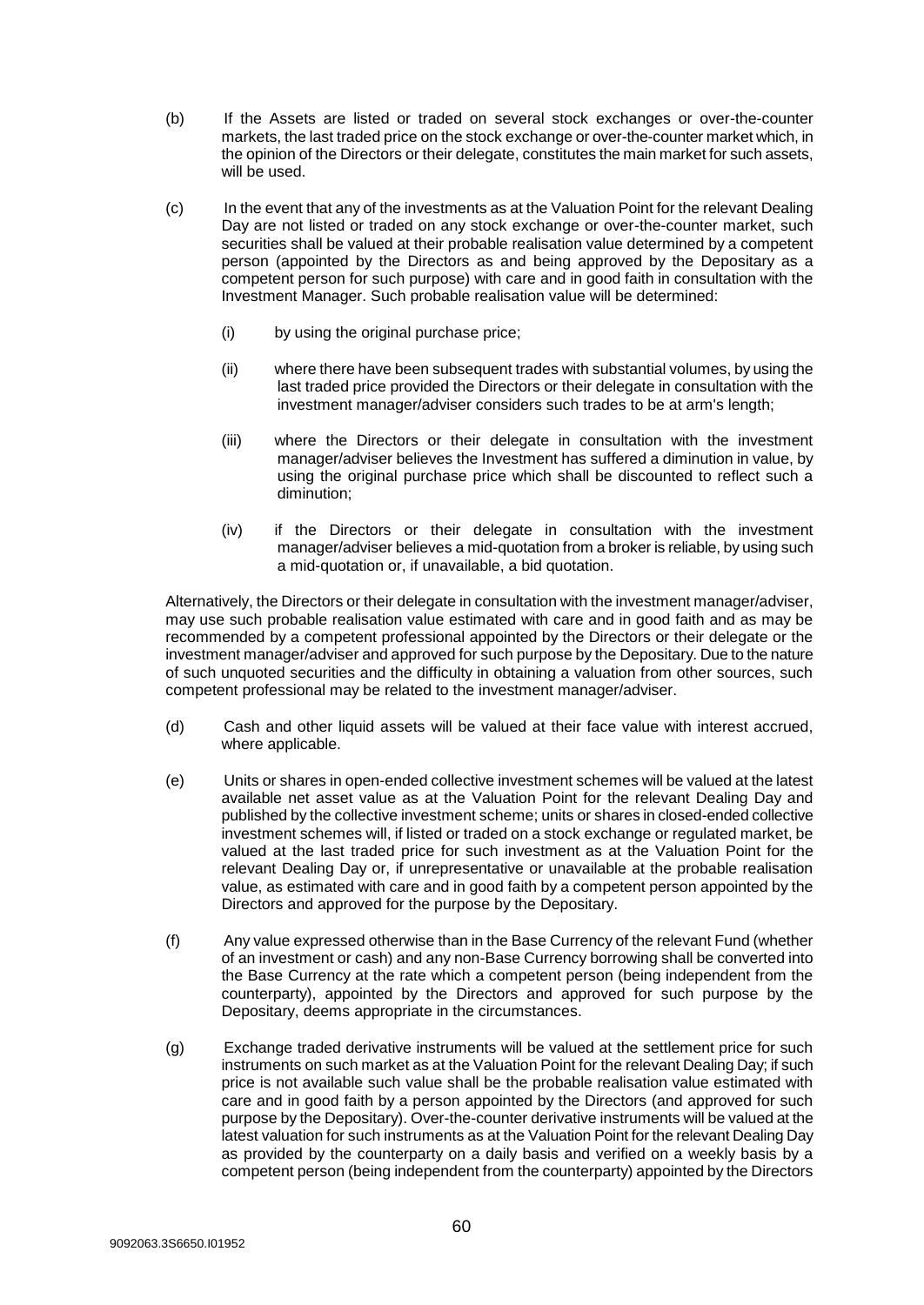and approved for such purpose by the Depositary. Alternatively, the value of any over-the -counter derivative contract may be the quotation from an independent pricing vendor or that calculated by the ICAV itself and shall also be valued daily. Where this alternative valuation is used the ICAV must follow international best practice and adhere to specific principles on such valuations established by bodies such as IOSCO and AIMA as specified by the Central Bank in Guidance Note 1/00. Any such alternative valuation must be provided by a competent person appointed by the Directors and approved for the purpose by the Depositary. Any such alternative valuation must be reconciled to the counterparty valuation on a monthly basis. Where significant differences arise these must be promptly investigated and explained. Forward foreign exchange contracts shall be valued as at the Valuation Point for the relevant Dealing Day by reference to the freely available market quotations, namely, the price at which a new forward contract of the same size and maturity could be undertaken, or, if unavailable, they shall be valued at the settlement price as at the Valuation Point for the relevant Dealing Day as provided by the counterparty on a daily basis and verified on a weekly basis by a competent person (being independent from the counterparty), appointed by the Directors and approved for such purpose by the Depositary.

- (h) Notwithstanding the provisions of paragraphs  $28.4$ [.\(a\)](#page-58-2) to  $28.4$ [.\(g\)](#page-59-0) above:
	- (i) The Directors or their delegate may, at its discretion in relation to any particular Fund which is a money market Fund, value any investment using the amortized cost method of valuation where such collective investment schemes comply with the Central Bank's requirements for money market funds and where a review of the amortized cost valuation vis-à-vis market valuation will be carried out in accordance with the Central Bank's guidelines.
	- (ii) The Directors or their delegate may, at its discretion, in relation to any particular Fund which is not a money market fund but which invests in money market instruments, value any investment on the basis of the amortised cost method, provided that each such security being valued using the amortised cost basis of valuation shall be carried out in accordance with the Central Bank's requirements.
- (i) In the event of it being impossible or incorrect to carry out a valuation of a specific investment in accordance with the valuation rules set out in paragraphs (a) to (h) above, or if such valuation is not representative of the security's fair market value, the value shall be estimated with care and in good faith, by a competent person appointed by the Directors (being approved by the Depositary) or by a competent person, appointed by the Directors and approved for the purpose by the Depositary, or by a competent person, appointed by the Directors and approved for the purpose by the Depositary, using an alternative method approved by the Depositary.
- (j) If in any case a particular value is not ascertainable as provided above or if the Directors shall consider that some other method of valuation better reflects the fair value of the relevant investment, then in such case the method of valuation of the relevant investment shall be such as the Directors in their absolute discretion shall determine, provided that such method of valuation is approved by the Depositary.
- (k) Notwithstanding the generality of the foregoing, the Directors may with the approval of the Depositary adjust the value of any Investment if taking into account currency, applicable rate of interest, anticipated rate of dividend, maturity, marketability, liquidity and/or such other considerations as they may deem relevant, they consider that such adjustment is required to reflect the fair value thereof as at the relevant Valuation Point.
- 28.5 Notwithstanding the foregoing, where at any Valuation Point any Asset of the ICAV has been realised or contracted to be realised there shall be included in the Assets of the ICAV in place of such Asset the net amount receivable by the ICAV in respect thereof, provided that if such amount is not then known exactly then its value shall be the net amount estimated by the Directors as receivable by the ICAV. If the net amount receivable is not payable until some future time after the Valuation Point in question the Directors shall make such allowance as they consider appropriate to reflect the true current value thereof as at the relevant Valuation Point.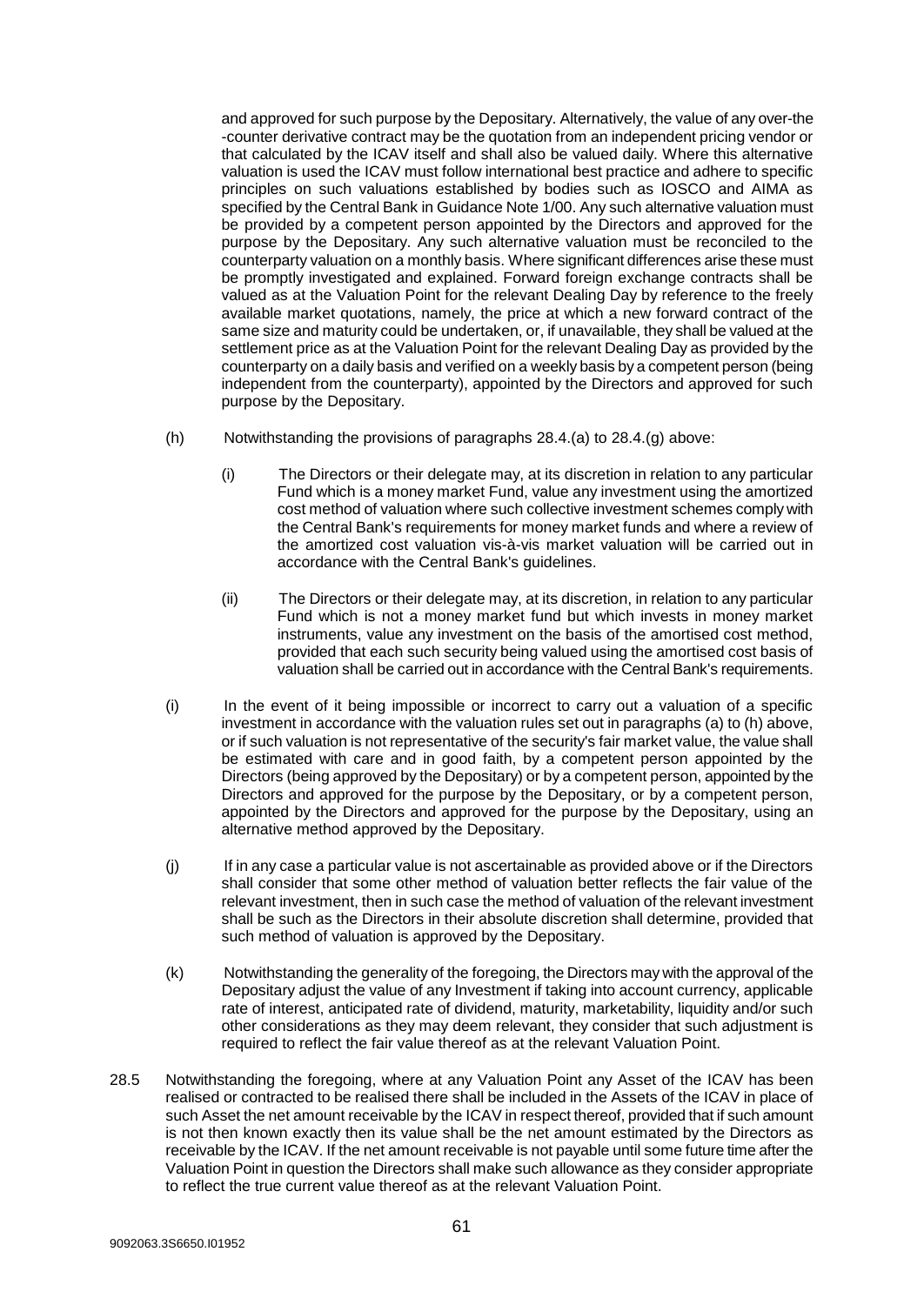- 28.6 For the purposes of this Appendix:
	- (a) monies payable to the ICAV in respect of the allotment of shares shall be deemed to be an Asset of the ICAV as of the time at which such shares are deemed to be in issue in accordance with Section 2.3 of Appendix II;
	- (b) monies payable by the ICAV as a result of the cancellation of allotments or on the compulsory repurchase or transfer of shares or on repurchase of shares shall be deemed to be a liability of the ICAV from the time at which such shares are deemed to cease to be in issue in accordance with Section 2.3 or Section 13.3 of Appendix II.
	- (c) monies due to be transferred as a result of an exchange of shares to another pursuant to an exchange notice shall be deemed to be a liability of the first Class and an Asset of the new Class immediately after the Valuation Point for the Dealing Day on which the Exchange Notice is received or deemed to be received in accordance with Section 10 of Appendix II.
- 28.7 Where the current price of an Investment is quoted ex any dividend (including stock dividend), interest or other rights to which the relevant Fund is entitled but such dividend, interest or the property to which such rights relate has not been received and is not taken into account under any other provisions of this Appendix III, the amount of such dividend, interest, property or cash shall be treated as an Asset of the relevant Fund.
- 28.8 For the purposes of ascertaining or obtaining any price, quotation, rate or other value referred to in this Appendix III for use in determining the value of any Asset, the Directors shall be entitled to use the services of any recognised information or pricing service.
- 28.9 Any valuations made pursuant hereto shall be binding on all persons.
- 28.10 The liabilities of the ICAV and where the context so admits or requires any Fund shall be deemed without limitation to include:
	- (a) the costs of dealing in the Assets of the ICAV;
	- (b) interest incurred in effecting, or varying the terms of, borrowings;
	- (c) all administrative expenses payable and/or accrued;
	- (d) any costs incurred in respect of meetings of Holders;
	- (e) costs incurred in respect of the establishment and maintenance of the Register;
	- (f) the audit fees and expenses of the Auditor;
	- (g) costs incurred in respect of the distribution of income to Holders;
	- (h) costs incurred in respect of the preparation and publication of prices of shares and of prospectuses, annual and interim reports and financial statements;
	- (i) legal and other professional fees and expenses incurred in connection with the business of the ICAV;
	- (j) costs and expenses incurred in respect of the formation of the ICAV and the initial offer of shares in the ICAV which may be amortised over such period or periods as the Directors may determine;
	- (k) taxation and duty payable by the ICAV in respect of the Assets of the ICAV including any dealings in shares or Assets;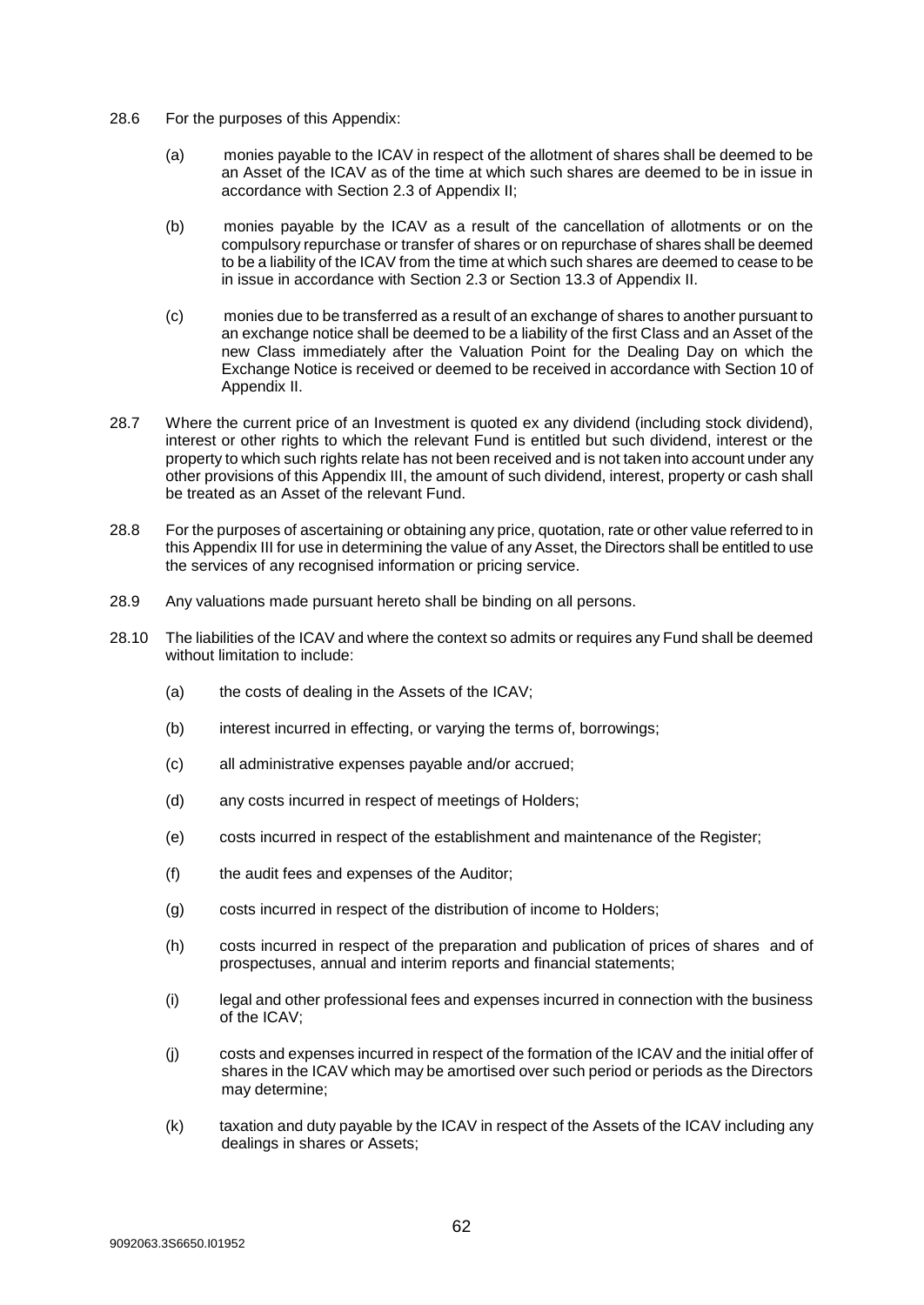- (l) costs and expenses incurred in modifying this Instrument and in respect of any agreement entered into by or in relation to the ICAV from time to time.
- (m) unless otherwise agreed fees, expenses and disbursements of the Depositary and any sub-custodians, the manager, the investment manager/adviser, the administrator, and any other appointees of the ICAV including where appropriate any performance fees payable;
- (n) secretarial fees and all costs incurred by the ICAV in complying with statutory requirements imposed upon it;
- (o) Directors' fees and expenses;
- (p) any fees of any regulatory authority in a country or territory outside Ireland and, if applicable, any fees levied by the Central Bank;
- (q) the fees and expenses including overheads, administrative costs, expenses and commissions incurred by any distributor appointed to market and distribute the shares;
- (r) the fees and expenses of any paying agent or representative appointed in another jurisdiction in compliance with the law or other requirements of that jurisdiction;
- (s) all costs and expenses (including copyright expenses) incurred in relation to the marketing and promotion of the ICAV and the sale of the shares;
- (t) any amount payable under indemnity provisions contained in this Instrument or any agreement with any appointee of the ICAV;
- (u) all sums payable in respect of any policy of insurance taken out by the ICAV on behalf of the Directors in respect of directors' and officers' liability insurance cover;
- (v) all known liabilities including the amount of any unpaid dividend declared upon the shares or for the payment of moneys and other outstanding payments on shares previously repurchased;
- (w) legal and other professional fees and expenses incurred in any proceedings instituted or defended to enforce, protect, safeguard, defend or recover the rights or Assets of the ICAV.
- (x) legal and other professional fees and expenses incurred in connection with the business of the ICAV.
- (y) all other liabilities of the ICAV of whatsoever kind and nature including an appropriate provision for taxes (other than taxes taken into account as Duties and Charges) and contingent liabilities as determined by the Directors, from time to time.
- 28.11 In determining the amount of such liabilities the Directors may calculate administrative and other expenses of a regular or recurring nature on an estimated figure for yearly or other periods in advance and accrue the same in equal proportions over any such period.
- 28.12 The Directors may at their discretion apply to the Net Asset Value of a Fund a sum representing a provision for Duties and Charges relating to the acquisition and disposal of Investments of the Fund.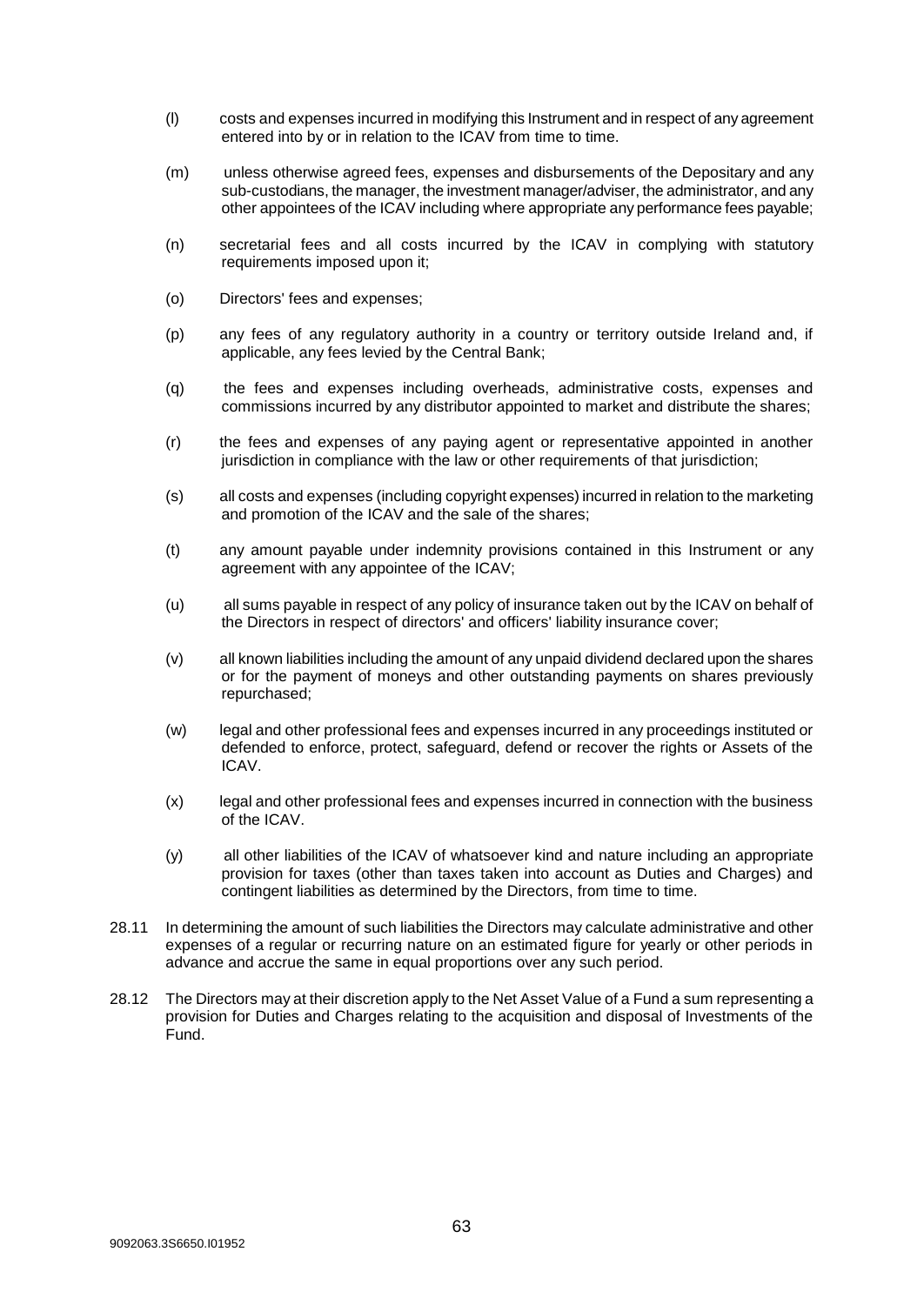## **APPENDIX IV**

#### **MARKETS**

## <span id="page-63-1"></span><span id="page-63-0"></span>**29. MARKETS**

The markets and exchanges are set out below in accordance with the requirements of the Central Bank which does not issue a list of approved markets and exchanges. With the exception of permitted investments in unlisted securities, the ICAV will only invest in securities traded on stock exchanges and regulated markets which meet with the regulatory criteria (regulated, operate regularly, be recognised and open to the public) and which is listed in the Prospectus. The stock exchanges and/or markets to be listed in the Prospectus will be drawn from the following list:

- 29.1 any stock exchange which is:
	- located in an EEA Member State; or

- located in Australia, Canada, Hong Kong, Japan, New Zealand, Switzerland, United States of America; or

29.2 any stock exchange included in the following list:

| Argentina       | ٠ | Bolsa de Comercio de Santa Fe, Bolsa de Comercio de Corboda,<br>Buenos Aires Stock Exchange, Bolsa de Comercio Rosario; |
|-----------------|---|-------------------------------------------------------------------------------------------------------------------------|
| Bahrain-        |   | Bahrain Stock Exchange;                                                                                                 |
| Bangladesh      | ٠ | Chittangong Stock Exchange and Dhaka Stock Exchange;                                                                    |
| Bolivia -       |   | Mercada La Paz Stock Exchange and Santa Cruz Stock Exchange;                                                            |
| <b>Botswana</b> |   | Botswana Stock Exchange;                                                                                                |

Brazil - Bolsa de Valores de Sao Paulo, Bolsa de Valores de Brasilia, Bolsa de Valores de Bahia-Sergipe - Alagoas, Bolsa de Valores de Extremo Sul, Bolsa de Valores de Parana, Bolsa de Valores de Regional, Bolsa de Valores de Santos, Bolsa de Valores de Pernambuco e Paraiba and Bolsa de Valores de Rio de Janeiro;

| Channel Islands<br>(Guernsey, Jersey) |                                                                                                                                                                                                                                                                                         |
|---------------------------------------|-----------------------------------------------------------------------------------------------------------------------------------------------------------------------------------------------------------------------------------------------------------------------------------------|
| & Isle of Man) -                      | Channel Islands Stock Exchange;                                                                                                                                                                                                                                                         |
| Chile                                 | Santiago Stock Exchange and Valparaiso Stock Exchange;                                                                                                                                                                                                                                  |
| China                                 | Shanghai Stock Exchange, Fujian Stock Exchange, Hainan Stock<br>Exchange and Shenzhen Stock Exchange;                                                                                                                                                                                   |
| Colombia                              | Bolsa de Bogota and Bolsa de Medellin;                                                                                                                                                                                                                                                  |
| Ecuador                               | Quito Stock Exchange and Guayaquil Stock Exchange;                                                                                                                                                                                                                                      |
| Egypt                                 | Egyptian Stock Exchange;                                                                                                                                                                                                                                                                |
| Ghana                                 | Ghana Stock Exchange;                                                                                                                                                                                                                                                                   |
| India                                 | - Mumbai Stock Exchange, Madras Stock Exchange, Delhi Stock Exchange,<br>Ahmedabab Stock Exchange, Bangalore Stock Exchange, Cochin Stock<br>Exchange, Guwahati Stock Exchange, Magadh Stock Exchange, Pune Stock<br>Exchange, Hyderabad Stock Exchange, Ludhiana Stock Exchange, Uttar |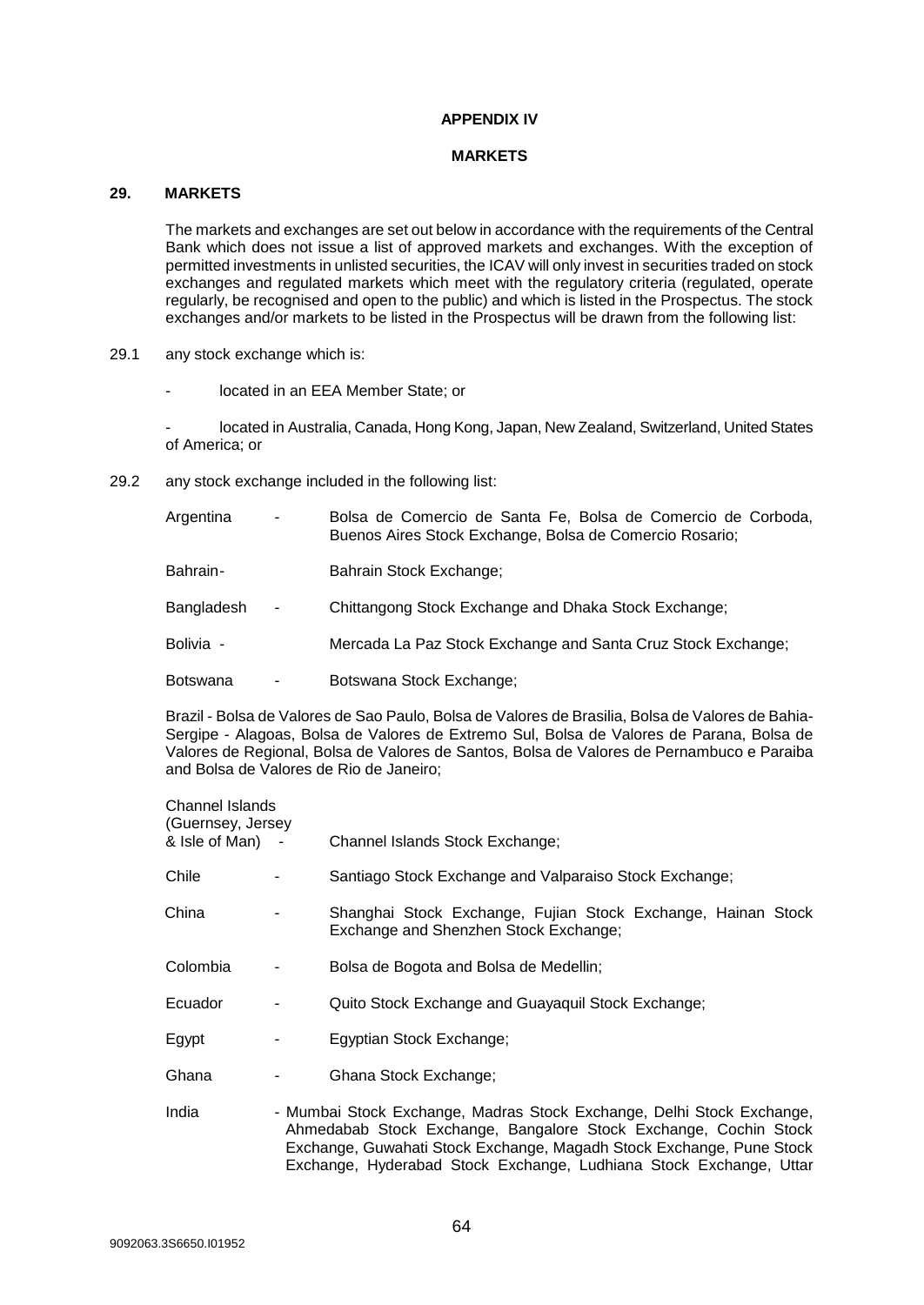Pradesh Stock Exchange, Calcutta Stock Exchange and the National Stock Exchange of India;

| Indonesia        | -                        | Indonesia Stock Exchange;                                                        |
|------------------|--------------------------|----------------------------------------------------------------------------------|
| Iran             | $\overline{\phantom{0}}$ | Tehran Stock Exchange;                                                           |
| Jordan           | -                        | Amman Exchange (Stock Market);                                                   |
| Kazakstan        |                          | Kazakhstan Stock Exchange;                                                       |
| Kenya            |                          | Nairobi Stock Exchange;                                                          |
| Korea            |                          | Korean Stock Exchange;                                                           |
| Kuwait           | ٠                        | Kuwait Stock Exchange;                                                           |
| Lebanon          | -                        | Beirut Stock Exchange;                                                           |
| Malaysia         | -                        | Bursa Malaysia;                                                                  |
| <b>Mauritius</b> | -                        | Stock Exchange of Mauritius;                                                     |
| Mexico           |                          | Bolsa Mexicana de Valores;                                                       |
| Morocco          | -                        | Casablanca Stock Exchange;                                                       |
| Namibia          |                          | Namibian Stock Exchange;                                                         |
| Nigeria          |                          | Lagos Stock Exchange, Kaduna Stock Exchange and Port Harcourt<br>Stock Exchange; |
| Oman             |                          | <b>Muscat Securities Market;</b>                                                 |
| Pakistan         | -                        | Lahore Stock Exchange and Karachi Stock Exchange;                                |
| Palestine        |                          | Palestine Stock Exchange;                                                        |
| Peru             | ۰                        | Bolsa de Valores de Lima;                                                        |
| Philippines      | -                        | Philippines Stock Exchange;                                                      |
| Qatar            |                          | Qatar Stock Exchange;                                                            |
| Russia           |                          | RTS Stock Exchange, MICEX;                                                       |
| Saudi Arabia     | $\blacksquare$           | Riyadh Stock Exchange;                                                           |
| Singapore        |                          | Singapore Exchange;                                                              |
| South Africa     |                          | <b>JSE Stock Exchange;</b>                                                       |
| South Korea      |                          | Korea Exchange - Stock Market Division;                                          |
| Swaziland        |                          | Swaziland Stock Exchange;                                                        |
| Sri Lanka        |                          | Colombo Stock Exchange;                                                          |
| Taiwan           |                          | Taiwan Stock Exchange;                                                           |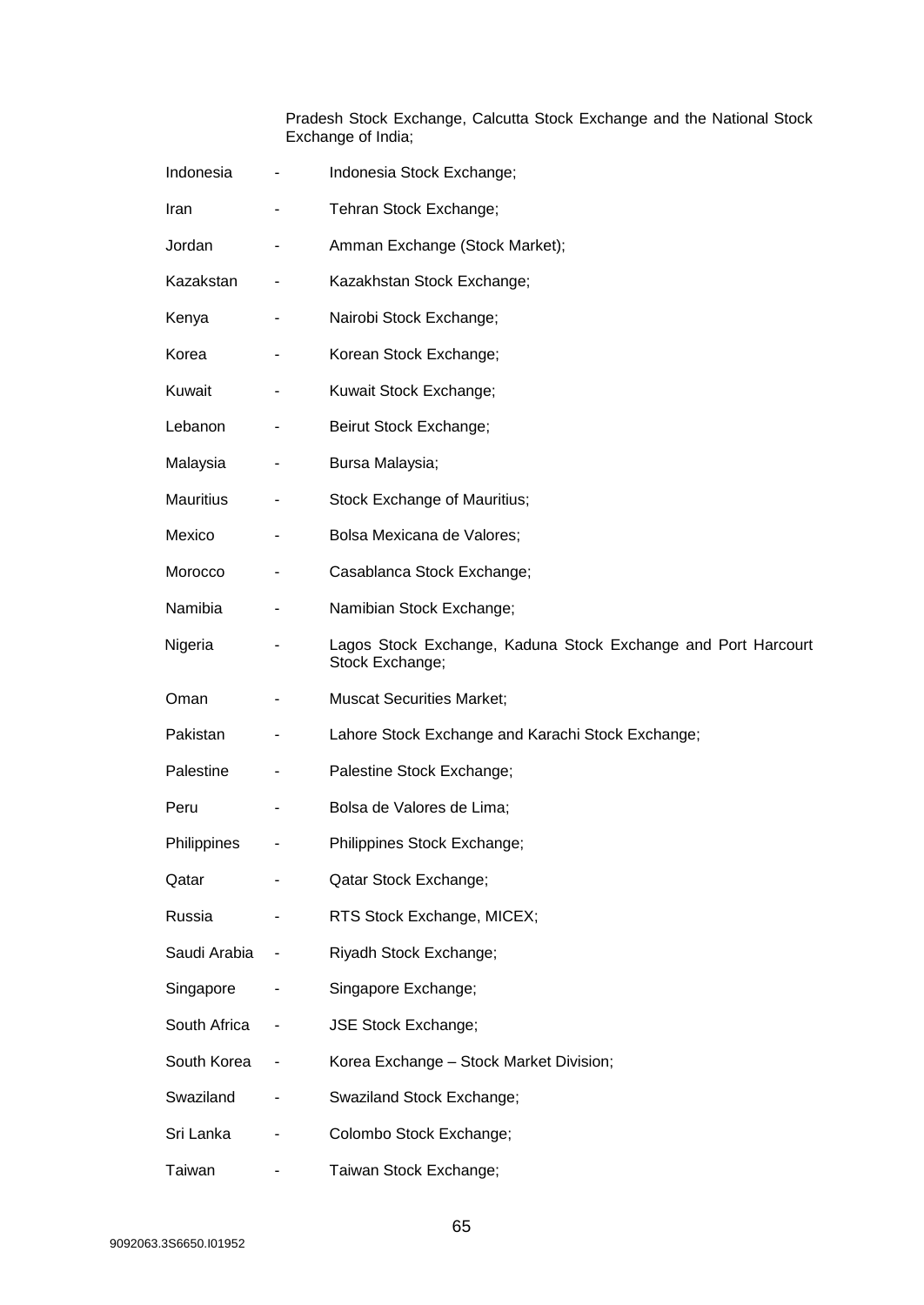| Thailand  | Stock Exchange of Thailand;                                                                 |
|-----------|---------------------------------------------------------------------------------------------|
| Turkey    | Istanbul Stock Exchange;                                                                    |
| Ukraine   | Ukrainian Stock Exchange;                                                                   |
|           | United Arab Emirates - Abu Dhabi Securities Market, Dubai Financial Market and NASDAQ Dubai |
| Uruguay   | Montevideo Stock Exchange;                                                                  |
| Venezuela | Caracas Stock Exchange and Maracaibo Stock Exchange;                                        |
| Zambia    | Lusaka Stock Exchange;                                                                      |
| Zimbabwe  | Zimbabwe Stock Exchange;                                                                    |

#### 29.3 any of the following:

The market organised by the International Capital Market Association;

The (i) market conducted by banks and other institutions regulated by the Financial Services Authority (FSA) and subject to the Inter-Professional Conduct provisions of the FSA's Market Conduct Sourcebook and (ii) market in non-investment products which is subject to the guidance contained in the Non Investment Products Code drawn up by the participants in the London market, including the FSA and the Bank of England;

The market in US government securities conducted by primary dealers regulated by the Federal Reserve Bank of New York and the US Securities and Exchange Commission;

The over-the-counter market in the United States conducted by primary and second dealers regulated by the Securities and Exchanges Commission and by the Financial Industry Regulatory Authority (and by banking institutions regulated by the US Comptroller of the Currency, the Federal Reserve System or Federal Deposit Insurance Corporation);

KOSDAQ;

NASDAQ;

TAISDAQ/Gretai Market;

The Chicago Board of Trade;

The Chicago Mercantile Exchange;

The Over-the-Counter market in Canadian Government Bonds as regulated by the Investment Dealers Association of Canada;

The French market for Titres de Creance Negotiable (over-the-counter market in negotiable debt instruments);

- 29.4 In relation to any exchange traded financial derivative contract, any stock exchange on which such contract may be acquired or sold and which is regulated, operates regularly, is recognised and open to the public and which is (i) located in an EEA Member State, (ii) located in Australia, Canada, Hong Kong, Japan, New Zealand, Switzerland or the United States, (iii) the Channel Islands Stock Exchange, or (iv) listed at [28.3](#page-58-3) above.
- 29.5 The stock exchanges and regulated markets described above are set out herein in accordance with the requirements of the Authority which does not issue a list of approved markets.